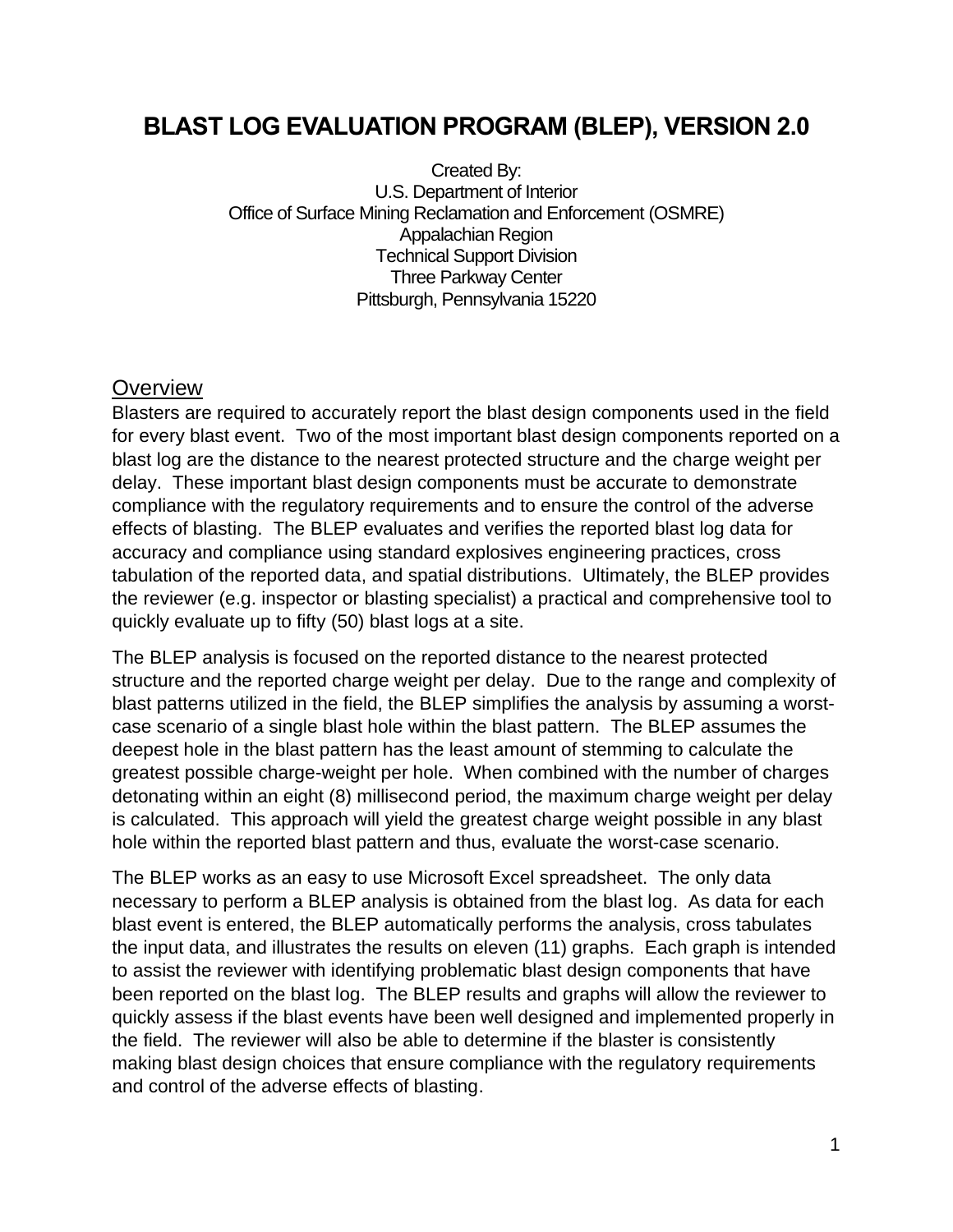## BLEP Instructions

- 1. The BLEP (Version 2.0) and the corresponding BLEP instructions can be downloaded from the OSMRE Appalachian Region blasting website (ARblast: http://www.osmre.gov/resources/blasting/arblast.shtm). Go to the ARblast website and scroll down to the resource table called "Excel Tools". Click the link for the BLEP to download. BLEP users are encouraged to check the ARblast website periodically for any updated versions of the BLEP.
- 2. Open the BLEP spreadsheet and immediately save the file as different name. Start by clicking on the File tab in the upper left, select the save-as option, and then enter the new file name. The file should be named in reference to the mine site or permit number.
- 3. Select the "0. Data Input" worksheet tab at the lower left of the spreadsheet. Be aware an artificial blast log has been entered in the Blast Log #1 column. The artificial data is only intended as an example of data entry. The reviewer should delete the artificial data prior to performing a BLEP analysis of real data.
- 4. Blue font in the "0. Data Input" worksheet identifies required data entry by the user. Black font identifies the BLEP template text and should not be edited.
- 5. Select the "0. Data Input" worksheet tab at the lower left of the spreadsheet and enter the following in rows 1 and 2 of Page 1: Review Agency, Blaster, Surface Mine, Permit No., Review Date, and Reviewed by. The reviewer only needs to enter this information once. This information is very useful and will print automatically on each graph, the date input summary sheets, and the analysis summary sheets.
- 6. Enter the required blast log data on the "0. Data Input" worksheet. Refer to Attachment A for the *Data Input Summary and Guidance* document. This document provides guidance on how to complete the blast log data entry. All data entry is copied from a blast log except for the Distance Measured, Explosive Density, and Calculated (Calc.) Charges per Delay, which are estimated or calculated by the reviewer. The reviewer must exercise close attention to detail when entering the required blast log data; the BLEP provides no error message that indicates the reviewer may have entered data incorrectly.
- 7. Upon completing the blast log data entry, the reviewer may assess the analysis results by selecting the worksheet tabs numbers 1 through 11 to view each graph. Refer to Attachment B for the *Interpreting Blast Log Data and Trends* document. This document provide guidance on how to interpret the BLEP analysis results. The list numbers shown in Attachment B correspond to the BLEP worksheet tab numbers. If necessary, select the arrows in the bottom left corner to scroll through the worksheet tabs.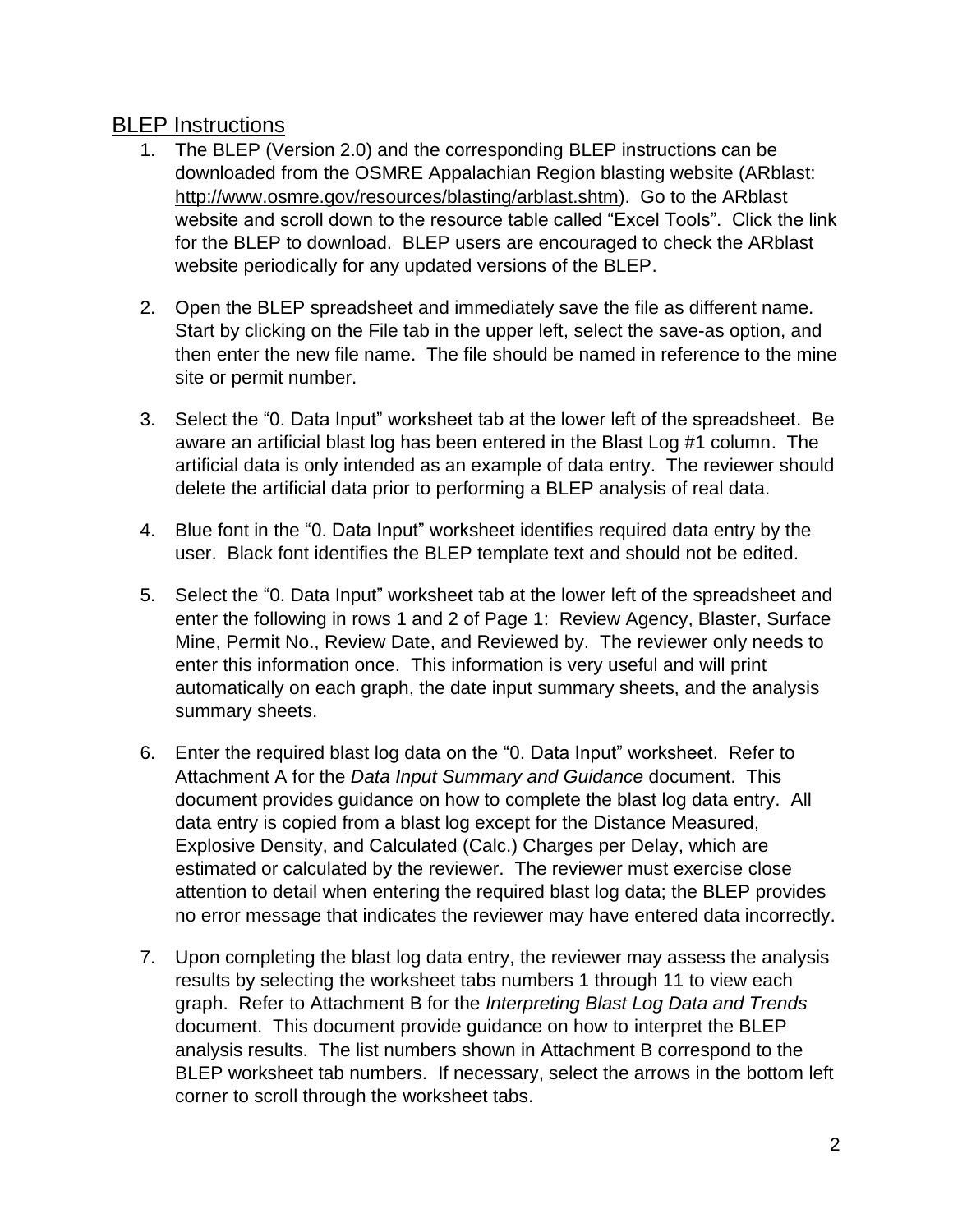- 8. If the reviewer enters blast log data for several blast logs, the graphs should begin to illustrate trends in the blaster's design decisions and the corresponding blast event performance. Any trends in the blast log data will become increasingly defined with each blast log evaluated. The reviewer is encouraged to evaluate as much reliable data that is available.
- 9. If any of the reported blast log data plots in problematic or non-compliance areas on the graphs, a closer review by a qualified blasting specialist or engineer is recommended. If the BLEP results and graphs show the reported blast log data is within the expected range of performance and behavior, the reviewer may judge the blast logs to be accurate with a high level of confidence.
- 10. If a closer review of the blast log data is needed, the reviewer may want to review Attachment C, *Blast Design Components*. Attachment C summarizes each of the blast design components analyzed in the BLEP and provides the corresponding calculations or formulas.
- 11. The blast log evaluation results can also be viewed on the "12. Analysis" worksheet and the reviewer can easily perform an error check here. If any errors or negative numbers are shown in any of the worksheet columns, check the data input that corresponds to that blast log and make any corrections as necessary.
- 12. The "12. Analysis" worksheet contains logical comparisons and calculations to help identify the blast events that exceed the reference lines shown on the graphs. Select the "12. Analysis" worksheet tab and review the results upon completing the data entry. Data cells indicating a "Greater" or "Exceeds 10%" response exceed compliance limits or general rules of thumb for designed blasts and deserve a closer examination. Refer to the corresponding blast log number at the top of the worksheet and review the blast log again.
- 13. The "12. Analysis" worksheet is a protected worksheet and cannot be edited by the reviewer. This is to ensure the worksheet calculations and formulas are not changed by mistake. All other worksheets may be edited by the reviewer.
- 14. Printing of the BLEP evaluation results can be done in whole or individually. Refer to Attachment D for a BLEP printed workbook example. In the print window, select either in the settings dropdown menu:
	- a. Entire workbook to print all the tables and graphs accordingly or;
	- b. Active sheet to print the sheet being viewed.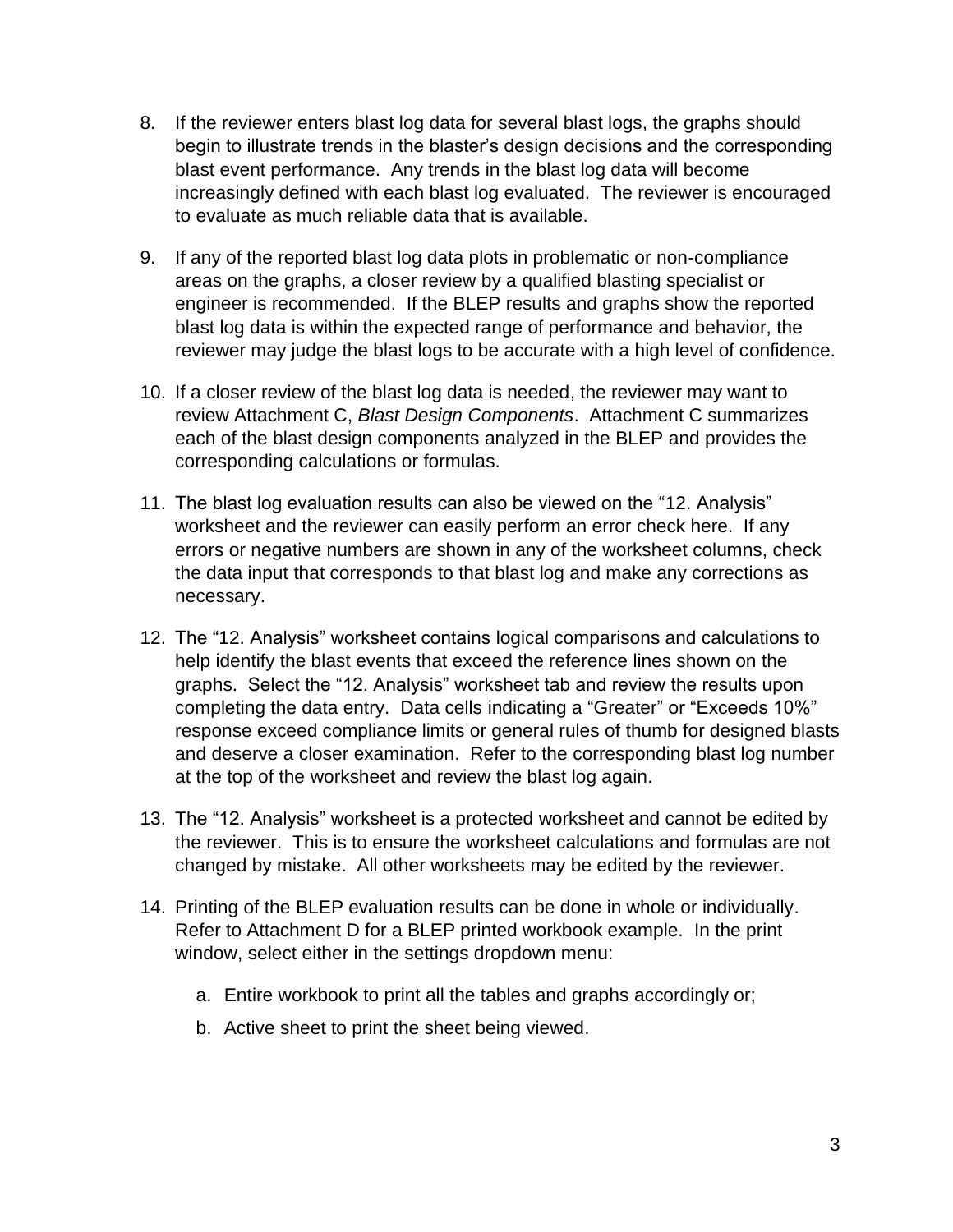## Technical Issues and Troubleshooting

Contact the individuals listed below for technical assistance. If the spreadsheet doesn't appear to be functioning properly, the spreadsheet may have been unintentionally edited or changed. In this case, simply go to the ARblast website and download a new BLEP spreadsheet template. Also, BLEP users may send any recommendations for improvement to the individuals listed below.

Ken Eltschlager Brian Farmer, P.E. Mining Engineer Civil Engineer Blasting Subject Matter Expert (author of spreadsheet) OSMRE, Appalachian Region Office OSMRE, Appalachian Region Office Technical Support Division Technical Support Division Three Parkway Center Three Parkway Center Pittsburgh, PA 15220 Pittsburgh, PA 15220 Email: [keltschlager@osmre.gov](mailto:keltschlager@osmre.gov) Email: [bfarmer@osmre.gov](mailto:bfarmer@osmre.gov) Office Telephone: (412) 937-2169 Office Telephone: (412) 937-2862 Mobile Telephone: (724) 263-8143 Mobile Telephone: n/a

## Attachments

Listed below are references created for the BLEP (Version 2.0). These references are intended to aid BLEP users and provide useful information on standard explosives engineering practices. BLEP users are encouraged to review the following references prior to using the BLEP.

Attachment A: BLEP (Version 2.0) Data Input Summary and Guidance Attachment B: BLEP (Version 2.0) Data Interpretation Attachment C: Blast Design Components Attachment D: BLEP (Version 2.0) Example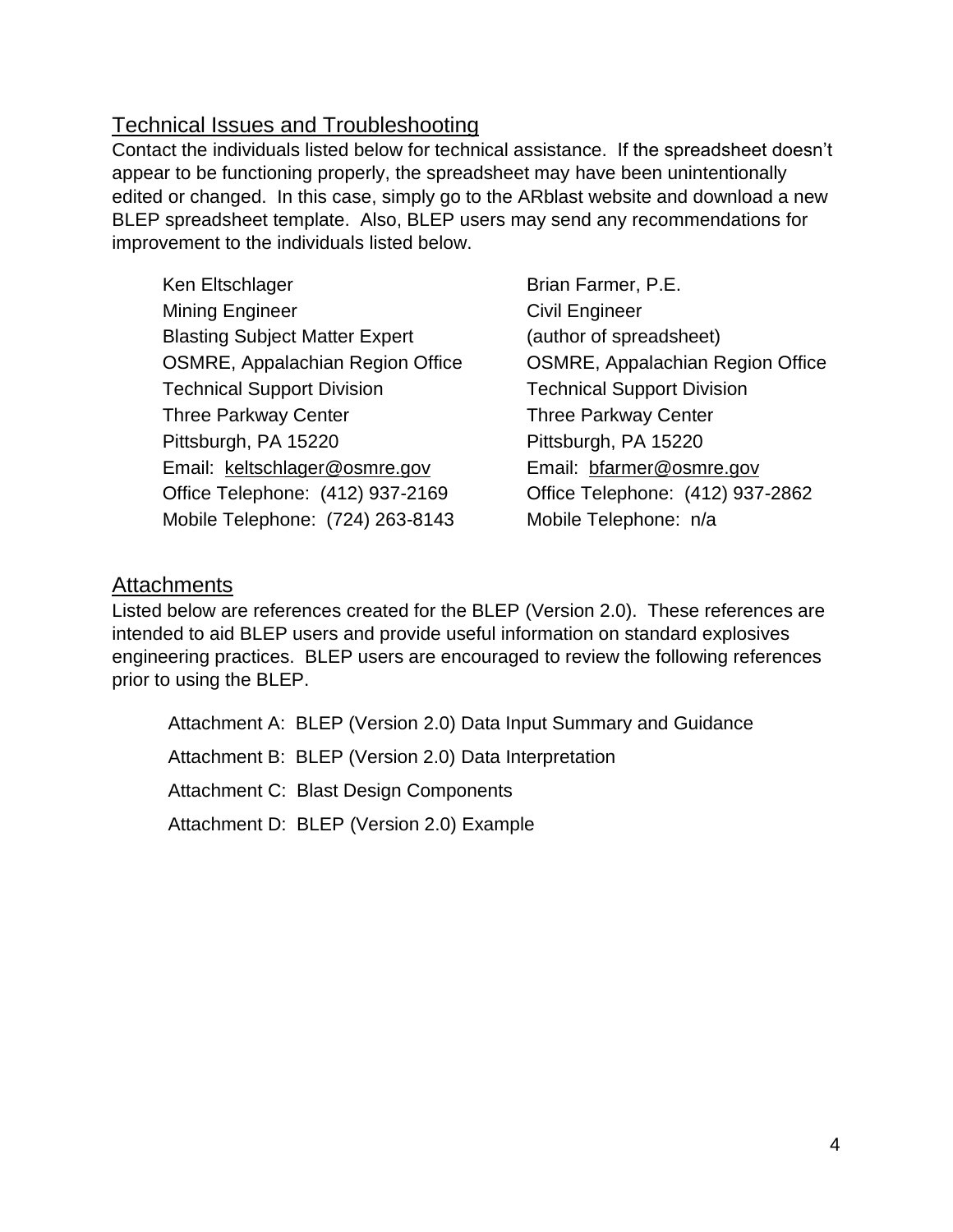# Required Data Input from Blast Logs

The BLEP requires the following data fields to be entered in the specified format and units. The numeric data fields are formatted in BLEP to show the appropriate decimal places. Guidance on data input is provided in the data field description below. Data fields marked with an asterisk (**\***) are optional but, are recommended for completeness. Blue font in the BLEP identifies a cell that requires an entry by the user. An example blast log has been input for example in the BLEP template file.

| <b>Data Field</b>        | <b>Units</b>  | <b>Description</b>                                                                                                                                                                                                                                                                                                                                                                                                                                      |
|--------------------------|---------------|---------------------------------------------------------------------------------------------------------------------------------------------------------------------------------------------------------------------------------------------------------------------------------------------------------------------------------------------------------------------------------------------------------------------------------------------------------|
| <b>Review Agency</b>     | Name or ID    | Name of the agency or firm conducting the blast<br>log evaluation.                                                                                                                                                                                                                                                                                                                                                                                      |
| <b>Review Date</b>       | MM/DD/YY      | Date of the blast log evaluation.                                                                                                                                                                                                                                                                                                                                                                                                                       |
| <b>Reviewed By</b>       | Name          | Name of the individual(s) conducting the<br>evaluation.                                                                                                                                                                                                                                                                                                                                                                                                 |
| <b>Surface Mine</b>      | Name          | Name of the surface mine related to the permit<br>number.                                                                                                                                                                                                                                                                                                                                                                                               |
| <b>Permit Number</b>     | <b>Number</b> | Permit number assigned by regulatory authority to<br>the surface mine.                                                                                                                                                                                                                                                                                                                                                                                  |
| <b>Blaster</b>           | Name          | Blasting company as reported on the blast log.                                                                                                                                                                                                                                                                                                                                                                                                          |
| <b>Blast Date</b>        | MM/DD/YY      | Date of the blast as reported on the blast log.                                                                                                                                                                                                                                                                                                                                                                                                         |
| <b>Blast Time</b>        | hh:mm PM/AM   | Time of the blast as reported on the blast log.                                                                                                                                                                                                                                                                                                                                                                                                         |
| <b>Coal Seam</b>         | Name or ID    | Name or identification of the coal seam underlying<br>the blast site. If two or more benches are needed<br>to reach the coal seam, identify the bench on<br>which the blast occurred. For quarries, specify<br>the level or enter none.                                                                                                                                                                                                                 |
| <b>Nearest Structure</b> | Name or ID    | Name or identification of the nearest protected<br>structure. If the nearest protected structure is a<br>dwelling, provide the property owner's last name<br>or address. If the nearest protected structure is<br>not a dwelling, provide the name and type of<br>structure (e.g., Pikeville High School, Fred's Tire<br>Supply, St. Johns Church, etc.). Abbreviations<br>are acceptable with a full reference provided in<br>the reviewer's comments. |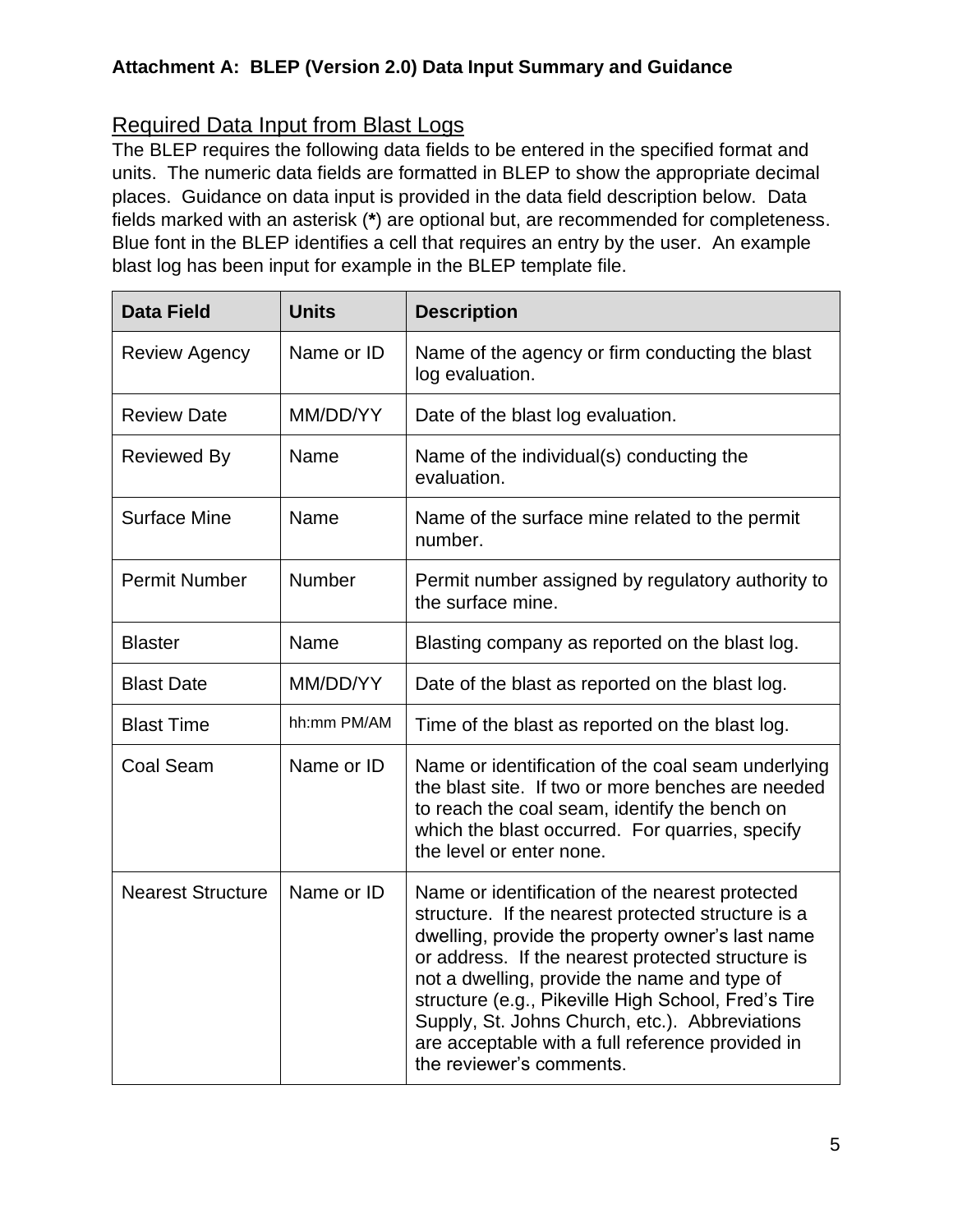| <b>Data Field</b>             | <b>Units</b> | <b>Description</b>                                                                                                                                                                                                                                                                                                                                                                                                                                                                                                                                                                        |
|-------------------------------|--------------|-------------------------------------------------------------------------------------------------------------------------------------------------------------------------------------------------------------------------------------------------------------------------------------------------------------------------------------------------------------------------------------------------------------------------------------------------------------------------------------------------------------------------------------------------------------------------------------------|
| <b>Distance</b><br>Reported   | Feet         | Provide the distance to the nearest protected<br>structure as reported on the blast log.                                                                                                                                                                                                                                                                                                                                                                                                                                                                                                  |
| <b>Distance</b><br>Measured * | Feet         | Locate the blast site on a map and the nearest<br>protected structure. Measure the distance<br>between them to the nearest tens of feet. The<br>distance measured may be different than the<br>reported distance for the nearest protected<br>structure identified on the blast log. The reviewer<br>must verify the blast location and nearest<br>structure location on a map and then measure the<br>distance between them. If the blast site cannot be<br>located on the mine map, leave the entry blank.<br>This field is optional but, is recommended for a<br>comprehensive review. |
| <b>Burden</b>                 | Feet         | Provide the burden length as reported on the blast<br>log. If the blast log indicates the shot is a presplit<br>blast event, enter a value of 50 feet for burden<br>length.                                                                                                                                                                                                                                                                                                                                                                                                               |
| Spacing                       | Feet         | Provide the blast hole spacing as reported on the<br>blast log.                                                                                                                                                                                                                                                                                                                                                                                                                                                                                                                           |
| <b>Hole Depth</b>             | Feet         | Provide the blast hole depth as reported on the<br>blast log. If a range is given, use the highest<br>value of the range. The data entered should yield<br>the largest charge weight possible in any hole in<br>the blast.                                                                                                                                                                                                                                                                                                                                                                |
| <b>Hole Diameter</b>          | Inches       | Provide the blast hole diameter as reported on the<br>blast log. The diameter must be a decimal<br>number (e.g. 7 and $\frac{7}{8}$ inches equals 7.875<br>inches). If a range is given, use the highest value<br>of the range. The data entered should yield the<br>largest charge weight possible in any hole in the<br>blast.                                                                                                                                                                                                                                                          |
| <b>Number of Holes</b>        | Number       | Provide the number of blast holes in the blast<br>event as reported on the blast log.                                                                                                                                                                                                                                                                                                                                                                                                                                                                                                     |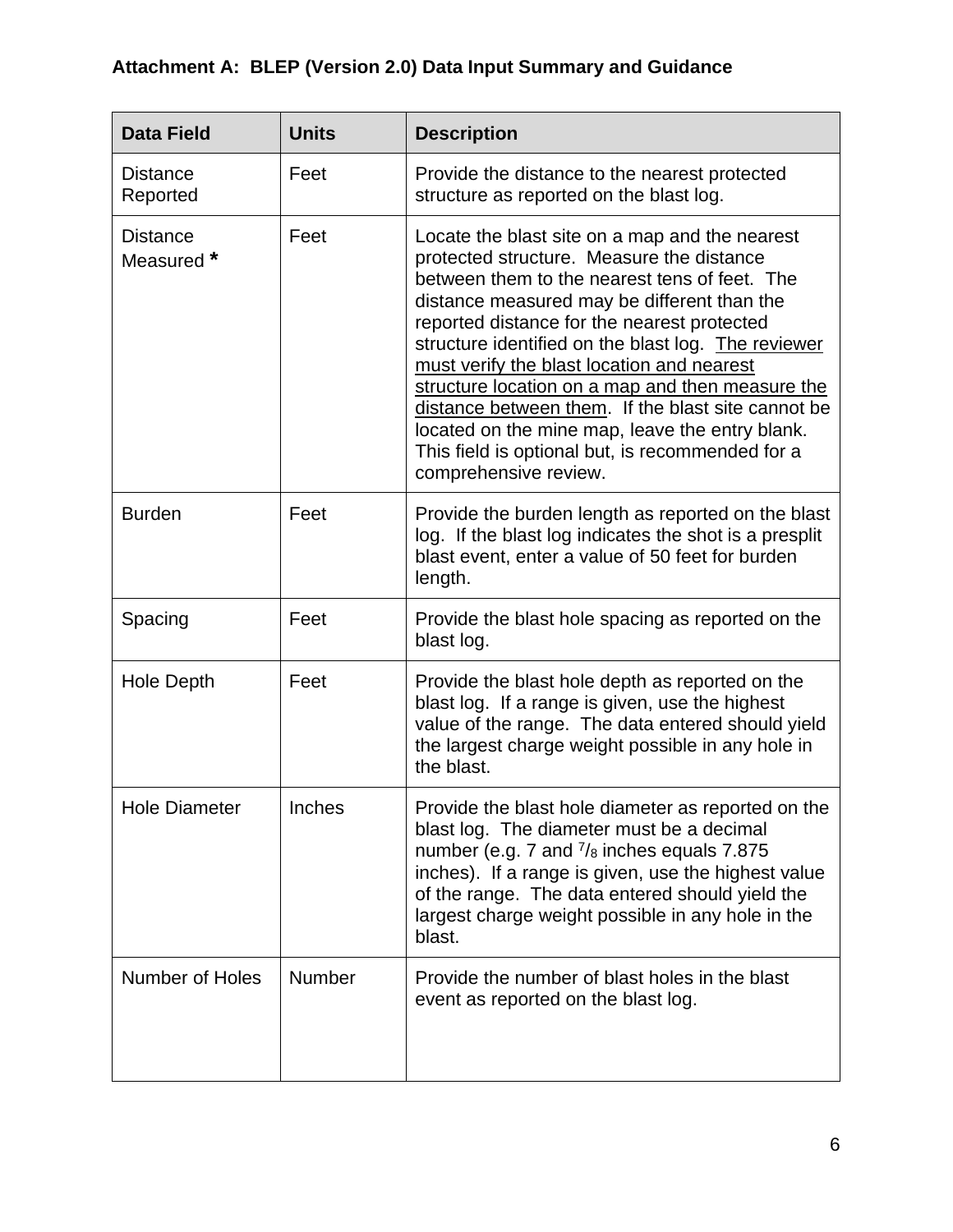| <b>Data Field</b>        | <b>Units</b>                                                | <b>Description</b>                                                                                                                                                                                                                                                                                                                                                                                                                    |
|--------------------------|-------------------------------------------------------------|---------------------------------------------------------------------------------------------------------------------------------------------------------------------------------------------------------------------------------------------------------------------------------------------------------------------------------------------------------------------------------------------------------------------------------------|
| Stemming                 | Feet                                                        | Provide the stemming length as reported on the<br>blast log. If a range is given, use the lowest value<br>of the range. The data entered should yield the<br>largest charge weight possible in any hole in the<br>blast.                                                                                                                                                                                                              |
| <b>Backfill</b>          | Feet                                                        | Provide the backfill length as reported on the blast<br>log. If a range is given, use the lowest value of<br>the range. If no backfill length is indicated on the<br>blast log, leave data field blank. The data entered<br>should yield the largest charge weight possible in<br>any hole in the blast.                                                                                                                              |
| Decking                  | Feet                                                        | Provide the length of inert decking material<br>between charges as reported on the blast log. If<br>no decking material is indicated on the blast log,<br>leave data field blank. For presplit blasts with air<br>decks, enter the air deck column length. The data<br>entered should yield the largest charge weight<br>possible in any hole in the blast.                                                                           |
| Charges per Hole         | Number                                                      | Provide the number of charges per hole as<br>reported on the blast log. When holes are<br>decked, the calculated charge weights will<br>assume equal charges per deck. If one charge is<br>larger than the other, note this in the comment<br>section.                                                                                                                                                                                |
| <b>Explosive Type</b>    | Name or<br>Product                                          | Provide the primary explosive charge type in each<br>hole as reported on the blast log (e.g. ANFO,<br>emulsion, slurry, dynamite, etc.). If known,<br>provide the specific product trade name<br>designated by the manufactuer (e.g. Austinite 15,<br>HEET 30, IREMEX 664, etc.).                                                                                                                                                     |
| <b>Explosive Density</b> | Grams/cubic<br>centimeter<br>(g/cm <sup>3</sup> or<br>g/cc) | Provide the density of the primary explosive<br>charge as reported on the blast log. If not<br>reported, ask the lead blaster or refer to the<br>explosive manufacturer's literature. Bulk load<br>explosive density may be assumed to be 0.85<br>g/cm <sup>3</sup> in many cases. However, the reviewer<br>must use an appropriate and representative<br>densities because it can significantly effect the<br>BLEP analysis results. |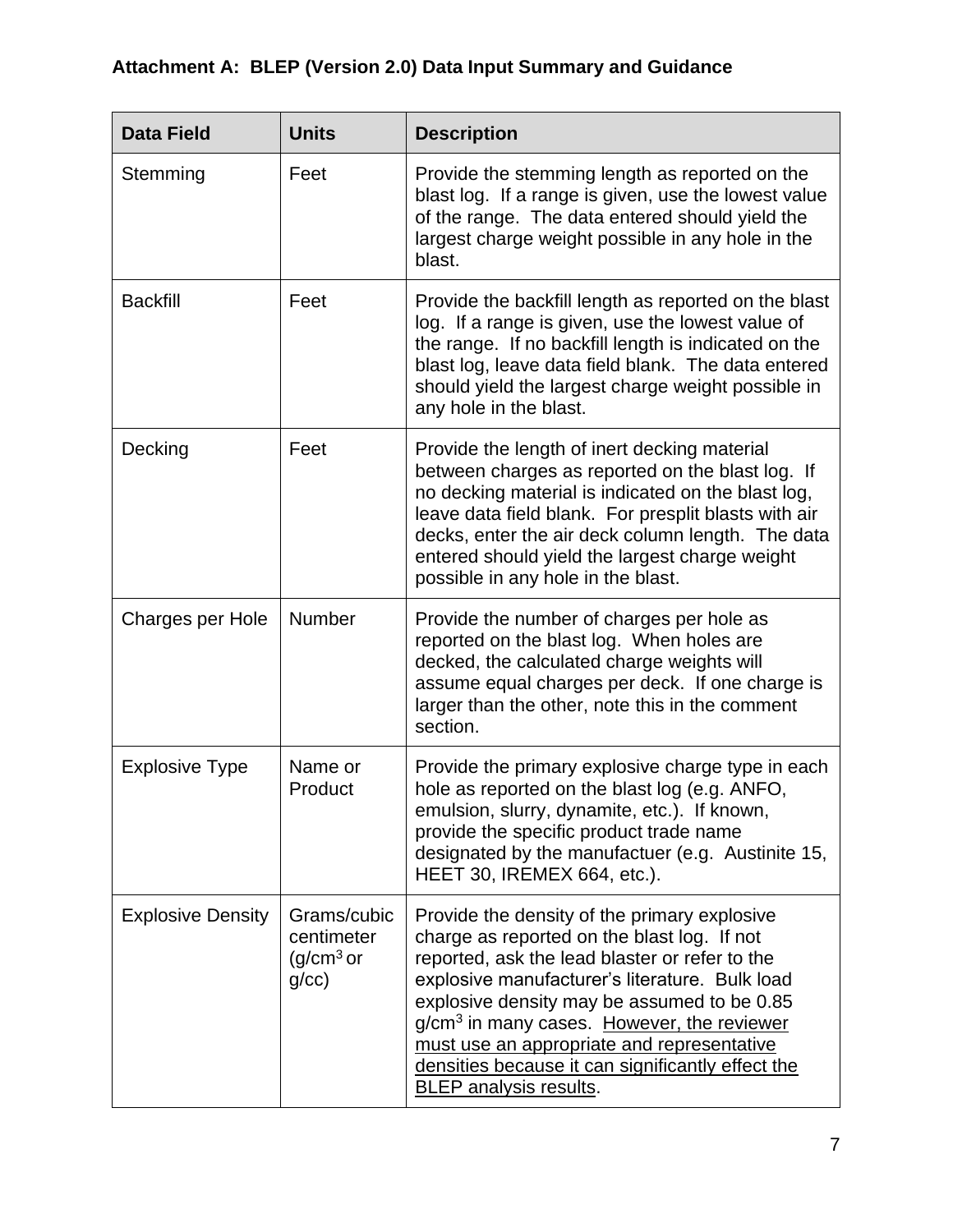| <b>Data Field</b>                            | <b>Units</b> | <b>Description</b>                                                                                                                                                                                                                                                                                                                                                                                                                                                                            |
|----------------------------------------------|--------------|-----------------------------------------------------------------------------------------------------------------------------------------------------------------------------------------------------------------------------------------------------------------------------------------------------------------------------------------------------------------------------------------------------------------------------------------------------------------------------------------------|
| Reported<br>Explosives per<br>Hole           | Pounds       | Provide the maximum explosives amount in any<br>blast hole as reported on the blast log.                                                                                                                                                                                                                                                                                                                                                                                                      |
| Reported<br><b>Explosives per</b><br>Delay   | Pounds       | Provide the maximum explosives amount<br>detonated within any eight (8) millisecond delay<br>interval as reported on the blast log.                                                                                                                                                                                                                                                                                                                                                           |
| Calculated (Calc.)<br>Charges per<br>Delay * | Number       | Determine the actual charges per delay from the<br>sketch of the blast site. Do this by first calculating<br>the firing time of each charge based the wiring of<br>the initiation system. Then count the number of<br>charges detonating within any eight (8)<br>millisecond period (i.e. timing out the shot).<br>Report the maximum number of charges that<br>detonate within an eight (8) millisecond period.<br>This field is optional but, is recommended for a<br>comprehensive review. |
| Rock Type                                    | <b>Text</b>  | Provide the type of rock blasted as reported on<br>the blast log. Choose either shale (SH),<br>sandstone (SS), or limestone (LS). If percentages<br>are given, report the material with the highest<br>percentage.                                                                                                                                                                                                                                                                            |
| <b>Reported Total</b><br>Exp.                | Pound        | Provide the total weight of explosive as reported<br>on the blast log.                                                                                                                                                                                                                                                                                                                                                                                                                        |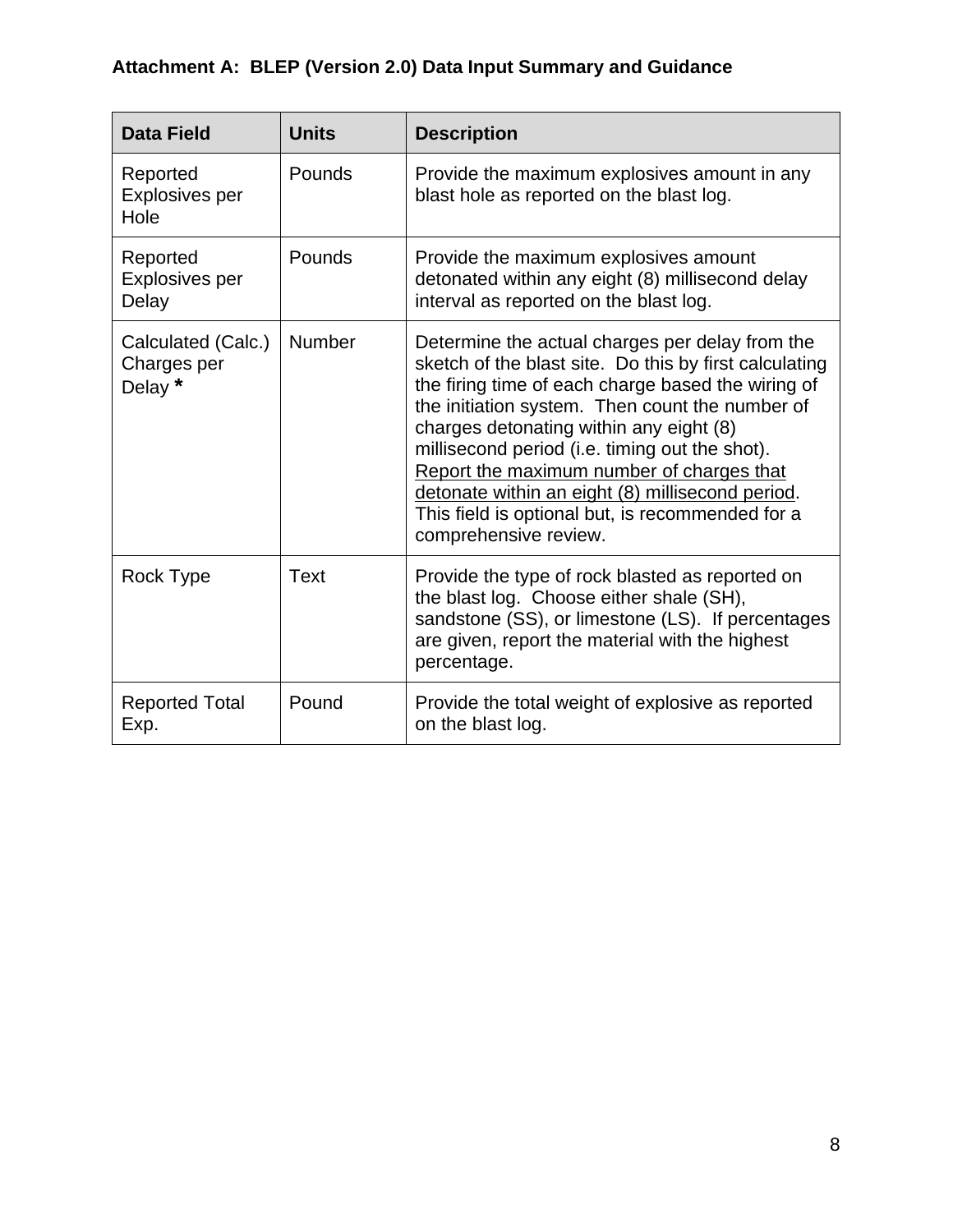## Data Input from Blasting Seismograph Records

When available, seismograph record data that corresponds to the blast log should be entered in the specified format and units. The numeric data fields are formatted in the BLEP spreadsheet to show the appropriate decimal places. Guidance on data input is provided in the data field description below. If only seismic summary data is provided on the blast log, report the data and make a note in the comment section.

Per Federal and State regulatory requirements, compliance with blast-induced ground vibration and airblast limits are measured at the nearest protected structure. All seismograph record data is assumed to be measured at the nearest protected structure unless otherwise noted or found to be different by the reviewer. Seismograph record data measured at a location that is not the nearest protected structure will be entered in the "Additional Monitoring" data fields.

| <b>Data Field</b>                      | <b>Units</b>            | <b>Description</b>                                                                                                                               |
|----------------------------------------|-------------------------|--------------------------------------------------------------------------------------------------------------------------------------------------|
| <b>Peak Particle</b><br>Velocity (PPV) | inch/second             | Provide the maximum PPV as reported from the<br>blasting seismograph record.                                                                     |
| Reported                               |                         | If monitoring was not conducted, leave the<br>data field blank.                                                                                  |
|                                        |                         | If monitoring was conducted but, the unit did<br>$\bullet$<br>not trigger, leave the data field blank. Note<br>trigger level in the comments.    |
| <b>PPV Frequency</b>                   | Hertz (Hz)              | Provide the corresponding maximum PPV ground<br>vibration frequency as reported.                                                                 |
|                                        |                         | If monitoring was not conducted, leave the<br>data field blank.                                                                                  |
|                                        |                         | If monitoring was conducted but, the PPV<br>frequency was not recorded, leave the data<br>field blank and note in the comments.                  |
|                                        |                         | If monitoring was conducted but, the unit did<br>$\bullet$<br>not trigger, leave the data field blank and note<br>in the comments.               |
| Airblast (AB)<br>Reported              | <b>Decibels</b><br>(dB) | Provide the airblast as reported from the blasting<br>seismograph record.                                                                        |
|                                        |                         | If monitoring was not conducted, leave the<br>data field blank.                                                                                  |
|                                        |                         | If monitoring was conducted but, the unit did<br>$\bullet$<br>not trigger, leave the data field blank and note<br>trigger level in the comments. |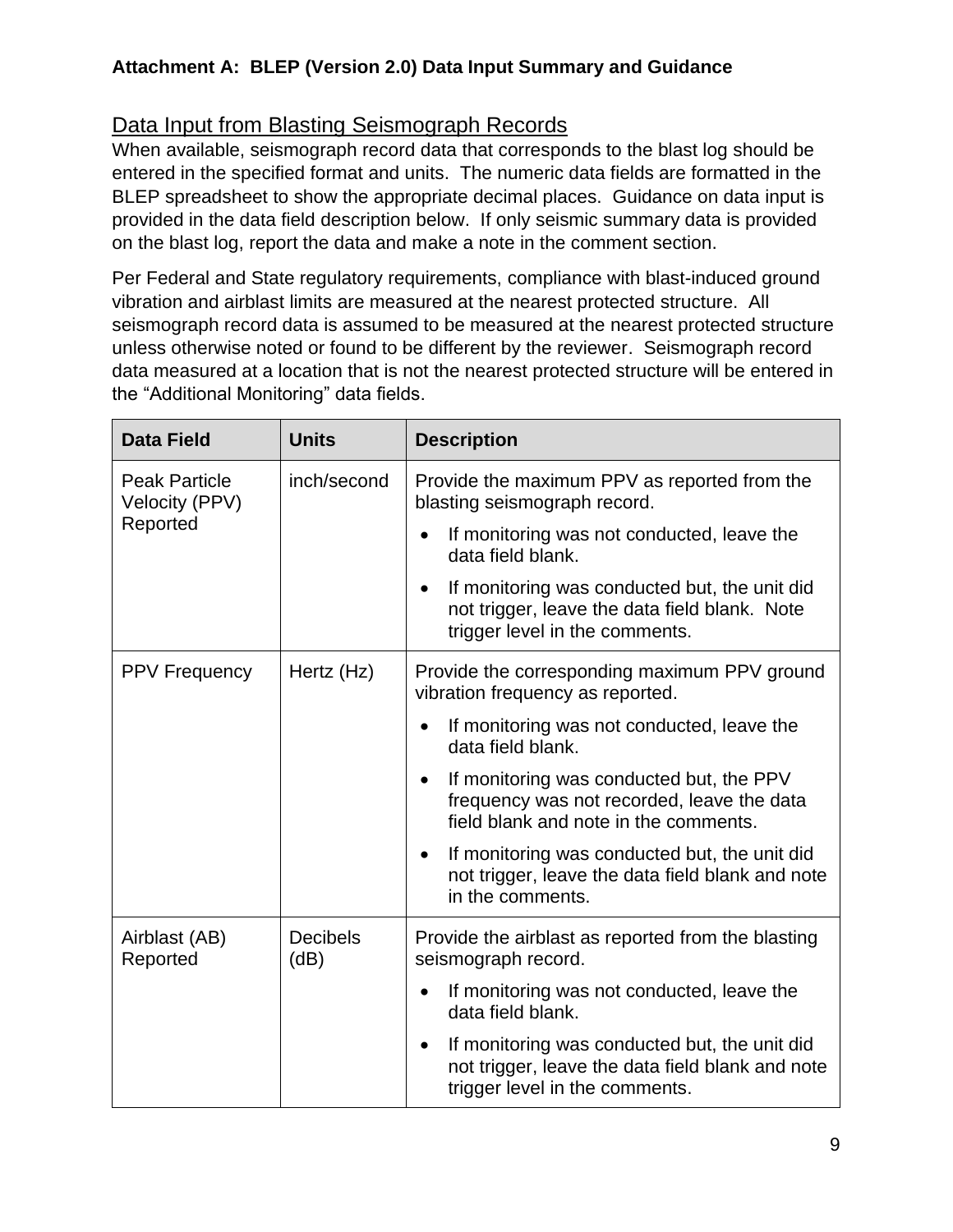| <b>Data Field</b>        | <b>Units</b> | <b>Description</b>                                                                                                                                                                                                                                                                                                                                                                                                                                                                        |
|--------------------------|--------------|-------------------------------------------------------------------------------------------------------------------------------------------------------------------------------------------------------------------------------------------------------------------------------------------------------------------------------------------------------------------------------------------------------------------------------------------------------------------------------------------|
| Waveform<br>Available?   | <b>Text</b>  | Is a copy of the ground vibration and airblast<br>waveforms from the blasting seismograph record<br>attached to the blast log or readily available?                                                                                                                                                                                                                                                                                                                                       |
|                          |              | If monitoring was not conducted, leave the<br>data field blank.                                                                                                                                                                                                                                                                                                                                                                                                                           |
|                          |              | If the waveforms are available and the annual<br>calibration or calibration pulse is present,<br>enter "Yes".                                                                                                                                                                                                                                                                                                                                                                             |
|                          |              | If monitoring was conducted but, the<br>waveform is/was not available, enter "No".                                                                                                                                                                                                                                                                                                                                                                                                        |
|                          |              | If the unit did not trigger, enter "NT".                                                                                                                                                                                                                                                                                                                                                                                                                                                  |
| Comments                 | <b>Text</b>  | Provide any unusal or particular notes<br>documented on the blast log by the lead blaster.<br>If noted, provide the type of shot or blasting<br>technique performed (e.g. parting, lift, cast,<br>presplitting, test hole, etc.). In some cases, the<br>reviewer may want to provide a lot of detail<br>regarding a blast. If so, the reviewer should<br>provide comments an index number relating to the<br>record number on the spreadsheet. For example:                               |
|                          |              | 5: The blast has production holes and parting<br>holes (or presplit holes). The data reflects the<br>production blast because it will have the most<br>explosives per delay.                                                                                                                                                                                                                                                                                                              |
|                          |              | 7: Crushed stone was used as stemming.                                                                                                                                                                                                                                                                                                                                                                                                                                                    |
|                          |              | 10: Charge weight in unequal decks, the<br>lower deck is 1200 pounds, the upper deck is<br>500 pounds.                                                                                                                                                                                                                                                                                                                                                                                    |
| Additional<br>Monitoring | Text         | Any additional seismograph monitoring locations<br>will be noted here. If the additional monitoring<br>location is a dwelling, provide the property<br>owner's last name or address. If the additional<br>monitoring location is not a dwelling, provide the<br>name and type of structure (e.g., EQT Oil Well,<br>Columbia Gas Line, Interstate 79 Bridge, West<br>Penn Power Pole, etc.). Abbreviations are<br>acceptable with a full reference provided in the<br>reviewer's comments. |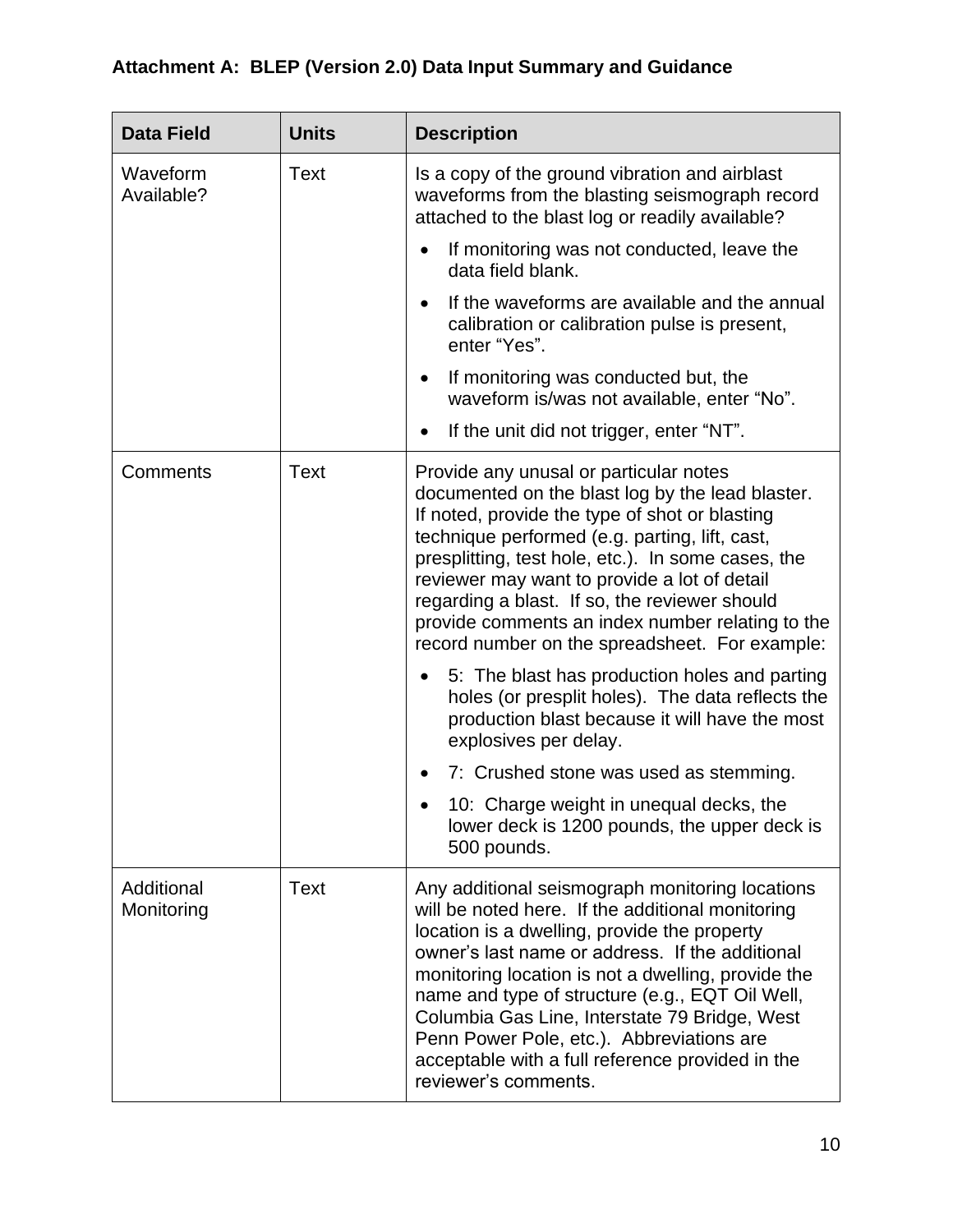| <b>Data Field</b>             | <b>Units</b>            | <b>Description</b>                                                                                                                                                                                                                                                                                      |
|-------------------------------|-------------------------|---------------------------------------------------------------------------------------------------------------------------------------------------------------------------------------------------------------------------------------------------------------------------------------------------------|
| <b>Distance</b><br>Reported   | Feet                    | Provide the distance to the additional monitoring<br>location as reported on the blast log.                                                                                                                                                                                                             |
| <b>Distance</b><br>Measured * | Feet                    | Locate the blast site on a map and the additional<br>monitoring location. Measure the distance<br>between them to the nearest tens of feet. If the<br>blast site cannot be located on the mine map,<br>leave the entry blank. This field is optional but, is<br>recommended for a comprehensive review. |
| <b>PPV Reported</b>           | Inch/second             | Provide the maximum PPV as reported from the<br>blasting seismograph record.                                                                                                                                                                                                                            |
|                               |                         | If monitoring was not conducted, leave the<br>data field blank.                                                                                                                                                                                                                                         |
|                               |                         | If monitoring was conducted but, the unit did<br>not trigger, leave the data field blank and note<br>the trigger level in the comments.                                                                                                                                                                 |
| <b>PPV Frequency</b>          | Hertz (Hz)              | Provide the corresponding maximum PPV ground<br>vibration frequency as reported.                                                                                                                                                                                                                        |
|                               |                         | If monitoring was not conducted, leave the<br>data field blank.                                                                                                                                                                                                                                         |
|                               |                         | If monitoring was conducted but, the PPV<br>frequency was not recorded, leave the data<br>field blank and note in the comments.                                                                                                                                                                         |
|                               |                         | If monitoring was conducted but, the unit did<br>not trigger, leave the data field blank and note<br>in the comments.                                                                                                                                                                                   |
| <b>AB Reported</b>            | <b>Decibels</b><br>(dB) | Provide the airblast as reported from the blasting<br>seismograph record.                                                                                                                                                                                                                               |
|                               |                         | If monitoring was not conducted, leave the<br>٠<br>data field blank.                                                                                                                                                                                                                                    |
|                               |                         | If monitoring was conducted but, the unit did<br>$\bullet$<br>not trigger, leave the data field blank and note<br>the trigger level in the comments.                                                                                                                                                    |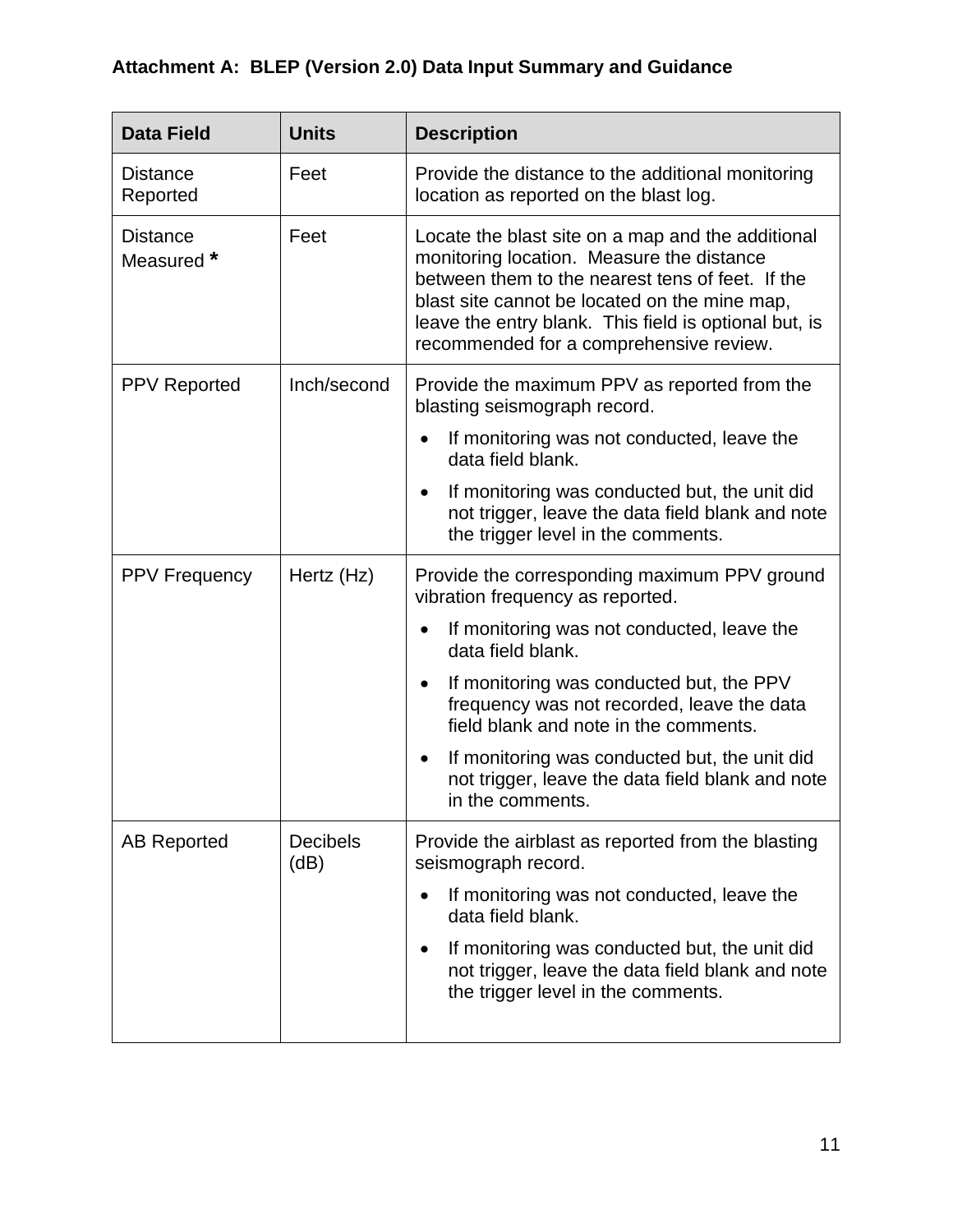| <b>Data Field</b>              | <b>Units</b> | <b>Description</b>                                                                                                                                  |
|--------------------------------|--------------|-----------------------------------------------------------------------------------------------------------------------------------------------------|
| Waveform<br>Text<br>Available? |              | Is a copy of the ground vibration and airblast<br>waveforms from the blasting seismograph record<br>attached to the blast log or readily available? |
|                                |              | If monitoring was not conducted, leave the<br>data field blank.                                                                                     |
|                                |              | If the waveforms are available and the annual<br>$\bullet$<br>calibration or calibration pulse is present,<br>enter "Yes".                          |
|                                |              | If monitoring was conducted but, the<br>waveform is/was not available, enter "No".                                                                  |
|                                |              | If the unit did not trigger, enter "NT".                                                                                                            |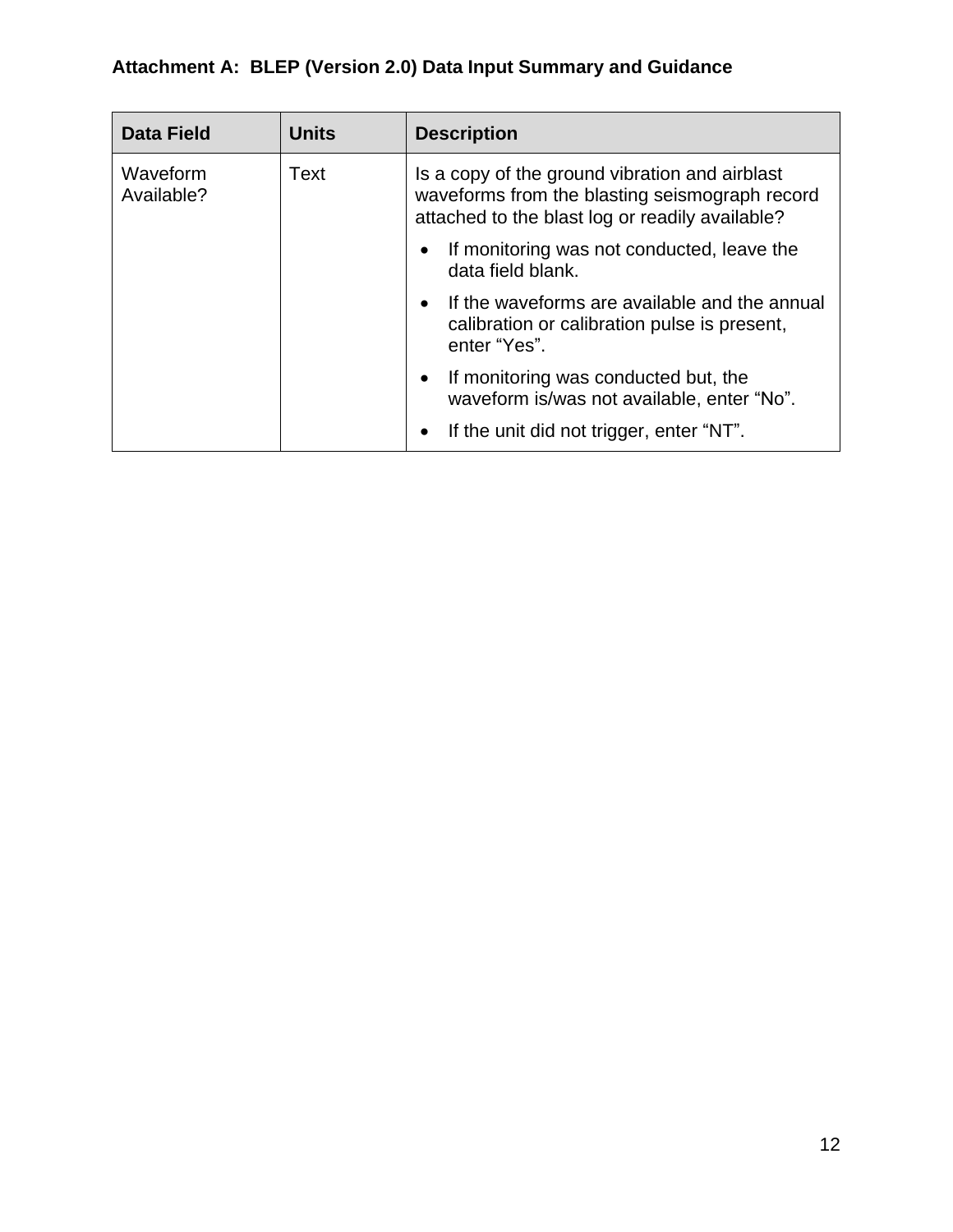## Guidelines for Interpreting BLEP Results

The BLEP contains eleven (11) worksheets (i.e. graphs) intended to assist the reviewer with identifying problematic components of the blast log data. Each graph plots the blast log data and spreadsheet calculations accordingly and is compared against standard explosives engineering practices, accepted standards, or compliance regulations. If the reviewer evaluates several blast logs, the graphs should begin to illustrate trends that exist in the blast log data. Any trends in the blast log data will become increasingly defined with each blast log evaluated. The reviewer is encouraged to evaluate as much reliable data that is available.

The BLEP results will allow the reviewer to assess if the blasts have been well designed and implemented properly in the field. The reviewer will able to determine if the blaster is consistently making blast design choices that ensure compliance with the regulatory requirements and control of the adverse effects of blasting. If any of the blast log data plots in problematic or non-compliance areas, a closer review by a blasting specialist or engineer is recommended. All eleven (11) graphs are discussed below and guidance is provided on how to interpret blast log data and trends. Note, the list number shown below corresponds to the same number shown on the BLEP worksheet tab.

- 1. **Burden / Spacing Comparison**: Proper confinement of a blast is essential to minimize the adverse effects. The Burden (B) / Spacing (S) Comparison graph identifies an optimum zone for confinement, which is defined by two reference lines. If a blast is heavily confined (i.e. burden much greater than spacing), excessive ground vibrations may result. If a blast is under confined (i.e. burden is less than twice the spacing), excessive airblast or flyrock may result. The blast log data points should fall within the expected data range defined by the two reference lines. Within the BLEP, a burden of fifty (50) feet represents a presplit blast (i.e. heavily confined).
- 2. **Stemming Adequacy**: Like burden and spacing, the amount of stemming (T) length also influences confinement. The Stemming Adequacy graph illustrates whether or not an adequate amount of stemming length is being properly implemented in the field. The reference line is defined by the equation  $T =$ 0.7(B). Data points below the line are prone to flyrock and high airblast levels. Within the BLEP, a burden of fifty (50) feet represents a presplit blast (i.e. heavily confined).
- 3. **Charge Weight Per Hole**: The Charge Weight (CW) per Hole graph compares the reported CW per hole (as reported on the blast log) with the calculated CW per hole. The calculated CW per hole value is based on the length of blast hole remaining after the stemming, decking, and backfilling material lengths are subtracted from blast hole depth. Each data point should touch the reference line, which is a 1:1 ratio. If the data points do not touch the reference line, the calculated value is considered to be greater than ten  $(\pm 10)$  percent from the reported value and indicates blast log record keeping should be improved.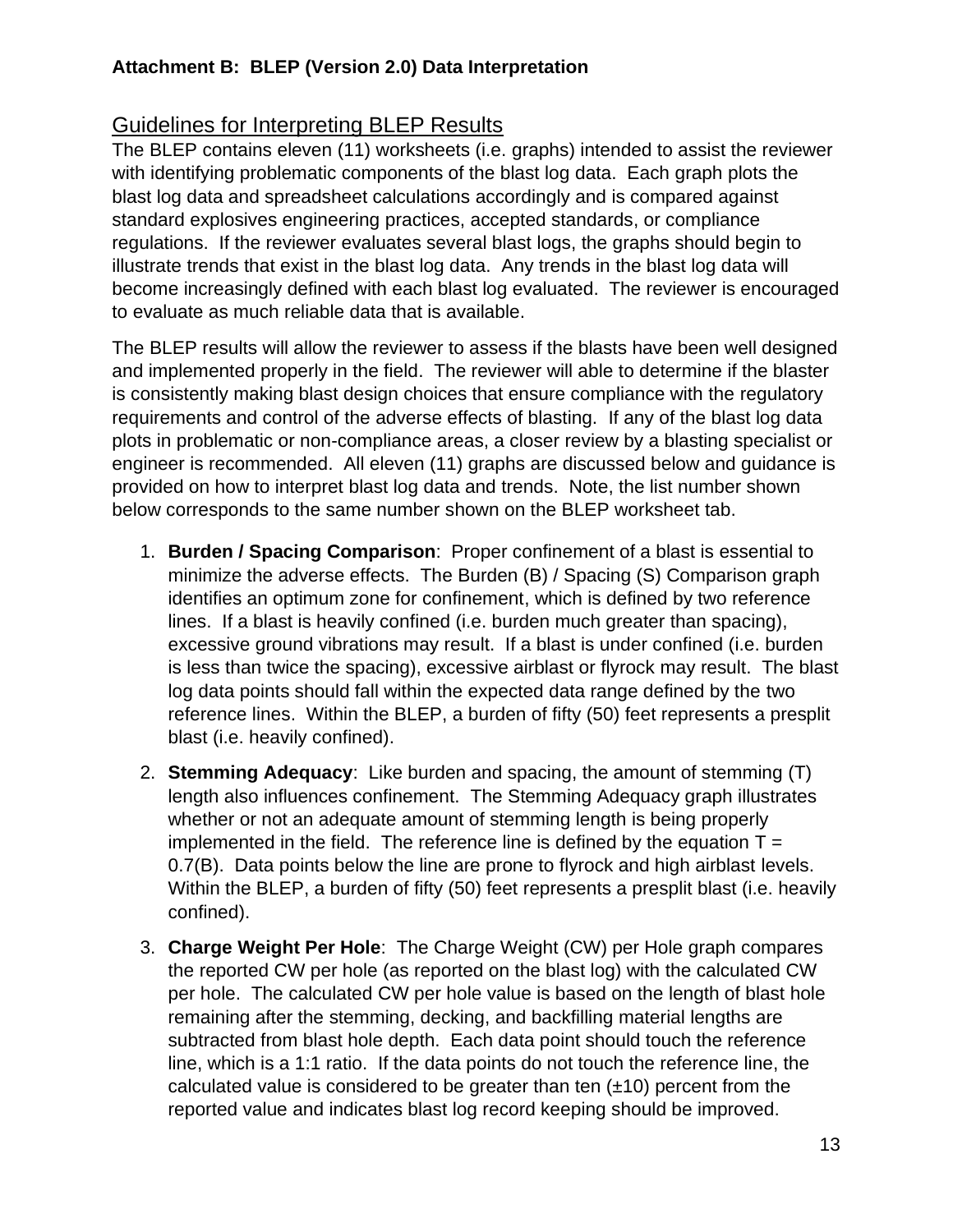- 4. **Charge Weight Per Delay**: The Charge Weight (CW) per Delay graph compares the Reported Explosives per Delay (as reported on the blast log) with the Calculated Explosives per Delay. The Calculated Explosives per Delay value is based on the Explosives per Hole divided by the Charges per Hole and multiplied by the Actual Charges per Delay. The calculated value should equal the reported value and each data point should touch the reference line, which is a 1:1 ratio. Data points touching the reference line are considered to be within ten  $(\pm 10)$  percent of the reported value. A trend that doesn't closely follow the reference line indicates the blast log record keeping should be improved or overlaps in the blast pattern exist. No graph is available if the reviewer does not provide the Calculated Explosives per Delay value in the spreadsheet.
- 5. **Distance Comparison**: The Distance Comparison graph compares the distance measured from the blast site to the nearest protected structure (or additional monitoring locations) to the distance reported on the blast log. The distance measured should equal the distance reported on the blast log. The reviewer must pay attention to the closest reported structure because it may not be the closest structure based on the blast site location. Data points touching the reference line are considered to be within ten  $(\pm 10)$  percent of the reported value. Data points above the reference line indicate the blasts are closer than reported and thus, a potential for permit violations exist. If no data points are plotted, the blasts may not be located within the permit boundary or a measured distance was not obtainable. No graph is available if the reviewer does not provide the distance measured from the blast site to the nearest structure in the spreadsheet.
- 6. **Powder Factor By Rock Type**: Powder factor is the amount of explosive per unit volume of rock per hole. Refer to Attachment C for additional details on how the powder factor is calculated. The powder factor by rock type graph shows reasonable ranges of powder factors according to the type of rock being blasted. Soft rock (e.g. shale and sandstone) requires a low powder factor to ensure reasonable confinement. Conversely, hard rock (e.g. limestone and sandstone with high compressive strengths) may allow the blaster to use higher powder factors. If the data points fall beyond the accepted limits for the type of rock being blasted, a potential for flyrock incidents exists.
- 7. **Compliance With Scaled Distance**: The Compliance With Scaled Distance (SD2) graph plots the reported and measured distances versus the reported and calculated square root scaled distances, respectively. This graph allows the reviewer to quickly assess if any of the blast events exceed the minimum Federal and State scaled distance requirements. Data points that plot above the line are in compliance and those plotting below the line are considered to be in noncompliance. The reported value data points are plotted with red squares and the measured and calculated value data points (i.e. cross checked) are plotted with blue circles. If the reported values are accurate, the cross checked data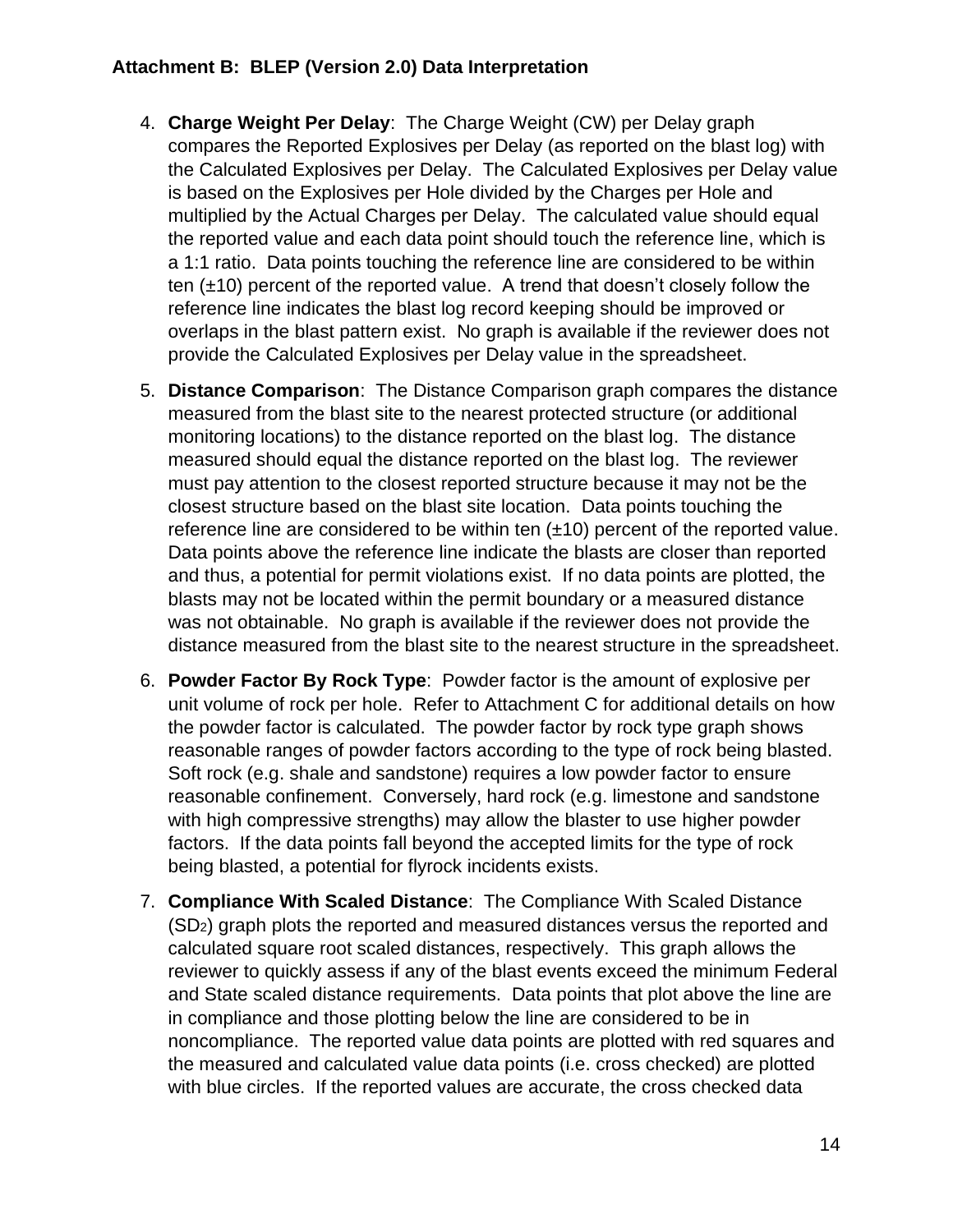points will hide the reported value data points. Cross checked data points are not plotted if one of the optional fields is not determined.

- 8. **Compliance With Peak Particle Velocity**: The Compliance With Peak Particle Velocity (PPV) graph plots the reported and measured distances versus the reported PPV. This graph allows the reviewer to quickly assess if any of the blast events exceed the maximum Federal and State ground vibration requirements. The ground vibration limit depends on the distance from the blast site to the nearest structure. Data points that plot above the line are considered to be in noncompliance. The reported value data points are plotted with red squares and the measured value data points (i.e. cross checked) are plotted with blue circles. If the reported data points are accurate, the cross checked data points will hide the reported data points. Cross checked data points are not plotted if the optional fields are not provided. If no seismic record is associated with the blast log, compliance with scaled distance requirements controls.
- 9. **Scaled Distance vs Peak Particle Velocity**: When seismic monitoring data is provided in the BLEP, the seismic characteristics of an area (e.g. a surface mine) can be defined. This is done by plotting the peak particle velocity (PPV) from the seismic record (or as reported on the blast log) versus the corresponding calculated and reported square root scaled distance (SD2) on a log-log graph. Refer to Attachment C for additional details on how  $SD<sub>2</sub>$  is calculated. When PPV data is provided in the BLEP, the data points will illustrate how the blastinduced ground vibration amplitudes attenuate over distance.

There are two (2) reference lines provided on the graph for the reviewer to conduct a comparison and check of the data points. These reference lines illustrate the expected (i.e. mean or best fit) and upper bound limit of vibration amplitudes representative of blasting at a surface coal mine. For additional information on how blast-induced ground vibration amplitudes are evaluated and predicted, refer to the U.S. Bureau of Mines' (USBM) publication, *Report of Investigation (RI) 8507, Structure Response and Damage Produced by Ground Vibration from Surface Mine Blasting*. The reference lines are defined by the following equations:

| $PPV_{(Best Fit)} = 119 (SD2)-1.52$                 | [inch per second] |
|-----------------------------------------------------|-------------------|
| $PPV$ (Upper Bound) = 438 $(SD_2)$ <sup>-1.52</sup> | [inch per second] |

Data points that plot above the upper bound line may indicate: poor record keeping by the blaster; poor quality control implemented in the field; a blast event where ground vibrations exceeded compliance requirements; a blast event where the potential for flyrock was increased; or any other adverse effects associated with blasting. The reported value data points are plotted with red squares and the calculated value data points (i.e. cross checked) are plotted with blue circles. If the reported data points are accurate, the cross checked data points will hide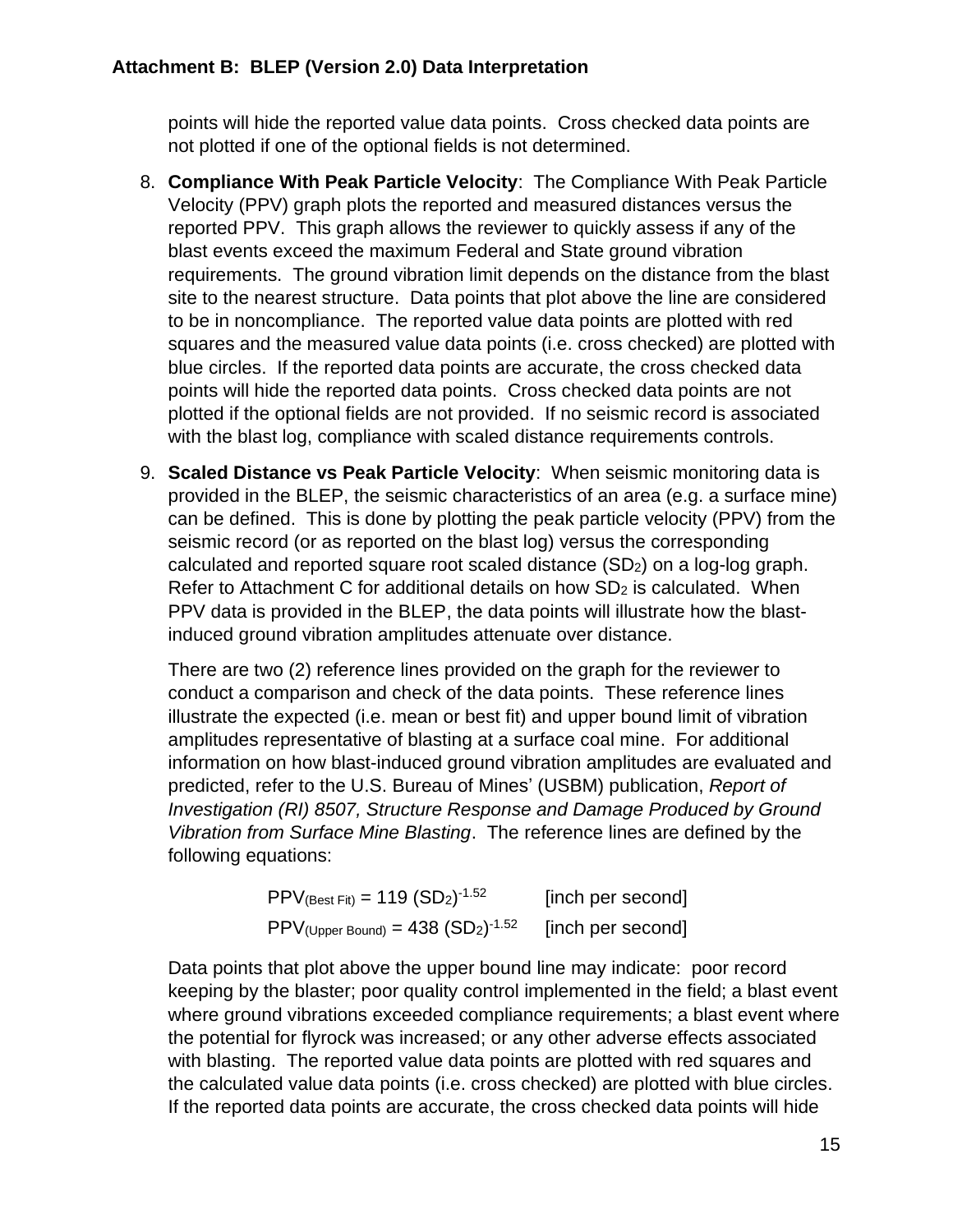reported data points. Cross checked data points are not plotted if the optional fields are not provided. If no seismic record is associated with the blast log, compliance with scaled distance requirements controls.

- 10. **Compliance With Blasting Level Chart**: The Compliance with Blasting Level Chart graph plots the measured PPV versus the corresponding frequency of the blast-induced ground vibration. This graph allows the reviewer to quickly assess if any of the blast events exceed the minimum Federal and State regulatory requirements for blast-induced ground vibrations. Data points below the black reference line are in compliance with the OSMRE Blasting Level Chart. Data points below the red line are in compliance with USBM RI 8507, Appendix B. Additionally, plaster and drywall levels from the USBM criteria are referenced on the graph.
- 11. **Compliance With Airblast**: The Compliance with Airblast (AB) graph plots the reported and calculated AB versus the corresponding cube root scaled distance  $(SD<sub>3</sub>)$ . Refer to Attachment C for additional details on how  $SD<sub>3</sub>$  and AB are calculated. When AB data is provided in the BLEP, the data points will illustrate how the AB attenuates over distance.

There are three reference lines provided on the graph for the reviewer to conduct a comparison and check of the data points. The black horizontal reference line indicates the maximum allowable AB is 133 decibels for satisfying compliance with OSMRE regulatory requirements. This requirement assumes a two (2) Hertz microphone is used when monitoring a blast event. The other two reference lines shown on the graph illustrate the expected AB (i.e. mean or best fit) that may be generated from blasting at a surface coal mine. The solid blue reference line is representative of a parting shot and the dashed blue reference line is representative of a highwall shot. For additional information on how AB is evaluated and predicted, refer to *USBM, RI 8485, Structure Response and Damage Produced by Airblast From Surface Mining*. The reference lines are defined by the following equations:

| $AB$ <sub>(Parting)</sub> = 169 (SD <sub>3</sub> ) <sup>-1.62</sup> | [pounds per square inch, psi] |
|---------------------------------------------------------------------|-------------------------------|
| $AB$ (Highwall) = $0.162$ $(SD_3)^{-0.79}$                          | [pounds per square inch, psi] |

For parting blasts, the data points should plot near the parting reference line and likewise for highwall blasts. Other types of blasts should plot somewhere between the parting and highwall reference lines. Data points that plot above the maximum allowable AB reference line may indicate a permit violation has occurred. The reported value data points are plotted with red squares and the calculated value data points (i.e. cross checked) are plotted with blue circles. If the reported data points are accurate, the cross checked data points will hide reported data points. Cross checked data points are not plotted if the optional fields are not provided.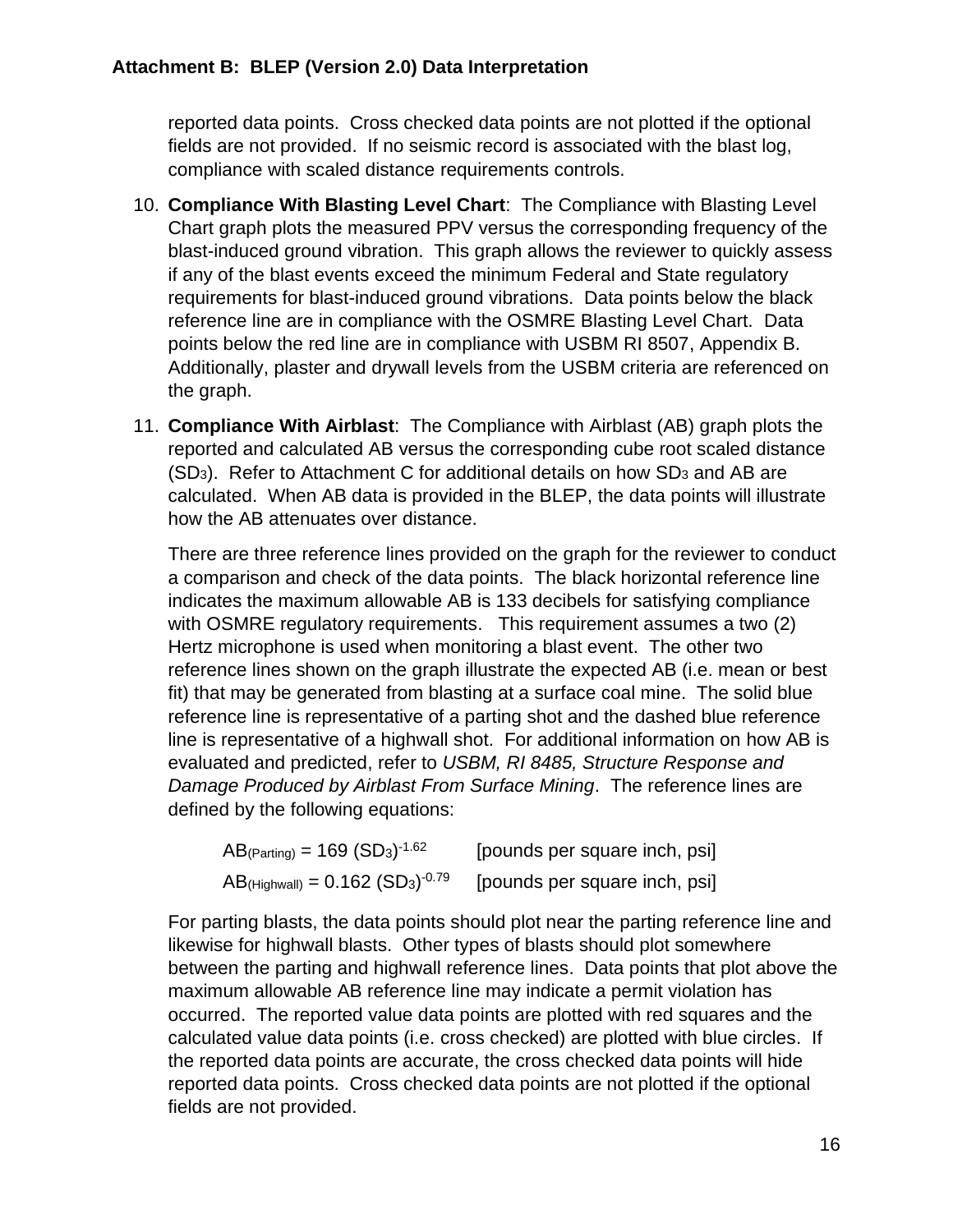# The Blast Design Rules of Thumb

The following table summarizes blast design components the lead blaster must consider prior to a blast event. These blast design components should be carefully considered to ensure compliance with the regulatory requirements and control of the adverse effects of blasting. When given a borehole depth, a rock type (e.g. shale, sandstone, limestone), and the distance to the nearest protected structure, standard explosives engineering practices (i.e. rules of thumb) can be applied to estimate these blast design components. The BLEP uses these standard explosives engineering practices as the foundation for evaluating blast log data.

| <b>Blast Design Component</b> | <b>Description</b>                                                                                                                                                                                                                             |
|-------------------------------|------------------------------------------------------------------------------------------------------------------------------------------------------------------------------------------------------------------------------------------------|
| Borehole Diameter (d)         | The borehole diameter is generally assumed to be<br>within a range of one-fifth $(^{1}/_{5})$ to one-tenth $(^{1}/_{10})$ of the<br>borehole depth.                                                                                            |
|                               | $d = H / (5 to 10)$                                                                                                                                                                                                                            |
|                               | $d = H / 7$ (typically assumed)                                                                                                                                                                                                                |
|                               | Where, d is in inches (in) and H is in feet (ft).                                                                                                                                                                                              |
| Burden (B)                    | Burden is the shortest distance from an explosive<br>charge to its nearest free face. Burden is generally<br>assumed to be two (2) to three (3) times the borehole<br>diameter.                                                                |
|                               | $B = (2 to 3) \times d$                                                                                                                                                                                                                        |
|                               | $B = 2.5 \times d$ (typically assumed)                                                                                                                                                                                                         |
|                               | Where, B is in feet (ft) and d is in inches (in).                                                                                                                                                                                              |
| Spacing (S)                   | Spacing is the distance between boreholes in a row.<br>In bench blasting, the distance is measured parallel to<br>the free face and perpendicular to the burden.<br>Spacing is generally assumed to be one (1) to two (2)<br>times the burden. |
|                               | $S = (1 to 2) \times B$                                                                                                                                                                                                                        |
|                               | $S = 1.5 \times B$ (typically assumed)                                                                                                                                                                                                         |
|                               | Where, S and B are both in feet (ft).                                                                                                                                                                                                          |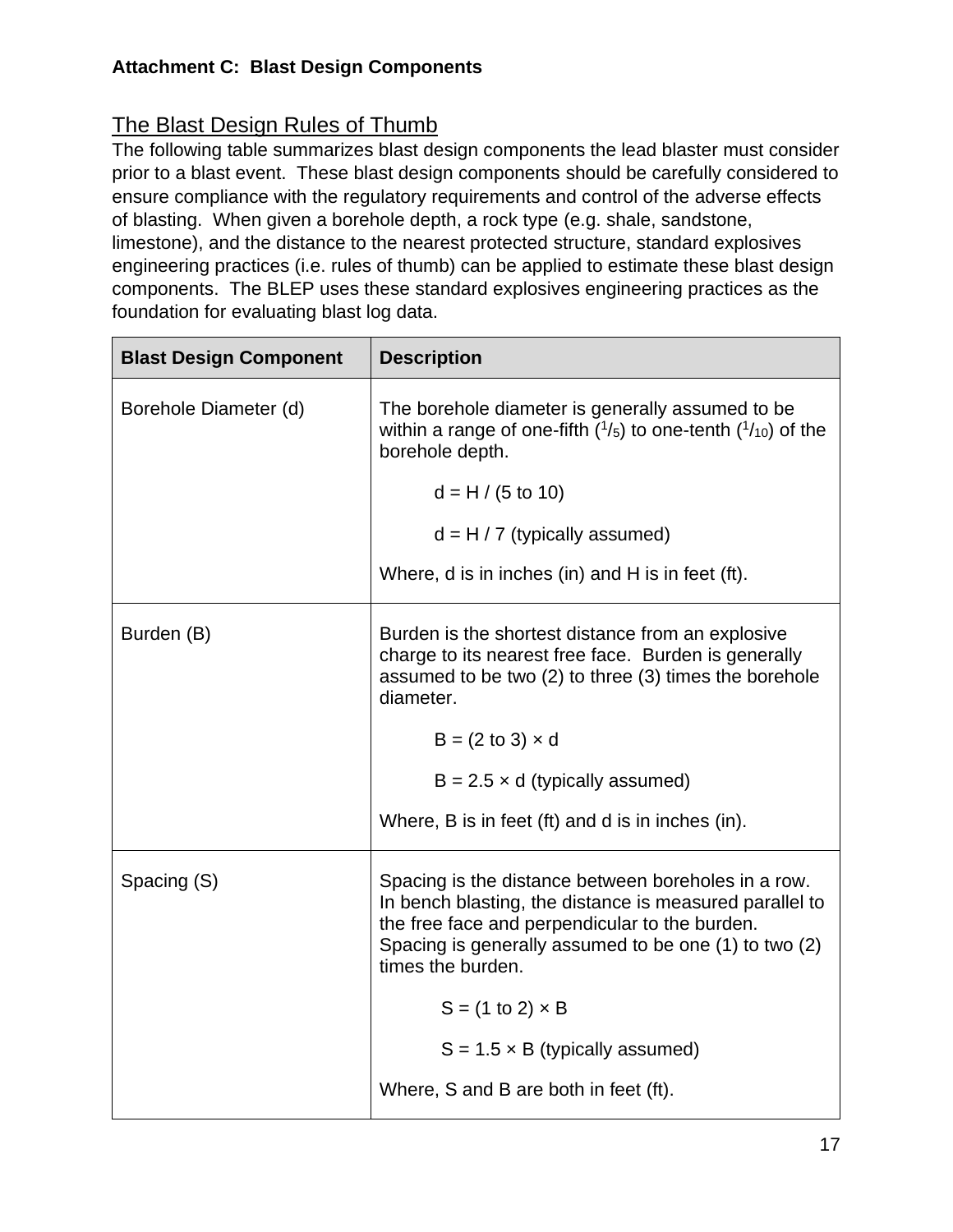| <b>Blast Design Component</b> | <b>Description</b>                                                                                                                                                                                                                                                                                                                                                                                                                |
|-------------------------------|-----------------------------------------------------------------------------------------------------------------------------------------------------------------------------------------------------------------------------------------------------------------------------------------------------------------------------------------------------------------------------------------------------------------------------------|
| Stemming (T)                  | Stemming is the inert material used to confined energy<br>within the borehole at the top of the explosive charge.<br>Stemming is generally assumed to be one-half $(\frac{1}{2})$ to<br>one (1) times the burden.                                                                                                                                                                                                                 |
|                               | $T = (0.5 \text{ to } 1.0) \times B$                                                                                                                                                                                                                                                                                                                                                                                              |
|                               | $T = 0.7 \times B$ (typically assumed)                                                                                                                                                                                                                                                                                                                                                                                            |
|                               | Where, T and B are both in feet (ft).                                                                                                                                                                                                                                                                                                                                                                                             |
| Powder Column (PC)            | Powder column is the borehole depth (H) minus the<br>stemming length (T), backfill length (F), and decking<br>material length $(T_d)$ . Backfill is the distance drilled<br>below the actual required blast depth and generally<br>filled with drill cuttings or other material. Decking is<br>the distance used to reduce charge load per hole or<br>amount of explosives detonated per delay, or both.<br>$PC = H - T - F - Td$ |
|                               | Where, PC, H, T, F, and $T_d$ are in feet (ft).                                                                                                                                                                                                                                                                                                                                                                                   |
| Loading Density (LD)          | Loading density is a measure of the total weight of<br>explosives in a unit length of the borehole and a<br>measure of the energy loaded.                                                                                                                                                                                                                                                                                         |
|                               | $LD = 0.3405 \times p_e \times d^2$                                                                                                                                                                                                                                                                                                                                                                                               |
|                               | $(\rho_e =$ density of explosive material)                                                                                                                                                                                                                                                                                                                                                                                        |
|                               | Where the following units apply: LD is in pounds per<br>feet (lb/ft); explosive density ( $\rho_e$ ) is in grams per cubic<br>centimeter (gm/cc); and borehole diameter (d) is in<br>inches (in). Note, the constant value of 0.3405 is used<br>for unit conversion.                                                                                                                                                              |
|                               | Always refer to the manufacturer design guide. Also,<br>refer to the manufacturer product specification for<br>explosive density or the ask Lead Blaster.                                                                                                                                                                                                                                                                         |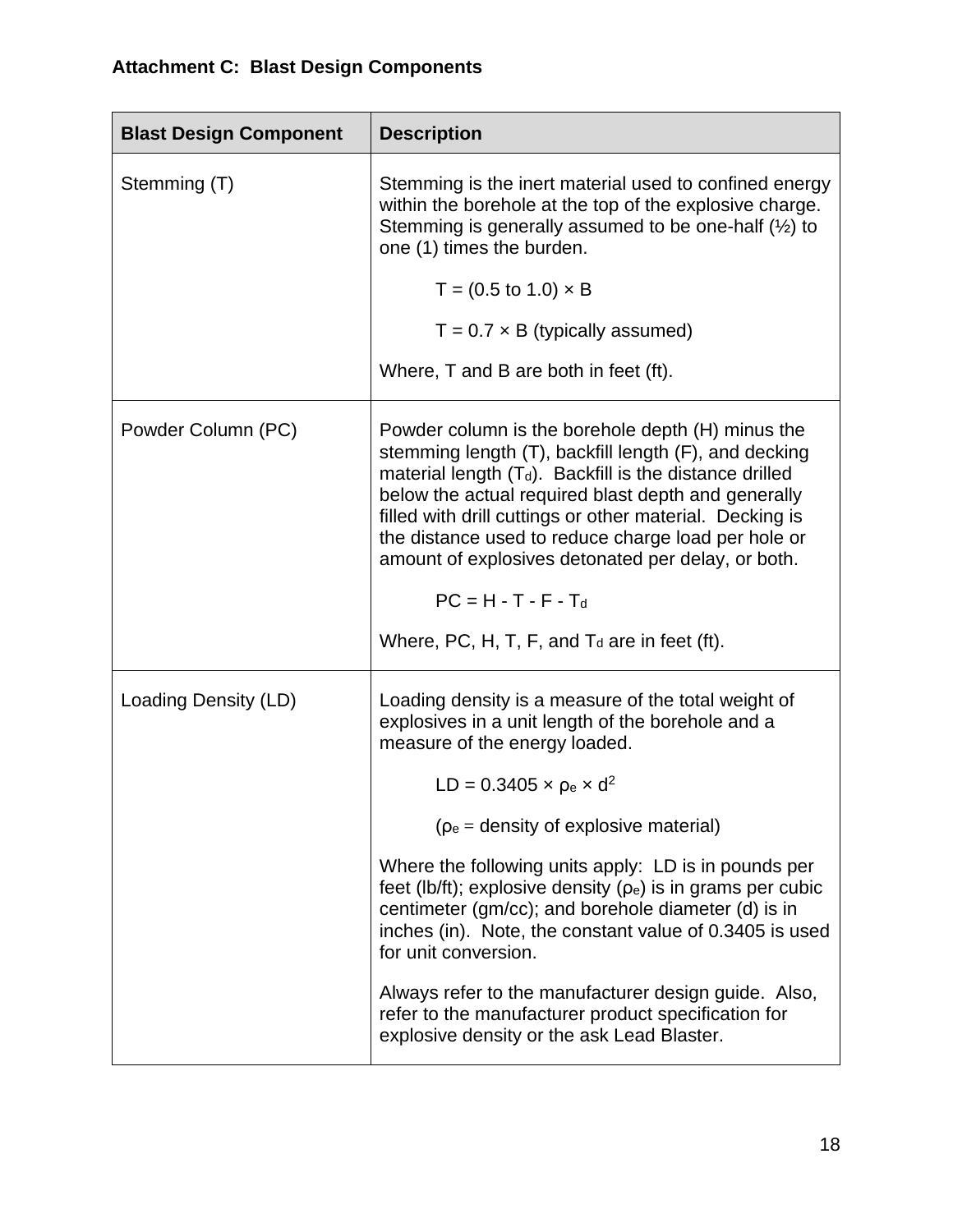| <b>Blast Design Component</b>                            | <b>Description</b>                                                                                                                                                                                                                                                                                          |
|----------------------------------------------------------|-------------------------------------------------------------------------------------------------------------------------------------------------------------------------------------------------------------------------------------------------------------------------------------------------------------|
| Charge Weight (CW)                                       | The charge weight is the maximum weight of<br>explosives detonated within an 8-millisecond delay<br>period. The charge weight equals the powder column<br>times the loading density.                                                                                                                        |
|                                                          | $CW = PC \times LD$                                                                                                                                                                                                                                                                                         |
|                                                          | Where the following units apply: CW is in pounds (lb);<br>PC is in feet (ft); and LD is in pounds per feet (lb/ft).                                                                                                                                                                                         |
| Powder Factor (PF)                                       | Powder factor is the amount of explosive per unit<br>volume of rock per hole.                                                                                                                                                                                                                               |
|                                                          | $PF = CW / [(B \times S \times H) / 27]$                                                                                                                                                                                                                                                                    |
|                                                          | Where the following units apply: PF is in pounds per<br>cubic yard (lb/yd <sup>3</sup> ); CW is in pounds (lb); and B, S, and<br>H are all in feet (ft). Note, the value of 27 is used for<br>unit conversion.                                                                                              |
| <b>Square Root Scaled</b><br>Distance (SD <sub>2</sub> ) | $SD2$ is defined as the distance from the blast site to<br>the seismograph location (D), divided by the square<br>root of the maximum weight of explosives detonated<br>within an 8-millisecond delay period (CW). The<br>equation for square root scaled distance is commonly<br>represented several ways. |
|                                                          | $SD_2 = D / \sqrt{CW}$                                                                                                                                                                                                                                                                                      |
|                                                          | $SD2 = D / CW0.5$                                                                                                                                                                                                                                                                                           |
|                                                          | $SD_2 = D / CW^{(\frac{1}{2})}$                                                                                                                                                                                                                                                                             |
|                                                          | Where the following units apply: $SD2$ is in feet per the<br>square root of pounds ( $ft/lb^{1/2}$ ); D is in feet (ft); and CW<br>is in square root of pounds $(lb^{\frac{1}{2}})$ .                                                                                                                       |
|                                                          | Note: An $SD_2$ value of fifty-five (55 ft/lb <sup>1/2</sup> ) for distances<br>between 301 to 1,000 feet provides a high level of<br>confidence that damage to structures will not occur.                                                                                                                  |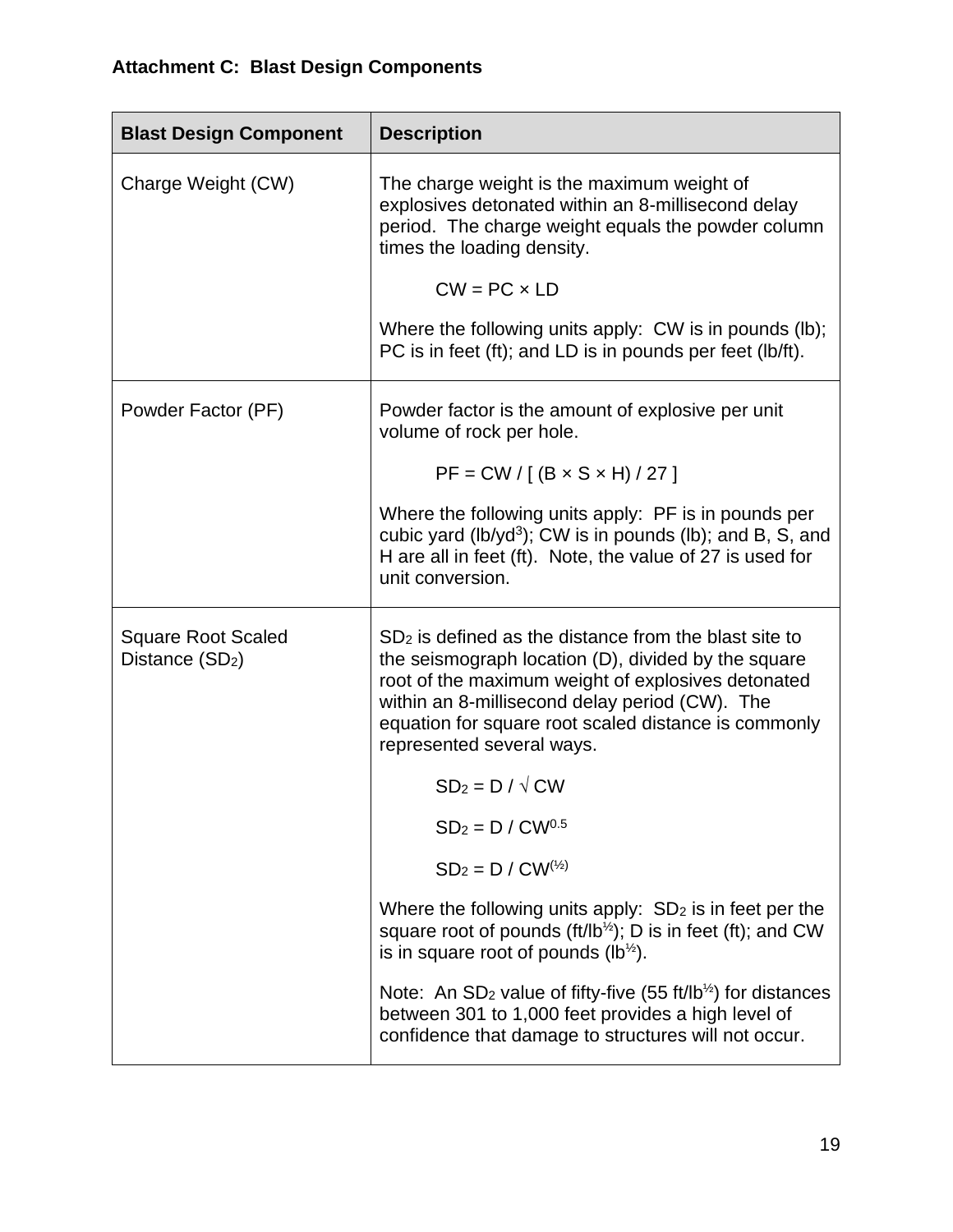| <b>Blast Design Component</b>                | <b>Description</b>                                                                                                                                                                                                                                                                                                                                                                                                                                                                                                                                                                                                                                                                                                                                                                                                                                                                                                                                                               |
|----------------------------------------------|----------------------------------------------------------------------------------------------------------------------------------------------------------------------------------------------------------------------------------------------------------------------------------------------------------------------------------------------------------------------------------------------------------------------------------------------------------------------------------------------------------------------------------------------------------------------------------------------------------------------------------------------------------------------------------------------------------------------------------------------------------------------------------------------------------------------------------------------------------------------------------------------------------------------------------------------------------------------------------|
| <b>Cube Root Scaled Distance</b><br>$(SD_3)$ | $SD3$ is defined as the distance from the blast site to<br>the seismograph location (D), divided by the cube root<br>of the maximum weight of explosives detonated within<br>an 8-millisecond delay period (CW). The equation for<br>cube root scaled distance is commonly represented<br>several ways.<br>$SD_3 = D / \sqrt[3]{CW}$                                                                                                                                                                                                                                                                                                                                                                                                                                                                                                                                                                                                                                             |
|                                              | $SD_3 = D / CW^{0.33}$                                                                                                                                                                                                                                                                                                                                                                                                                                                                                                                                                                                                                                                                                                                                                                                                                                                                                                                                                           |
|                                              | $SD_3 = D / CW^{(1/3)}$                                                                                                                                                                                                                                                                                                                                                                                                                                                                                                                                                                                                                                                                                                                                                                                                                                                                                                                                                          |
|                                              | Where the following units apply: $SD3$ is in feet per the<br>cube root of pounds ( $ft/lb^{1/3}$ ); D is in feet (ft); and CW<br>is in cube root of pounds $(lb^{1/3})$ .                                                                                                                                                                                                                                                                                                                                                                                                                                                                                                                                                                                                                                                                                                                                                                                                        |
| Peak Particle Velocity (PPV)                 | The PPV is the absolute highest zero to peak value<br>measured from a seismograph time-history waveform.<br>Research has resulted in approximations that can be<br>used, in lieu of site-specific data, for predicting PPV<br>from SD <sub>2</sub> . For blasts conducted at a surface coal<br>mine, the following equations may be used to estimate<br>the expected (i.e. mean or best fit) and highest<br>expected (i.e. upper bound) ground vibration levels.<br>The highest potential ground vibration level is<br>estimated with at least ninety-five percent (95%)<br>confidence. These equations assume the blast has<br>been well designed and implemented properly in the<br>field. Additional information on the research for these<br>ground vibration equations can be found in: U.S.<br>Bureau of Mines, Report of Investigations 8507,<br>Structure Response and Damage produced by<br>Ground Vibration from Surface Mine Blasting, Siskin<br>et. al., dated 1980. |
|                                              | $PPV_{(Best Fit)} = 119 (SD2)-1.52$                                                                                                                                                                                                                                                                                                                                                                                                                                                                                                                                                                                                                                                                                                                                                                                                                                                                                                                                              |
|                                              | $PPV$ (Upper Bound) = 438 $(SD_2)$ <sup>-1.52</sup>                                                                                                                                                                                                                                                                                                                                                                                                                                                                                                                                                                                                                                                                                                                                                                                                                                                                                                                              |
|                                              | Where PPV is in inches per second (in/sec) and $SD2$<br>is in feet per the square root of pounds (ft/ $lb^{\frac{1}{2}}$ ).                                                                                                                                                                                                                                                                                                                                                                                                                                                                                                                                                                                                                                                                                                                                                                                                                                                      |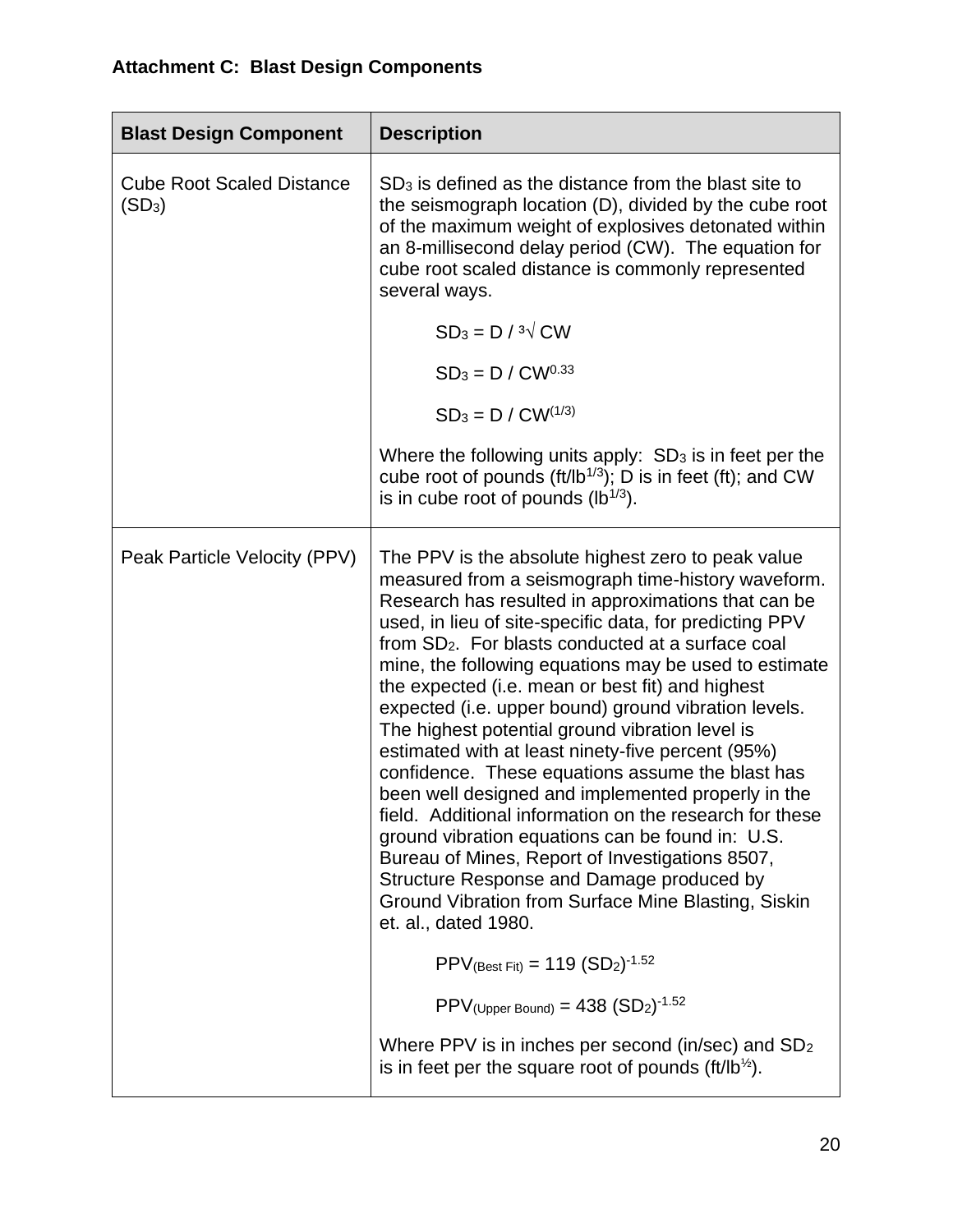| <b>Blast Design Component</b> | <b>Description</b>                                                                                                                                                                                                                                                                                                                                                                                                                                                                                                                                                                                                                                                                                                                                                                                                                                                                                                                                                                                                                                                                                       |
|-------------------------------|----------------------------------------------------------------------------------------------------------------------------------------------------------------------------------------------------------------------------------------------------------------------------------------------------------------------------------------------------------------------------------------------------------------------------------------------------------------------------------------------------------------------------------------------------------------------------------------------------------------------------------------------------------------------------------------------------------------------------------------------------------------------------------------------------------------------------------------------------------------------------------------------------------------------------------------------------------------------------------------------------------------------------------------------------------------------------------------------------------|
| Airblast (AB)                 | Seismic monitoring of a blast event typically includes a<br>measurement of air vibrations (i.e. air overpressure).<br>Air overpressure or AB is the additional pressure<br>generated from a blast above the normal atmospheric<br>pressure. AB is measured as a pressure and reported<br>in units of decibels. Research has resulted in<br>approximations that can be used, in lieu of site-<br>specific data, for predicting AB from SD <sub>3</sub> . For blasts<br>conducted at a surface coal mine, the following<br>equations may be used to estimate the expected (i.e.<br>best fit or mean) AB levels. One equation is<br>representative of a parting shot and the other equation<br>is representative of a highwall shot. These equations<br>assume the blast has been well designed and<br>implemented properly in the field. Additional<br>information on the research for these AB prediction<br>equations can be found in: U.S. Bureau of Mines,<br>Report of Investigations 8485, Structure Response<br>and Damage Produced by Airblast From Surface<br>Mining, Siskin et. al., dated 1980. |
|                               | $AB$ (Parting) = 169 (SD <sub>3</sub> ) <sup>-1.62</sup>                                                                                                                                                                                                                                                                                                                                                                                                                                                                                                                                                                                                                                                                                                                                                                                                                                                                                                                                                                                                                                                 |
|                               | $AB$ (Highwall) = 0.162 (SD <sub>3</sub> ) <sup>-0.79</sup>                                                                                                                                                                                                                                                                                                                                                                                                                                                                                                                                                                                                                                                                                                                                                                                                                                                                                                                                                                                                                                              |
|                               | Where AB is in pounds per square inch (psi) and $SD3$<br>is in feet per the cube root of pounds $(\frac{ft}{lb}^{1/3})$ .                                                                                                                                                                                                                                                                                                                                                                                                                                                                                                                                                                                                                                                                                                                                                                                                                                                                                                                                                                                |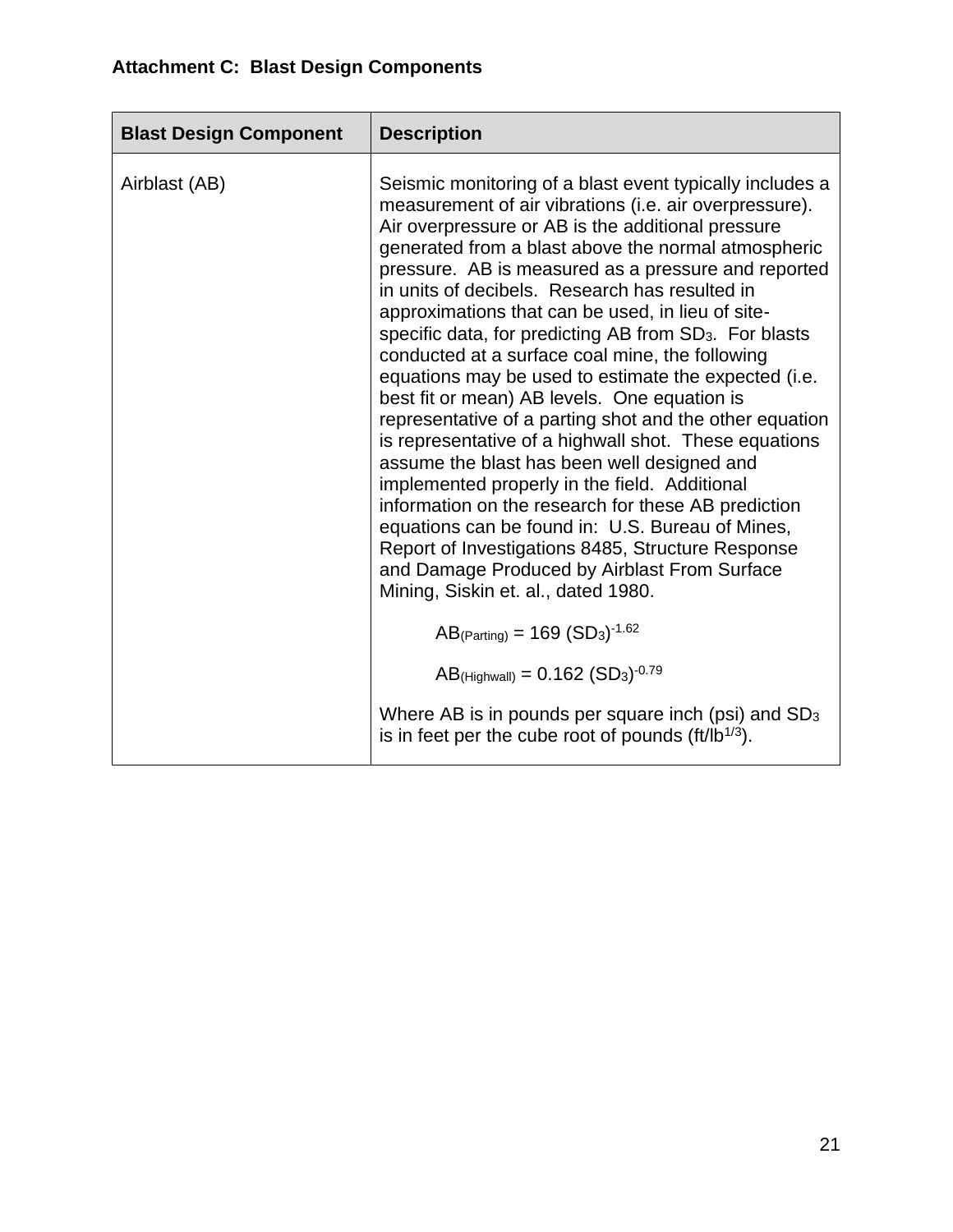# **BLEP (Version 2.0) Printed Workbook Example**

The following pages illustrate: 1) an example of BLEP data entry for a faux surface coal mine; 2) the corresponding BLEP results for the faux surface coal mine; and 3) the corresponding BLEP analysis summary.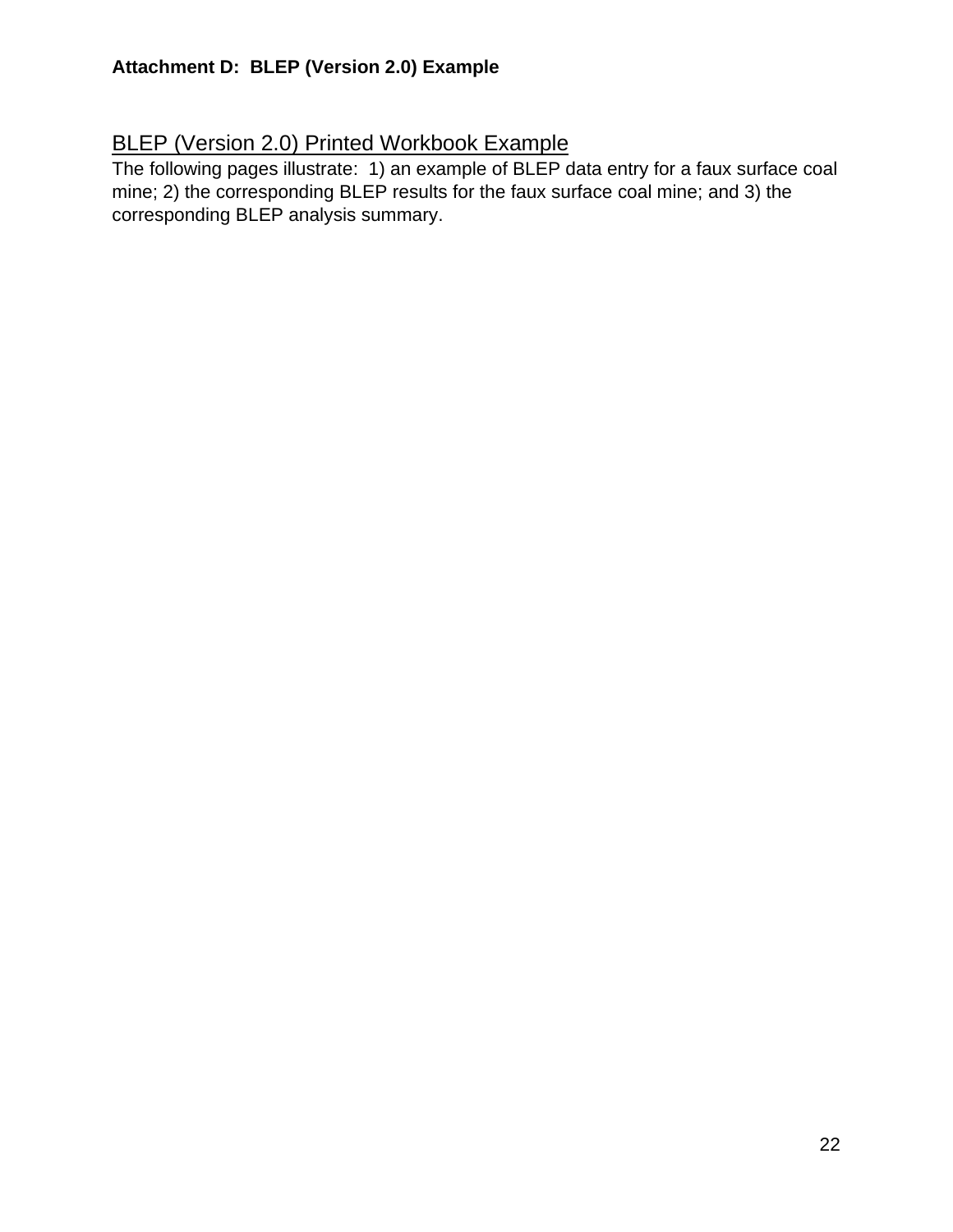| <b>Blast Log Data Input</b>  |                   | <b>Review Agency: OSMRE</b> |                                     |               |                |                   | Surface Mine: Pittsburgh Mine |                  | Review Date: 1/1/2019 |                                  |                  |
|------------------------------|-------------------|-----------------------------|-------------------------------------|---------------|----------------|-------------------|-------------------------------|------------------|-----------------------|----------------------------------|------------------|
| Component                    | Units             |                             | <b>Blaster: Top Flight Blasting</b> |               |                | Permit No.: D1977 |                               |                  |                       | Evaluated By: Brian Farmer, P.E. |                  |
| <b>Blast Log</b>             | $\#$              | $\mathbf{1}$                | $\overline{2}$                      | $\mathbf{3}$  | $\overline{4}$ | $\sqrt{5}$        | 6                             | $\overline{7}$   | 8                     | 9                                | 10               |
| <b>Blast Date</b>            | mm/dd/yy          | 01/06/15                    | 01/07/15                            | 01/08/15      | 01/09/15       | 01/12/15          | 01/13/15                      | 01/14/15         | 01/15/15              | 01/19/15                         | 02/02/15         |
| <b>Blast Time</b>            | hh:mm PM/AM       | 12:00 PM                    | 12:00 PM                            | 12:00 PM      | 12:00 PM       | 12:00 PM          | 12:00 PM                      | 12:00 PM         | 12:00 PM              | 12:00 PM                         | 12:00 PM         |
| Coal Seam                    | Name or ID        | #6                          | #6                                  | #6            | #6             | #6                | #5                            | #5               | $\#5$                 | $\#5$                            | $\#5$            |
| <b>Nearest Structure</b>     | Name or ID        | D. Soles                    | D. Soles                            | D. Soles      | D. Soles       | D. Soles          | <b>ER Bosler</b>              | <b>ER Bosler</b> | D. Soles              | D. Soles                         | D. Soles         |
| Distance Reported            | feet              | 1,852                       | 1,817                               | 1,674         | 1,576          | 1,579             | 2,000                         | 2,026            | 2,039                 | 1,936                            | 1,779            |
| Distance Measured*           | feet              | 1,796                       | 1,769                               | 1,627         | 1,526          | 1,536             | 2,101                         | 2,147            | 1,991                 | 1,891                            | 1,733            |
| <b>Burden</b>                | feet              | 19                          | 19                                  | 20            | 20             | 20                | 19                            | 19               | 19                    | 19                               | 19               |
| Spacing                      | feet              | 20                          | 20                                  | 20            | 21             | 21                | 20                            | 20               | 20                    | 20                               | 19               |
| Hole Depth                   | feet              | 45                          | 46                                  | 46            | 52             | 53                | 26                            | 26               | 26                    | 26                               | 26               |
| <b>Hole Diameter</b>         | inches            | 6.75                        | 6.75                                | 6.75          | 6.75           | 6.75              | 6.75                          | 6.75             | 6.75                  | 6.75                             | 6.75             |
| Number of Holes              | $\#$              | 23                          | 15                                  | 25            | 27             | 16                | 70                            | 84               | 88                    | 59                               | 56               |
| Stemming                     | feet              | 12.0                        | 12.0                                | 10.0          | 12.0           | 12.0              | 9.0                           | 9.0              | 9.0                   | 9.0                              | 9.0              |
| <b>Backfill</b>              | feet              | 4.0                         | 4.0                                 | 4.0           | 4.0            | 4.0               | 3.0                           | 3.0              | 3.0                   | 3.0                              | 3.0              |
| Decking                      | feet              | 0.0                         | 0.0                                 | 0.0           | 0.0            | 0.0               | 0.0                           | 0.0              | 0.0                   | 0.0                              | 0.0              |
| Charges per Hole             | $\#$              | 1                           |                                     | 1             |                | 1                 |                               | 1                |                       | $\overline{1}$                   | $\mathbf{1}$     |
| <b>Explosive Type</b>        | Name or Product   | <b>IREMEX</b>               | <b>IREMEX</b>                       | <b>IREMEX</b> | <b>IREMEX</b>  | <b>IREMEX</b>     | <b>IREMEX</b>                 | <b>IREMEX</b>    | <b>IREMEX</b>         | <b>IREMEX</b>                    | <b>IREMEX</b>    |
| <b>Explosive Density</b>     | g/cm <sup>3</sup> | 1.32                        | 1.32                                | 1.32          | 1.32           | 1.32              | 1.32                          | 1.32             | 1.32                  | 1.32                             | 1.32             |
| Reported Exp. / Hole         | pounds            | 650.5                       | 663.5                               | 703.0         | 782.0          | 797.0             | 338.5                         | 326.0            | 339.3                 | 335.5                            | 329.5            |
| Reported Exp. / Delay        | pounds            | 650.5                       | 663.5                               | 703.0         | 782.0          | 797.0             | 1354.0                        | 1304.0           | 1357.0                | 1342.0                           | 1318.0           |
| Calc. Charges / Delay*       | #                 |                             |                                     |               |                |                   | $\boldsymbol{\varDelta}$      | $\overline{4}$   |                       | $\overline{4}$                   | $\overline{4}$   |
| Rock Type                    | SH, SS, LS        | <b>SH</b>                   | <b>SH</b>                           | <b>SH</b>     | <b>SH</b>      | <b>SH</b>         | <b>SS</b>                     | <b>SS</b>        | <b>SS</b>             | <b>SS</b>                        | SS               |
| Reported Total Exp.          | pounds            | 14,957.3                    | 9,951.3                             | 16,973.8      | 19,640.5       | 12,744.0          | 23,672.5                      | 27,343.0         | 29,846.0              | 19,794.3                         | 18,452.0         |
| PPV Reported                 | inch/second       | 0.07                        | 0.05                                | 0.12          | 0.21           | 0.20              | 0.08                          | 0.08             | 0.10                  | 0.14                             | 0.18             |
| <b>PPV Frequency</b>         | Hz                | 13.1                        | 13.1                                | 11.1          | 13.1           | 11.6              | 56.8                          | 64.0             | 15.5                  | 26.9                             | 28.4             |
| Airblast Reported            | dB                | 122                         | 123                                 | 120           | 120            | 120               | 112                           | 116              | 120                   | 122                              | 120              |
| <b>Waveform Available?</b>   | Yes, No, or NT    | Yes                         | Yes                                 | Yes           | Yes            | Yes               | Yes                           | Yes              | Yes                   | Yes                              | Yes              |
| Comments                     |                   |                             |                                     |               |                |                   | <b>Lift Shot</b>              | <b>Lift Shot</b> | <b>Lift Shot</b>      | <b>Lift Shot</b>                 | <b>Lift Shot</b> |
| <b>Additional Monitoring</b> | text              | M. Schafer                  | M. Schafer                          | M. Schafer    | M. Schafer     | M. Schafer        | D. Soles                      | M. Schafer       | M. Schafer            | M. Schafer                       | M. Schafer       |
| Distance Reported            | feet              | 1,899                       | 1,872                               | 1,771         | 1,682          | 1,704             | 2,301                         | 2,167            | 2,048                 | 1,955                            | 1,830            |
| Distance Measured*           | feet              | 1,945                       | 1,919                               | 1,826         | 17,825         | 1,746             | 2,316                         | 2,308            | 2,091                 | 2,011                            | 1,882            |
| PPV Reported                 | inch/second       |                             |                                     | 0.08          | 0.22           | 0.15              | 0.07                          | 0.13             | 0.11                  | 0.11                             | 0.21             |
| <b>PPV Frequency</b>         | Hz                |                             |                                     | 8.6           | 13.8           | 12.2              | 22.2                          | 18.2             | 18.9                  | 25.6                             | 25.6             |
| Airblast Reported            | dB                |                             |                                     | 116           | 118            | 116               | 116                           | 116              | 116                   | 116                              | 118              |
| Waveform Available?          | Yes, No, or NT    | <b>NT</b>                   | <b>NT</b>                           | Yes           | Yes            | Yes               | Yes                           | Yes              | Yes                   | Yes                              | Yes              |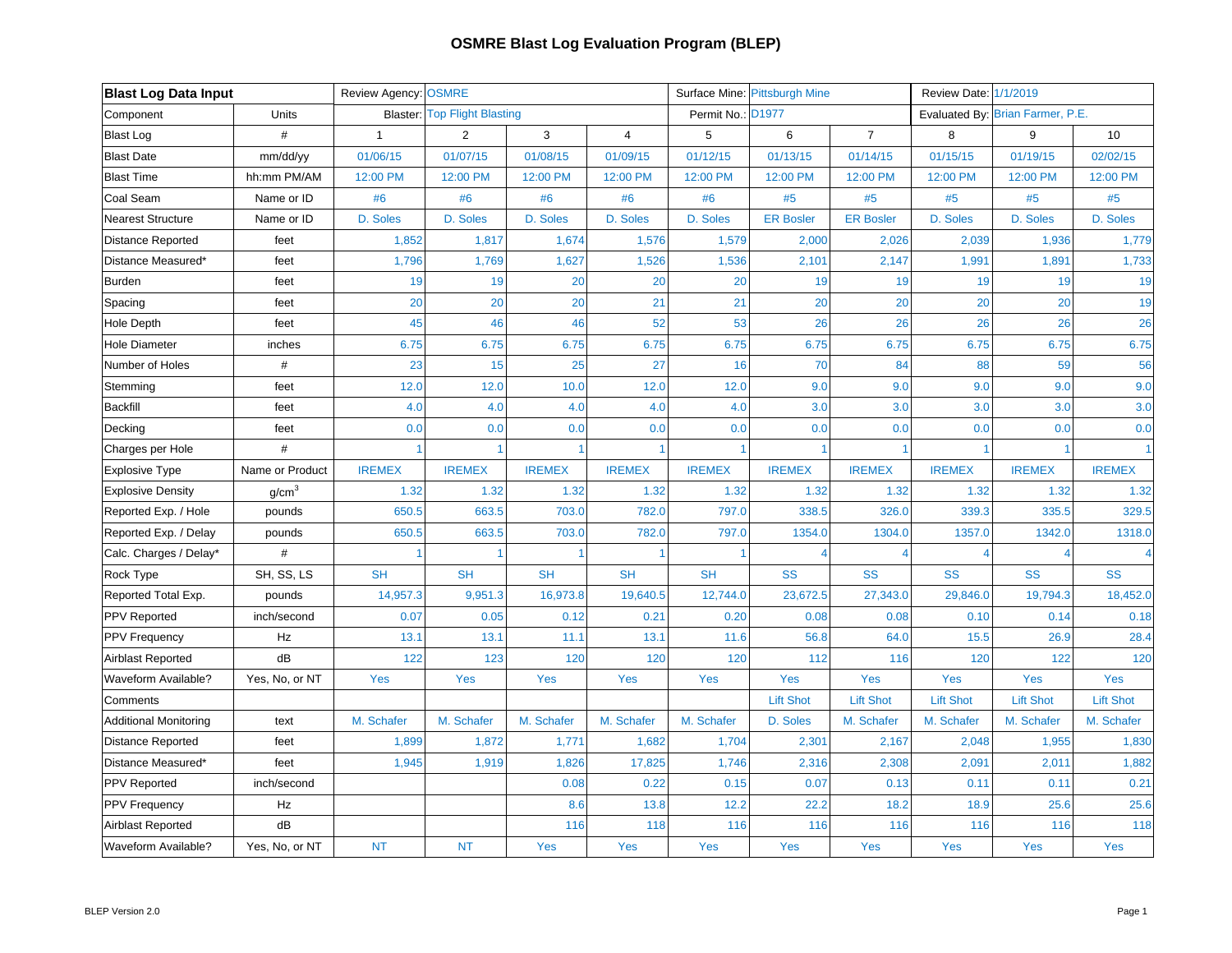| <b>Blast Log Data Input</b>  |                   | Review Agency: OSMRE |                              |                      |                      |                   | Surface Mine: Pittsburgh Mine |                      | Review Date: 1/1/2019 |                                  |                  |
|------------------------------|-------------------|----------------------|------------------------------|----------------------|----------------------|-------------------|-------------------------------|----------------------|-----------------------|----------------------------------|------------------|
| Component                    | Units             |                      | Blaster: Top Flight Blasting |                      |                      | Permit No.: D1977 |                               |                      |                       | Evaluated By: Brian Farmer, P.E. |                  |
| <b>Blast Log</b>             | $\#$              | 11                   | 12                           | 13                   | 14                   | 15                | 16                            | 17                   | 18                    | 19                               | 20               |
| <b>Blast Date</b>            | mm/dd/yy          | 02/19/15             | 02/20/15                     | 06/19/17             | 06/20/17             | 07/10/17          | 07/10/17                      | 07/11/17             | 07/12/17              | 08/14/17                         | 08/16/17         |
| <b>Blast Time</b>            | hh:mm PM/AM       | 12:00 PM             | 12:00 PM                     | 12:00 PM             | 12:00 PM             | 12:00 PM          | 12:00 PM                      | 12:00 PM             | 12:00 PM              | 12:00 PM                         | 12:00 PM         |
| Coal Seam                    | Name or ID        | #5                   | #5                           | #6                   | #6                   | #6                | #6                            | #6                   | #6                    | #6                               | #6               |
| <b>Nearest Structure</b>     | Name or ID        | D. Soles             | J. Dietz                     | Lambert              | Lambert              | Lambert           | Lambert                       | Lambert              | Lambert               | Lambert                          | Lambert          |
| <b>Distance Reported</b>     | feet              | 1,624                | 1,580                        | 1,230                | 1,205                | 1,173             | 1,227                         | 1,243                | 1,263                 | 1,189                            | 1,111            |
| Distance Measured*           | feet              | 1,570                | 1,657                        | 1,208                | 1,180                | 1,155             | 1,207                         | 1,220                | 1,239                 | 1,161                            | 1,086            |
| <b>Burden</b>                | feet              | 19                   | 19                           | 18                   | 18                   | 17                | 17                            | 17                   | 17                    | 19                               | 19               |
| Spacing                      | feet              | 20                   | 20                           | 19                   | 19                   | 18                | 18                            | 18                   | 18                    | 20                               | 20               |
| <b>Hole Depth</b>            | feet              | 23                   | 23                           | 60                   | 61                   | 41                | 42                            | 42                   | 42                    | 74                               | 74               |
| <b>Hole Diameter</b>         | inches            | 6.75                 | 6.75                         | 6.75                 | 6.75                 | 6.75              | 6.75                          | 6.75                 | 6.75                  | 6.75                             | 6.75             |
| Number of Holes              | $\#$              | 65                   | 81                           | 21                   | 15                   | 18                | 15                            | 24                   | 27                    | 15                               | 18               |
| Stemming                     | feet              | 9.0                  | 9.0                          | 14.0                 | 13.0                 | 10.0              | 10.0                          | 10.0                 | 10.0                  | 13.0                             | 13.0             |
| <b>Backfill</b>              | feet              | 3.0                  | 3.0                          | 4.0                  | 4.0                  | 4.0               | 4.0                           | 4.0                  | 4.0                   | 4.0                              | 4.0              |
| Decking                      | feet              | 0.0                  | 0.0                          | 0.0                  | 0.0                  | 0.0               | 0.0                           | 0.0                  | 0.0                   | 7.0                              | 7.0              |
| Charges per Hole             | $\#$              | 1                    |                              |                      |                      | 1                 |                               |                      |                       | $\overline{2}$                   | $\overline{2}$   |
| <b>Explosive Type</b>        | Name or Product   | <b>IREMEX</b>        | <b>IREMEX</b>                | <b>IREMEX</b>        | <b>Bulk/Emulsion</b> | <b>IREMEX</b>     | <b>IREMEX</b>                 | <b>Bulk/Emulsion</b> | <b>Bulk/Emulsion</b>  | <b>IREMEX</b>                    | <b>IREMEX</b>    |
| <b>Explosive Density</b>     | g/cm <sup>3</sup> | 1.32                 | 1.32                         | 1.32                 | 0.93                 | 1.32              | 1.32                          | 0.99                 | 1.07                  | 1.32                             | 1.32             |
| Reported Exp. / Hole         | pounds            | 274.0                | 274.0                        | 753.0                | 770.3                | 591.0             | 608.0                         | 610.0                | 610.0                 | 1027.5                           | 1031.0           |
| Reported Exp. / Delay        | pounds            | 1096.0               | 1644.0                       | 753.0                | 770.3                | 591.0             | 608.0                         | 610.0                | 610.0                 | 513.8                            | 515.5            |
| Calc. Charges / Delay*       | #                 | $\overline{4}$       | 6                            | $\blacktriangleleft$ |                      |                   |                               | $\blacktriangleleft$ |                       |                                  | $\overline{1}$   |
| Rock Type                    | SH, SS, LS        | <b>SS</b>            | <b>SS</b>                    | <b>SH</b>            | <b>SH</b>            | <b>SH</b>         | <b>SH</b>                     | <b>LS</b>            | <b>LS</b>             | <b>SH</b>                        | <b>SH</b>        |
| Reported Total Exp.          | pounds            | 17,808.8             | 22,180.8                     | 15,301.5             | 10,297.5             | 8,802.0           | 8,322.5                       | 11,876.0             | 13,551.5              | 15,412.5                         | 18,557.0         |
| <b>PPV Reported</b>          | inch/second       | 0.17                 | 0.19                         | 0.25                 | 0.29                 | 0.21              | 0.14                          | 0.07                 | 0.08                  | 0.26                             | 0.23             |
| <b>PPV Frequency</b>         | Hz                | 17.6                 | 25.6                         | 51.2                 | 64.0                 | 56.8              | 18.9                          | 25.6                 | 56.8                  | 14.2                             | 12.2             |
| Airblast Reported            | dB                | 122                  | 123                          | 116                  | 123                  | 118               | 118                           | 118                  | 116                   | 118                              | 118              |
| Waveform Available?          | Yes, No, or NT    | Yes                  | Yes                          | Yes                  | Yes                  | Yes               | Yes                           | Yes                  | Yes                   | Yes                              | Yes              |
| Comments                     |                   | <b>Lift Shot</b>     | <b>Lift Shot</b>             |                      |                      |                   |                               |                      |                       |                                  |                  |
| <b>Additional Monitoring</b> | text              | M. Schafer           | D. Soles                     | <b>ER Bosler</b>     | <b>ER Bosler</b>     | <b>JD Carns</b>   | <b>JD Carns</b>               | <b>JD Carns</b>      | <b>JD Carns</b>       | <b>ER Bosler</b>                 | <b>ER Bosler</b> |
| Distance Reported            | feet              | 1,713                | 1,605                        | 1,793                | 1,756                | 1,749             | 1,749                         | 1,800                | 1,863                 | 1,905                            | 1,946            |
| Distance Measured*           | feet              | 1,759                | 1,601                        | 1,810                | 1,815                | 1,746             | 1,742                         | 1,789                | 1,857                 | 1,976                            | 1,983            |
| <b>PPV</b> Reported          | inch/second       | 0.26                 | 0.20                         | 0.12                 | 0.10                 | 0.18              | 0.13                          | 0.06                 | 0.08                  | 0.11                             | 0.16             |
| PPV Frequency                | Hz                | 20.4                 | 26.9                         | 8.5                  | 7.1                  | 56.9              | 51.2                          | 34.1                 | 51.2                  | 7.5                              | 6.4              |
| Airblast Reported            | dB                | 118                  | 123                          | 116                  | 116                  | 112               | 112                           | 118                  | 106                   | 100                              | 112              |
| Waveform Available?          | Yes, No, or NT    | Yes                  | Yes                          | Yes                  | Yes                  | Yes               | Yes                           | Yes                  | Yes                   | Yes                              | Yes              |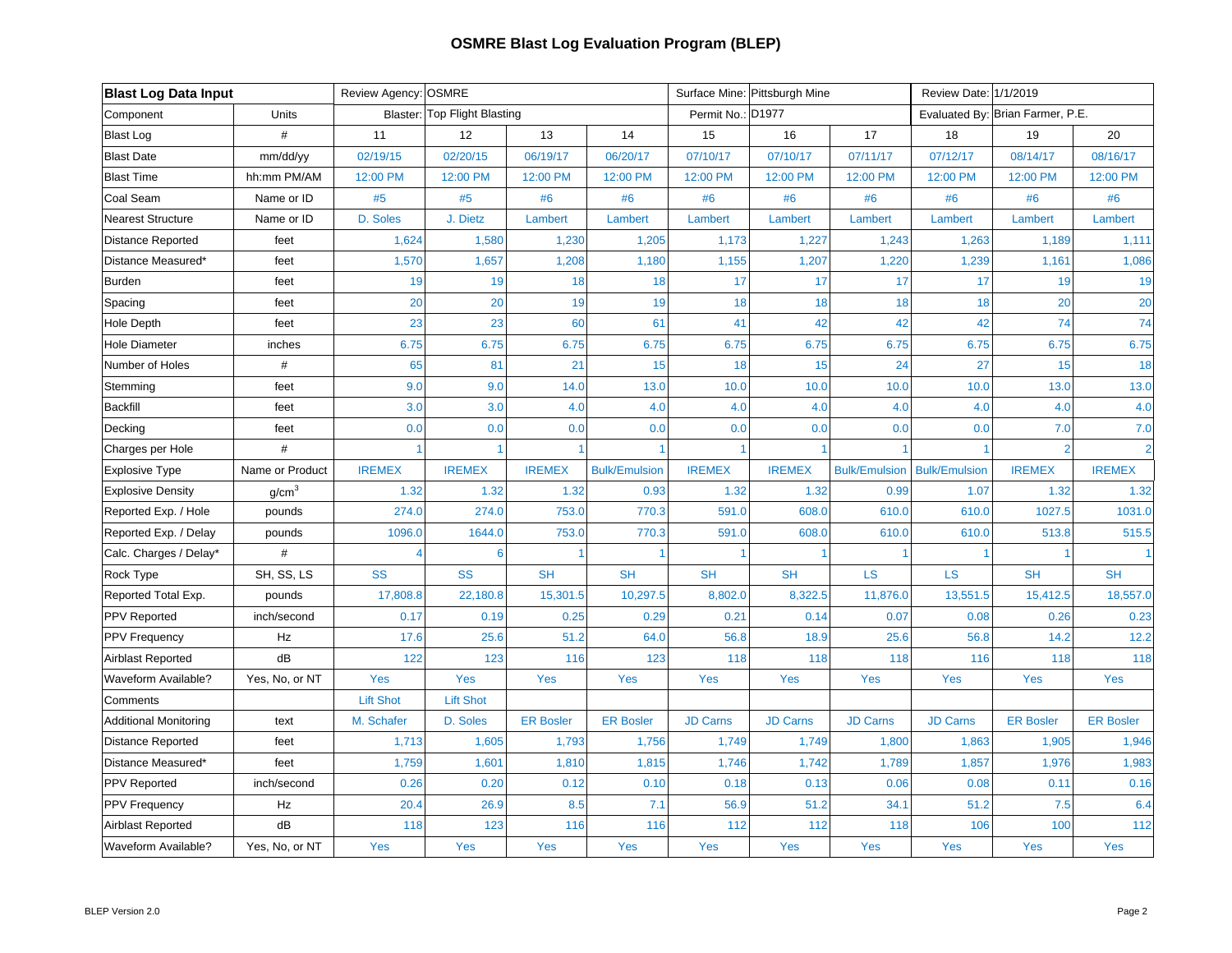| <b>Blast Log Data Input</b>  |                   | Review Agency: OSMRE |                              |                  |                  |                   | Surface Mine: Pittsburgh Mine |                 | Review Date: 1/1/2019 |                                  |    |
|------------------------------|-------------------|----------------------|------------------------------|------------------|------------------|-------------------|-------------------------------|-----------------|-----------------------|----------------------------------|----|
| Component                    | Units             |                      | Blaster: Top Flight Blasting |                  |                  | Permit No.: D1977 |                               |                 |                       | Evaluated By: Brian Farmer, P.E. |    |
| <b>Blast Log</b>             | $\#$              | 21                   | 22                           | 23               | 24               | 25                | 26                            | 27              | 28                    | 29                               | 30 |
| <b>Blast Date</b>            | mm/dd/yy          | 08/17/17             | 08/18/17                     | 08/21/17         | 08/22/17         | 08/22/17          | 09/26/17                      | 09/27/17        | 10/05/17              |                                  |    |
| <b>Blast Time</b>            | hh:mm PM/AM       | 12:00 PM             | 12:00 PM                     | 12:00 PM         | 12:00 PM         | 12:00 PM          | 12:00 PM                      | 12:00 PM        | 12:00 PM              |                                  |    |
| Coal Seam                    | Name or ID        | #6                   | #6                           | #6               | #6               | #6                | #6                            | #6              | #6                    |                                  |    |
| <b>Nearest Structure</b>     | Name or ID        | Lambert              | Lambert                      | Lambert          | Lambert          | Lambert           | Lambert                       | Lambert         | Lambert               |                                  |    |
| Distance Reported            | feet              | 1,164                | 1,092                        | 1,154            | 1,073            | 1,162             | 1,175                         | 1,128           | 1,101                 |                                  |    |
| Distance Measured*           | feet              | 1,163                | 1,064                        | 1,132            | 1,044            | 1,134             | 1,152                         | 1,108           | 1,082                 |                                  |    |
| Burden                       | feet              | 19                   | 19                           | 19               | 19               | 18                | 13                            | 14              | 18                    |                                  |    |
| Spacing                      | feet              | 20                   | 20                           | 21               | 21               | 18                | 14                            | 15              | 20                    |                                  |    |
| Hole Depth                   | feet              | 74                   | 75                           | 74               | 75               | 46                | 13                            | 15              | 58                    |                                  |    |
| <b>Hole Diameter</b>         | inches            | 6.75                 | 6.75                         | 6.75             | 6.75             | 6.75              | 6.75                          | 6.75            | 6.75                  |                                  |    |
| Number of Holes              | $\#$              | 16                   | 18                           | 20               | 17               | 18                | 20                            | 30              | 16                    |                                  |    |
| Stemming                     | feet              | 13.0                 | 12.0                         | 13.0             | 13.0             | 12.0              | 8.0                           | 8.0             | 13.0                  |                                  |    |
| <b>Backfill</b>              | feet              | 4.0                  | 4.0                          | 4.0              | 4.0              | 4.0               | 2.0                           | 2.0             | 4.0                   |                                  |    |
| Decking                      | feet              | 7.0                  | 7.0                          | 7.0              | 7.0              | 6.0               | 0.0                           | 0.0             | 7.0                   |                                  |    |
| Charges per Hole             | #                 | $\overline{2}$       | $\overline{2}$               | $\overline{2}$   | $\overline{2}$   | $\overline{2}$    | 1                             |                 | $\overline{2}$        |                                  |    |
| <b>Explosive Type</b>        | Name or Product   | <b>IREMEX</b>        | <b>IREMEX</b>                | <b>IREMEX</b>    | <b>IREMEX</b>    | <b>IREMEX</b>     | <b>IREMEX</b>                 | <b>IREMEX</b>   | <b>IREMEX</b>         |                                  |    |
| <b>Explosive Density</b>     | g/cm <sup>3</sup> | 1.32                 | 1.32                         | 1.32             | 1.32             | 1.32              | 1.32                          | 1.32            | 1.32                  |                                  |    |
| Reported Exp. / Hole         | pounds            | 1071.5               | 1129.0                       | 1070.5           | 1102.0           | 562.0             | 90.8                          | 130.5           | 744.0                 |                                  |    |
| Reported Exp. / Delay        | pounds            | 535.8                | 564.5                        | 535.3            | 551.0            | 281.0             | 90.8                          | 130.5           | 372.0                 |                                  |    |
| Calc. Charges / Delay*       | #                 |                      |                              |                  |                  |                   |                               |                 |                       |                                  |    |
| Rock Type                    | SH, SS, LS        | <b>SH</b>            | <b>SH</b>                    | <b>SH</b>        | <b>SH</b>        | <b>SH</b>         | <b>SH</b>                     | <b>SH</b>       | <b>SH</b>             |                                  |    |
| Reported Total Exp.          | pounds            | 17,144.0             | 20,317.0                     | 21,410.0         | 18,730.5         | 10,102.0          | 1,815.0                       | 3,912.5         | 11,364.0              |                                  |    |
| PPV Reported                 | inch/second       | 0.21                 | 0.26                         | 0.21             | 0.29             | 0.12              | 0.07                          | 0.16            | 0.16                  |                                  |    |
| <b>PPV Frequency</b>         | Hz                | 11.3                 | 13.8                         | 12.8             | 13.4             | 14.6              | 19.6                          | 19.6            | 12.8                  |                                  |    |
| Airblast Reported            | dB                | 123                  | 125                          | 122              | 120              | 120               | 116                           | 118             | 123                   |                                  |    |
| <b>Waveform Available?</b>   | Yes, No, or NT    | Yes                  | Yes                          | Yes              | Yes              | Yes               | Yes                           | Yes             | Yes                   |                                  |    |
| Comments                     |                   |                      |                              |                  |                  |                   |                               |                 |                       |                                  |    |
| <b>Additional Monitoring</b> | text              | <b>ER Bosler</b>     | <b>ER Bosler</b>             | <b>ER Bosler</b> | <b>ER Bosler</b> | <b>ER Bosler</b>  | <b>ER Bosler</b>              | <b>JD Carns</b> | <b>ER Bosler</b>      |                                  |    |
| Distance Reported            | feet              | 1,858                | 1,918                        | 1,854            | 1,913            | 1,933             | 1,781                         | 1,617           | 1,861                 |                                  |    |
| Distance Measured*           | feet              | 1,916                | 1,970                        | 1,879            | 1,973            | 1,969             | 1,823                         | 1,599           | 1,906                 |                                  |    |
| PPV Reported                 | inch/second       | 0.08                 | 0.16                         | 0.11             | 0.13             | 0.05              |                               | 0.05            | 0.09                  |                                  |    |
| <b>PPV Frequency</b>         | Hz                | 6.0                  | 7.2                          | 7.1              | 6.5              | 7.4               |                               | 24.4            | 6.1                   |                                  |    |
| Airblast Reported            | dB                | 116                  | 112                          | 112              | 112              | 112               |                               | 112             | 112                   |                                  |    |
| Waveform Available?          | Yes, No, or NT    | Yes                  | Yes                          | Yes              | Yes              | Yes               | <b>NT</b>                     | Yes             | Yes                   |                                  |    |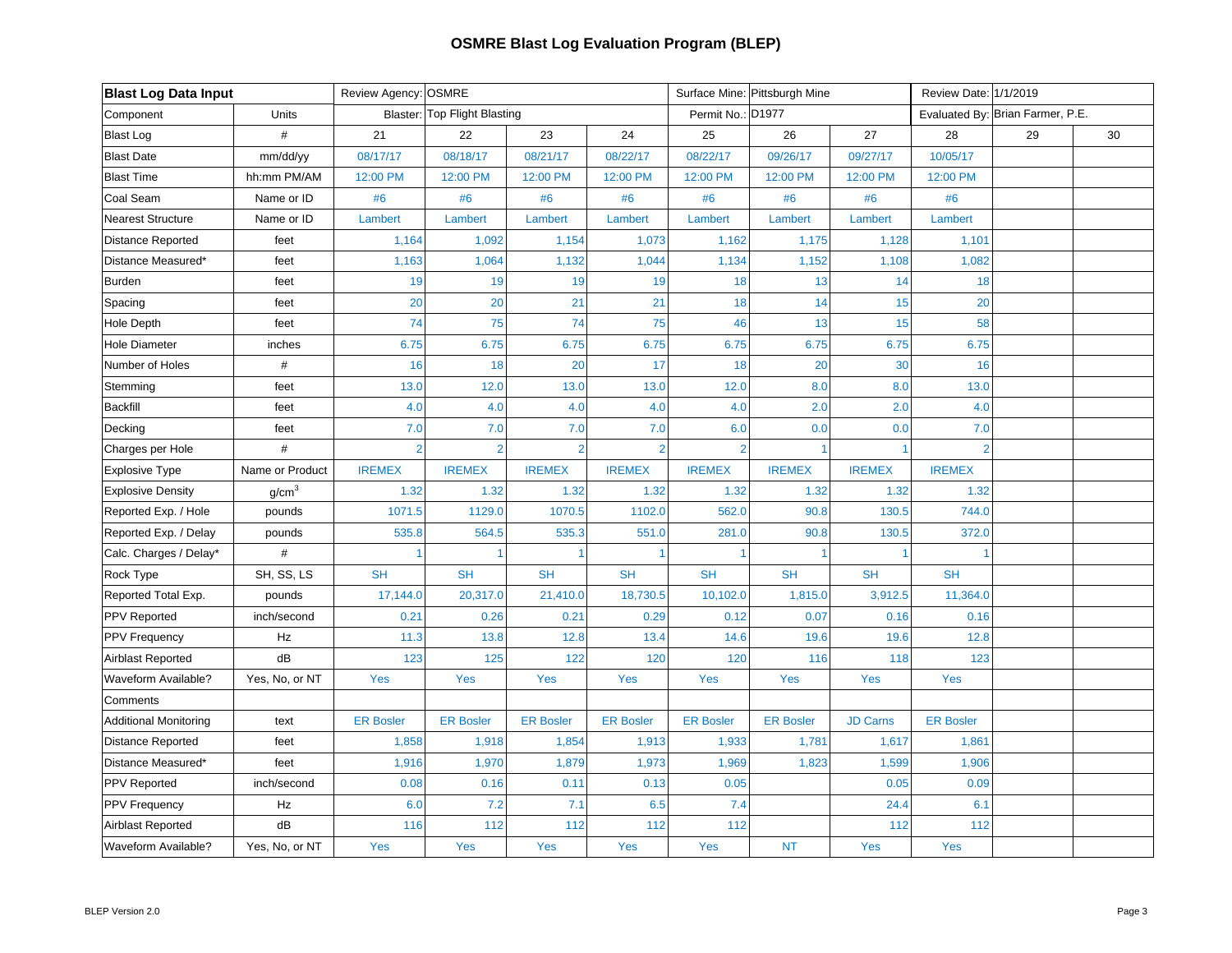| <b>Blast Log Data Input</b>  |                   | Review Agency: OSMRE |                              |    |    |                   | Surface Mine: Pittsburgh Mine |    | Review Date: 1/1/2019 |                                  |    |
|------------------------------|-------------------|----------------------|------------------------------|----|----|-------------------|-------------------------------|----|-----------------------|----------------------------------|----|
| Component                    | Units             |                      | Blaster: Top Flight Blasting |    |    | Permit No.: D1977 |                               |    |                       | Evaluated By: Brian Farmer, P.E. |    |
| <b>Blast Log</b>             | $\#$              | 31                   | 32                           | 33 | 34 | 35                | 36                            | 37 | 38                    | 39                               | 40 |
| <b>Blast Date</b>            | mm/dd/yy          |                      |                              |    |    |                   |                               |    |                       |                                  |    |
| <b>Blast Time</b>            | hh:mm PM/AM       |                      |                              |    |    |                   |                               |    |                       |                                  |    |
| Coal Seam                    | Name or ID        |                      |                              |    |    |                   |                               |    |                       |                                  |    |
| <b>Nearest Structure</b>     | Name or ID        |                      |                              |    |    |                   |                               |    |                       |                                  |    |
| Distance Reported            | feet              |                      |                              |    |    |                   |                               |    |                       |                                  |    |
| Distance Measured*           | feet              |                      |                              |    |    |                   |                               |    |                       |                                  |    |
| <b>Burden</b>                | feet              |                      |                              |    |    |                   |                               |    |                       |                                  |    |
| Spacing                      | feet              |                      |                              |    |    |                   |                               |    |                       |                                  |    |
| <b>Hole Depth</b>            | feet              |                      |                              |    |    |                   |                               |    |                       |                                  |    |
| Hole Diameter                | inches            |                      |                              |    |    |                   |                               |    |                       |                                  |    |
| Number of Holes              | $\#$              |                      |                              |    |    |                   |                               |    |                       |                                  |    |
| Stemming                     | feet              |                      |                              |    |    |                   |                               |    |                       |                                  |    |
| <b>Backfill</b>              | feet              |                      |                              |    |    |                   |                               |    |                       |                                  |    |
| Decking                      | feet              |                      |                              |    |    |                   |                               |    |                       |                                  |    |
| Charges per Hole             | $\#$              |                      |                              |    |    |                   |                               |    |                       |                                  |    |
| Explosive Type               | Name or Product   |                      |                              |    |    |                   |                               |    |                       |                                  |    |
| <b>Explosive Density</b>     | g/cm <sup>3</sup> |                      |                              |    |    |                   |                               |    |                       |                                  |    |
| Reported Exp. / Hole         | pounds            |                      |                              |    |    |                   |                               |    |                       |                                  |    |
| Reported Exp. / Delay        | pounds            |                      |                              |    |    |                   |                               |    |                       |                                  |    |
| Calc. Charges / Delay*       | $\#$              |                      |                              |    |    |                   |                               |    |                       |                                  |    |
| Rock Type                    | SH, SS, LS        |                      |                              |    |    |                   |                               |    |                       |                                  |    |
| Reported Total Exp.          | pounds            |                      |                              |    |    |                   |                               |    |                       |                                  |    |
| PPV Reported                 | inch/second       |                      |                              |    |    |                   |                               |    |                       |                                  |    |
| PPV Frequency                | Hz                |                      |                              |    |    |                   |                               |    |                       |                                  |    |
| Airblast Reported            | dB                |                      |                              |    |    |                   |                               |    |                       |                                  |    |
| Waveform Available?          | Yes, No, or NT    |                      |                              |    |    |                   |                               |    |                       |                                  |    |
| Comments                     |                   |                      |                              |    |    |                   |                               |    |                       |                                  |    |
| <b>Additional Monitoring</b> | text              |                      |                              |    |    |                   |                               |    |                       |                                  |    |
| Distance Reported            | feet              |                      |                              |    |    |                   |                               |    |                       |                                  |    |
| Distance Measured*           | feet              |                      |                              |    |    |                   |                               |    |                       |                                  |    |
| <b>PPV Reported</b>          | inch/second       |                      |                              |    |    |                   |                               |    |                       |                                  |    |
| PPV Frequency                | Hz                |                      |                              |    |    |                   |                               |    |                       |                                  |    |
| Airblast Reported            | dB                |                      |                              |    |    |                   |                               |    |                       |                                  |    |
| Waveform Available?          | Yes, No, or NT    |                      |                              |    |    |                   |                               |    |                       |                                  |    |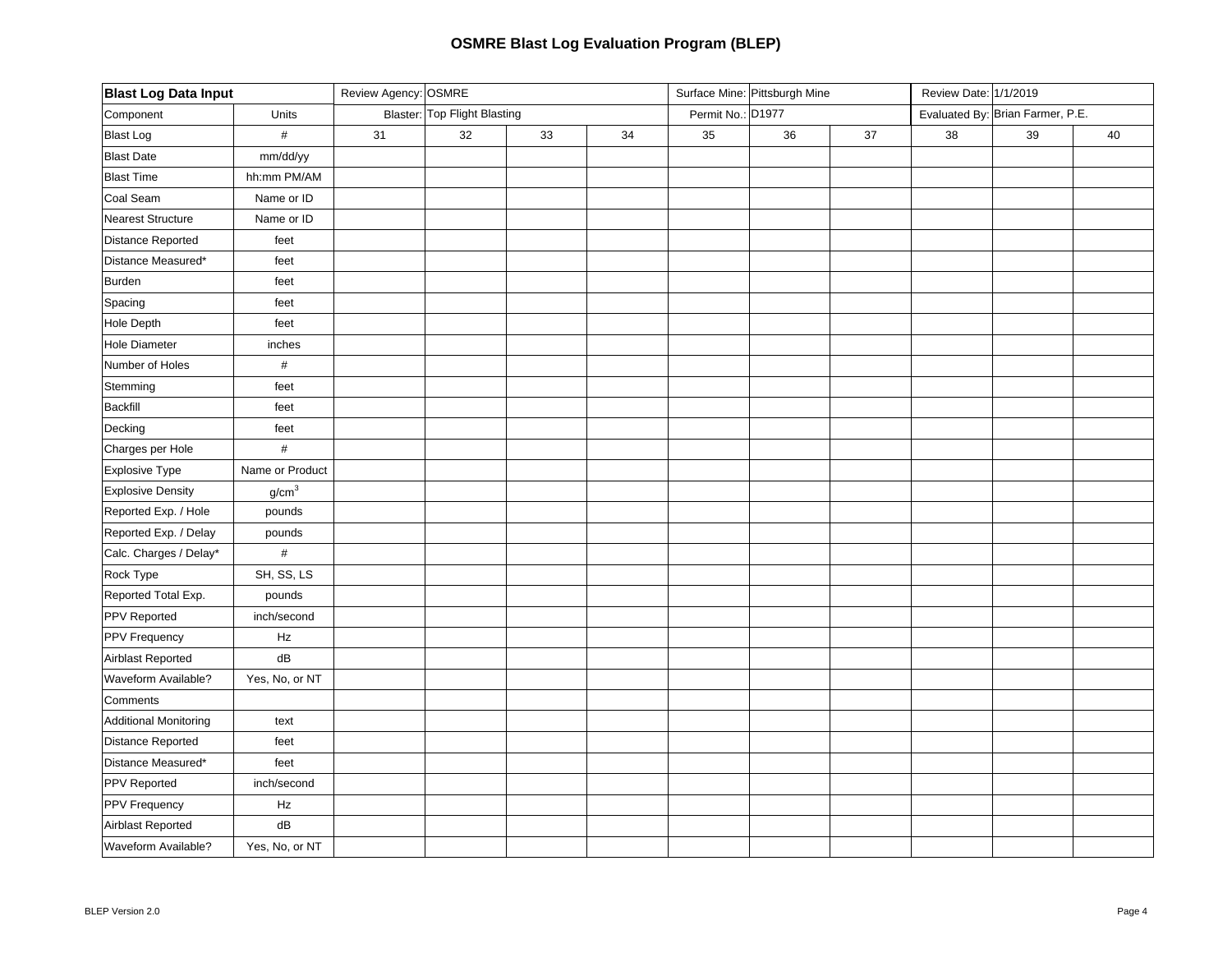| <b>Blast Log Data Input</b>  |                   | Review Agency: OSMRE |                              |    |    |                   | Surface Mine: Pittsburgh Mine |    | Review Date: 1/1/2019 |                                  |    |
|------------------------------|-------------------|----------------------|------------------------------|----|----|-------------------|-------------------------------|----|-----------------------|----------------------------------|----|
| Component                    | Units             |                      | Blaster: Top Flight Blasting |    |    | Permit No.: D1977 |                               |    |                       | Evaluated By: Brian Farmer, P.E. |    |
| <b>Blast Log</b>             | $\#$              | 41                   | 42                           | 43 | 44 | 45                | 46                            | 47 | 48                    | 49                               | 50 |
| <b>Blast Date</b>            | mm/dd/yy          |                      |                              |    |    |                   |                               |    |                       |                                  |    |
| <b>Blast Time</b>            | hh:mm PM/AM       |                      |                              |    |    |                   |                               |    |                       |                                  |    |
| Coal Seam                    | Name or ID        |                      |                              |    |    |                   |                               |    |                       |                                  |    |
| <b>Nearest Structure</b>     | Name or ID        |                      |                              |    |    |                   |                               |    |                       |                                  |    |
| Distance Reported            | feet              |                      |                              |    |    |                   |                               |    |                       |                                  |    |
| Distance Measured*           | feet              |                      |                              |    |    |                   |                               |    |                       |                                  |    |
| Burden                       | feet              |                      |                              |    |    |                   |                               |    |                       |                                  |    |
| Spacing                      | feet              |                      |                              |    |    |                   |                               |    |                       |                                  |    |
| Hole Depth                   | feet              |                      |                              |    |    |                   |                               |    |                       |                                  |    |
| <b>Hole Diameter</b>         | inches            |                      |                              |    |    |                   |                               |    |                       |                                  |    |
| Number of Holes              | $\#$              |                      |                              |    |    |                   |                               |    |                       |                                  |    |
| Stemming                     | feet              |                      |                              |    |    |                   |                               |    |                       |                                  |    |
| <b>Backfill</b>              | feet              |                      |                              |    |    |                   |                               |    |                       |                                  |    |
| Decking                      | feet              |                      |                              |    |    |                   |                               |    |                       |                                  |    |
| Charges per Hole             | $\#$              |                      |                              |    |    |                   |                               |    |                       |                                  |    |
| Explosive Type               | Name or Product   |                      |                              |    |    |                   |                               |    |                       |                                  |    |
| <b>Explosive Density</b>     | g/cm <sup>3</sup> |                      |                              |    |    |                   |                               |    |                       |                                  |    |
| Reported Exp. / Hole         | pounds            |                      |                              |    |    |                   |                               |    |                       |                                  |    |
| Reported Exp. / Delay        | pounds            |                      |                              |    |    |                   |                               |    |                       |                                  |    |
| Calc. Charges / Delay*       | $\#$              |                      |                              |    |    |                   |                               |    |                       |                                  |    |
| Rock Type                    | SH, SS, LS        |                      |                              |    |    |                   |                               |    |                       |                                  |    |
| Reported Total Exp.          | pounds            |                      |                              |    |    |                   |                               |    |                       |                                  |    |
| PPV Reported                 | inch/second       |                      |                              |    |    |                   |                               |    |                       |                                  |    |
| PPV Frequency                | Hz                |                      |                              |    |    |                   |                               |    |                       |                                  |    |
| Airblast Reported            | dB                |                      |                              |    |    |                   |                               |    |                       |                                  |    |
| Waveform Available?          | Yes, No, or NT    |                      |                              |    |    |                   |                               |    |                       |                                  |    |
| Comments                     |                   |                      |                              |    |    |                   |                               |    |                       |                                  |    |
| <b>Additional Monitoring</b> | text              |                      |                              |    |    |                   |                               |    |                       |                                  |    |
| Distance Reported            | feet              |                      |                              |    |    |                   |                               |    |                       |                                  |    |
| Distance Measured*           | feet              |                      |                              |    |    |                   |                               |    |                       |                                  |    |
| PPV Reported                 | inch/second       |                      |                              |    |    |                   |                               |    |                       |                                  |    |
| PPV Frequency                | Hz                |                      |                              |    |    |                   |                               |    |                       |                                  |    |
| Airblast Reported            | dB                |                      |                              |    |    |                   |                               |    |                       |                                  |    |
| Waveform Available?          | Yes, No, or NT    |                      |                              |    |    |                   |                               |    |                       |                                  |    |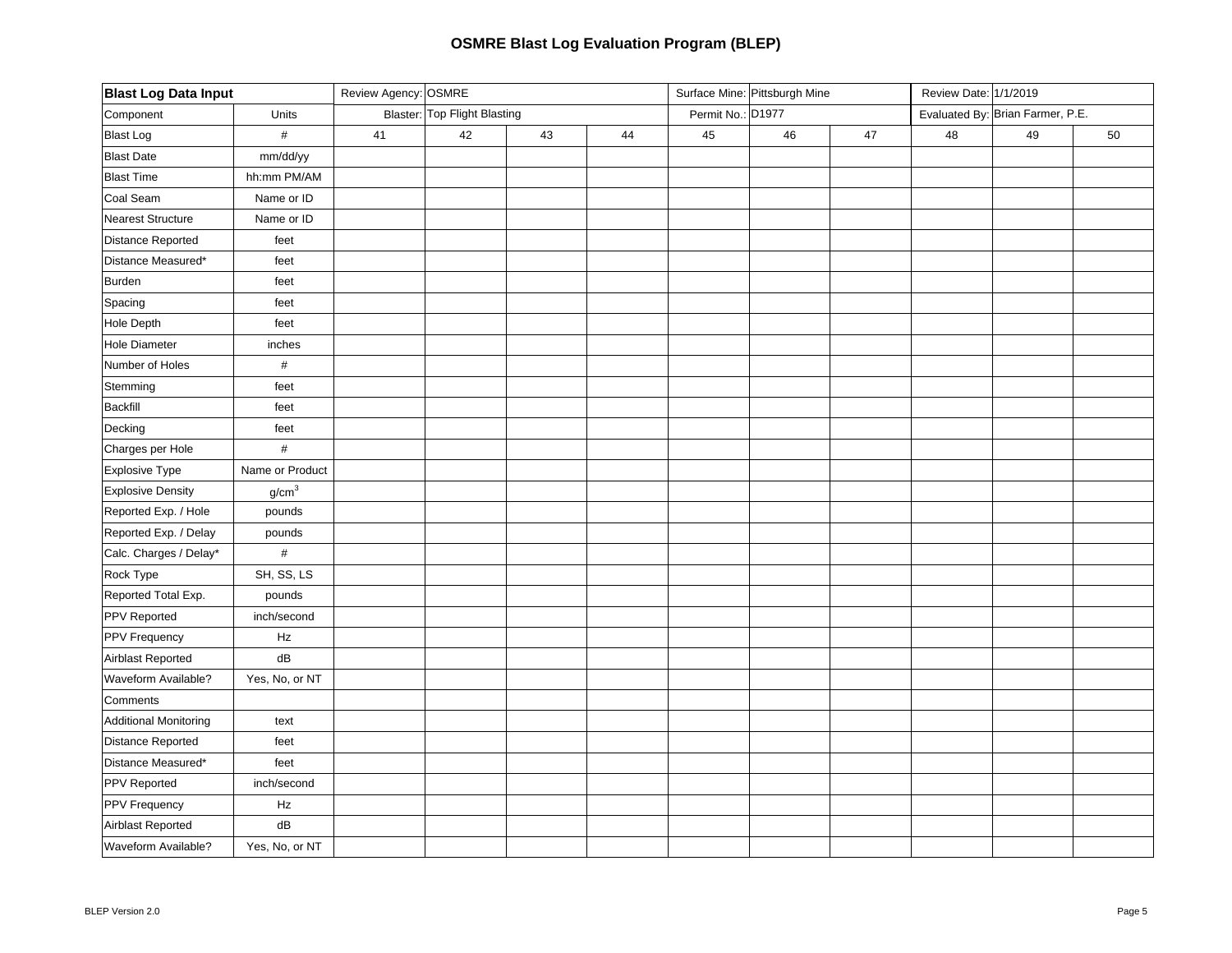Mine: Pittsburgh Mine

Permit No.: D1977

Blaster: Top Flight Blasting Review Agency: OSMRE Review Date: 1/1/2019

Evaluated By: Brian Farmer, P.E.



Note: If the burden is much greater than the spacing, excessive ground vibrations may result. If the burden is less than twice the spacing, excessive airblast or flyrock may result. This blast event data was collected intermittently between: 01/06/2015 and 10/05/2017.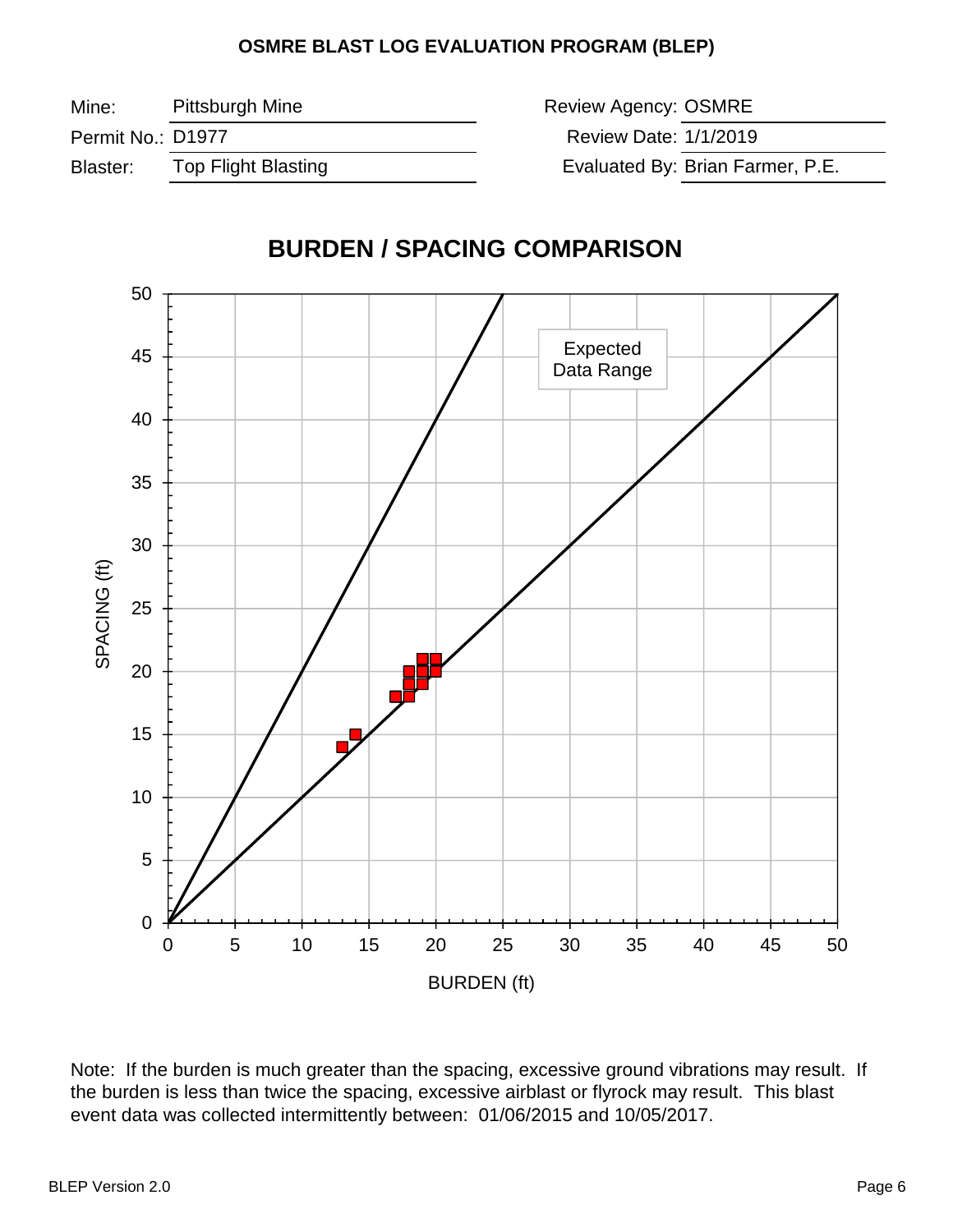Mine:

Pittsburgh Mine **Review Agency: OSMRE** 

Permit No.: D1977

Blaster: Top Flight Blasting

Review Date: 1/1/2019

Evaluated By: Brian Farmer, P.E.



# **STEMMING ADEQUACY**

Note: Adequate stemming is generally greater than seventy (70) percent of the burden. Data points below the reference line are prone to flyrock and high airblast levels. This blast event data was collected intermittently between: 01/06/2015 and 10/05/2017.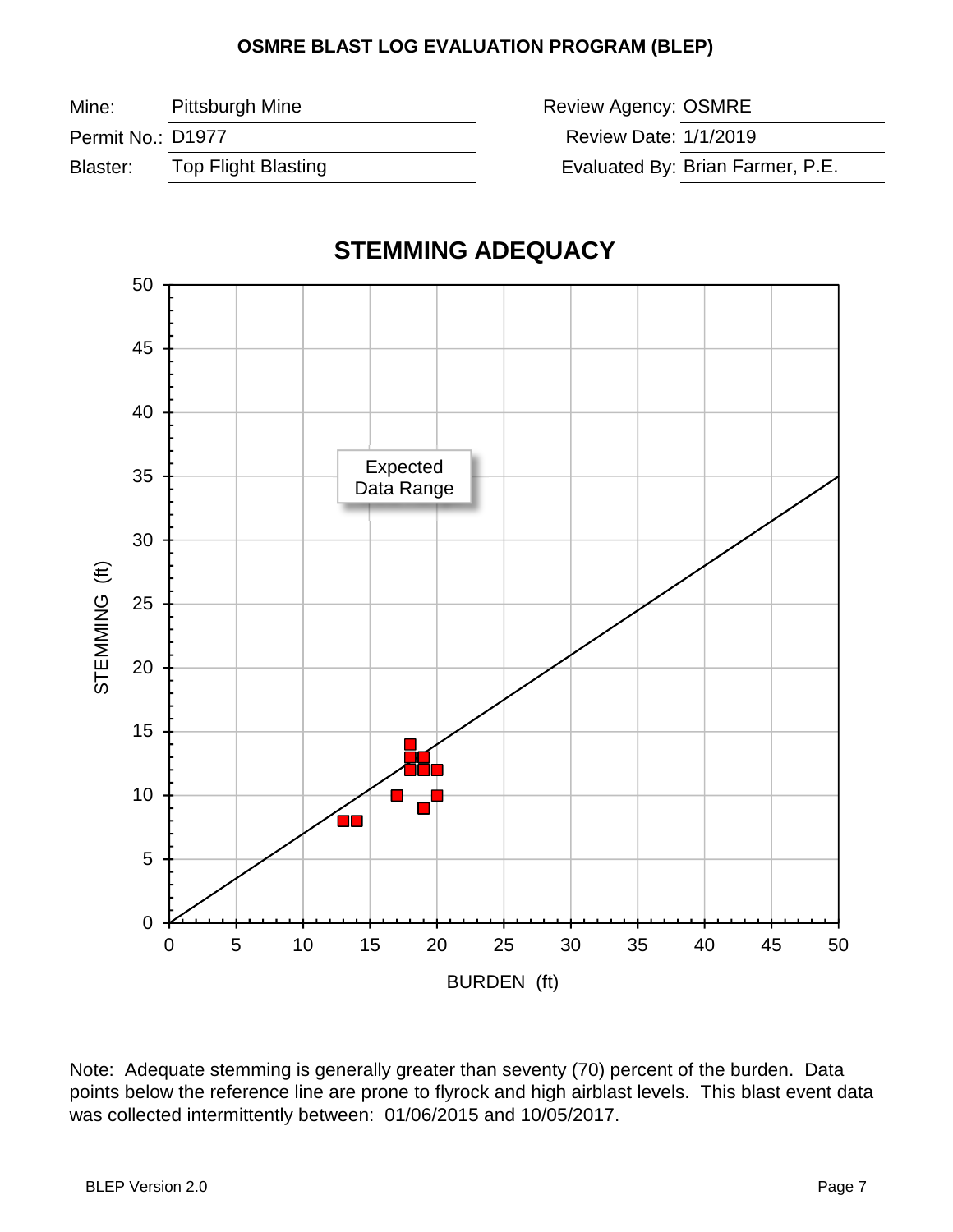Mine:

Permit No.: D1977

Blaster: Top Flight Blasting

Evaluated By: Brian Farmer, P.E. Pittsburgh Mine **Review Agency: OSMRE** Review Date: 1/1/2019



Note: The calculated CW per hole should match the reported CW per hole. If a data point touches the reference line, the variation is less than ten (10) percent. This blast event data was collected intermittently between: 01/06/2015 and 10/05/2017.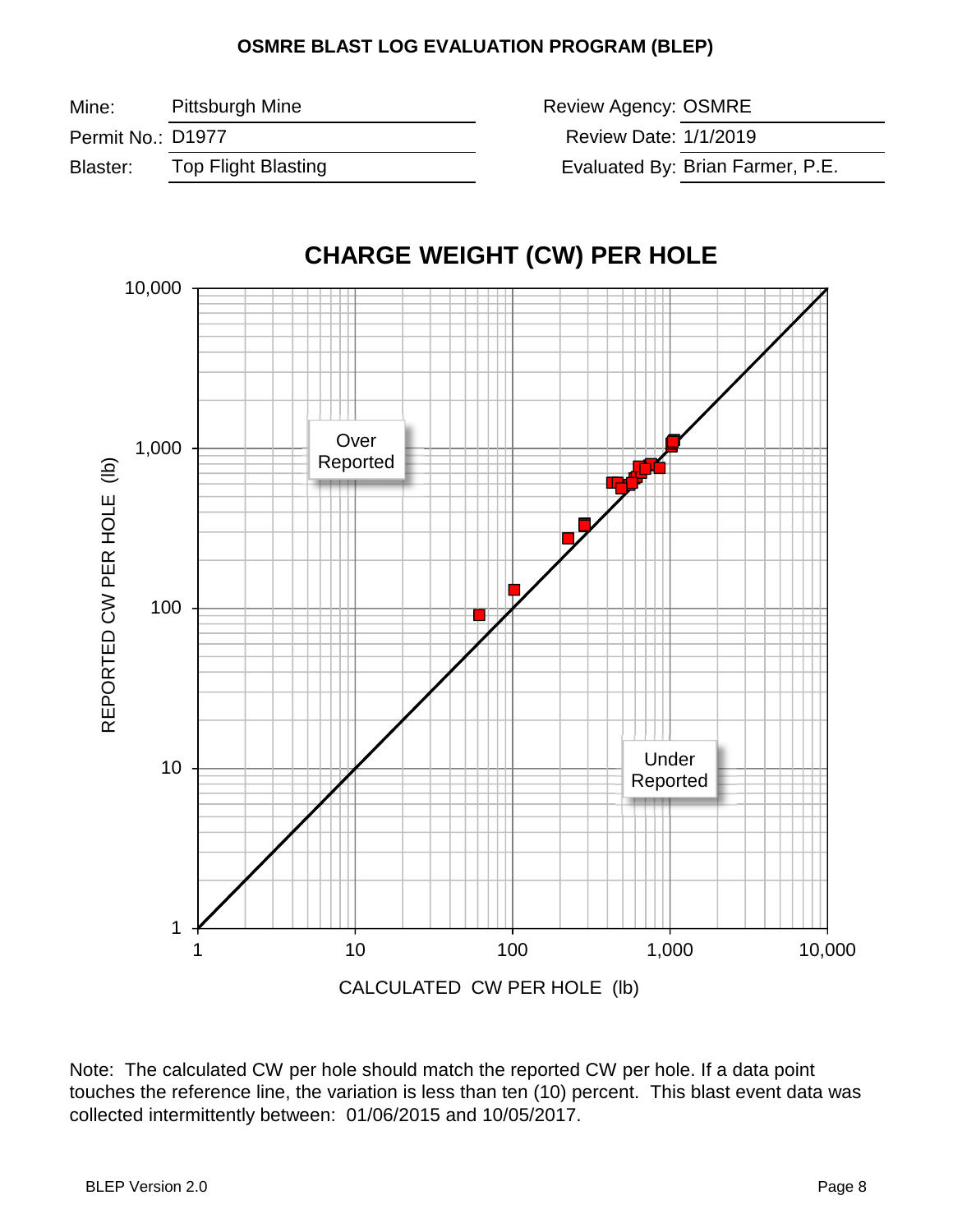Mine:

Pittsburgh Mine **Review Agency: OSMRE** 

Permit No.: D1977

Blaster: Top Flight Blasting

Review Date: 1/1/2019

Evaluated By: Brian Farmer, P.E.



Note: The calculated CW per delay should match the reported CW per delay. If a data point touches the reference line, the variation is less than ten (10) percent. This blast event data was collected intermittently between: 01/06/2015 and 10/05/2017.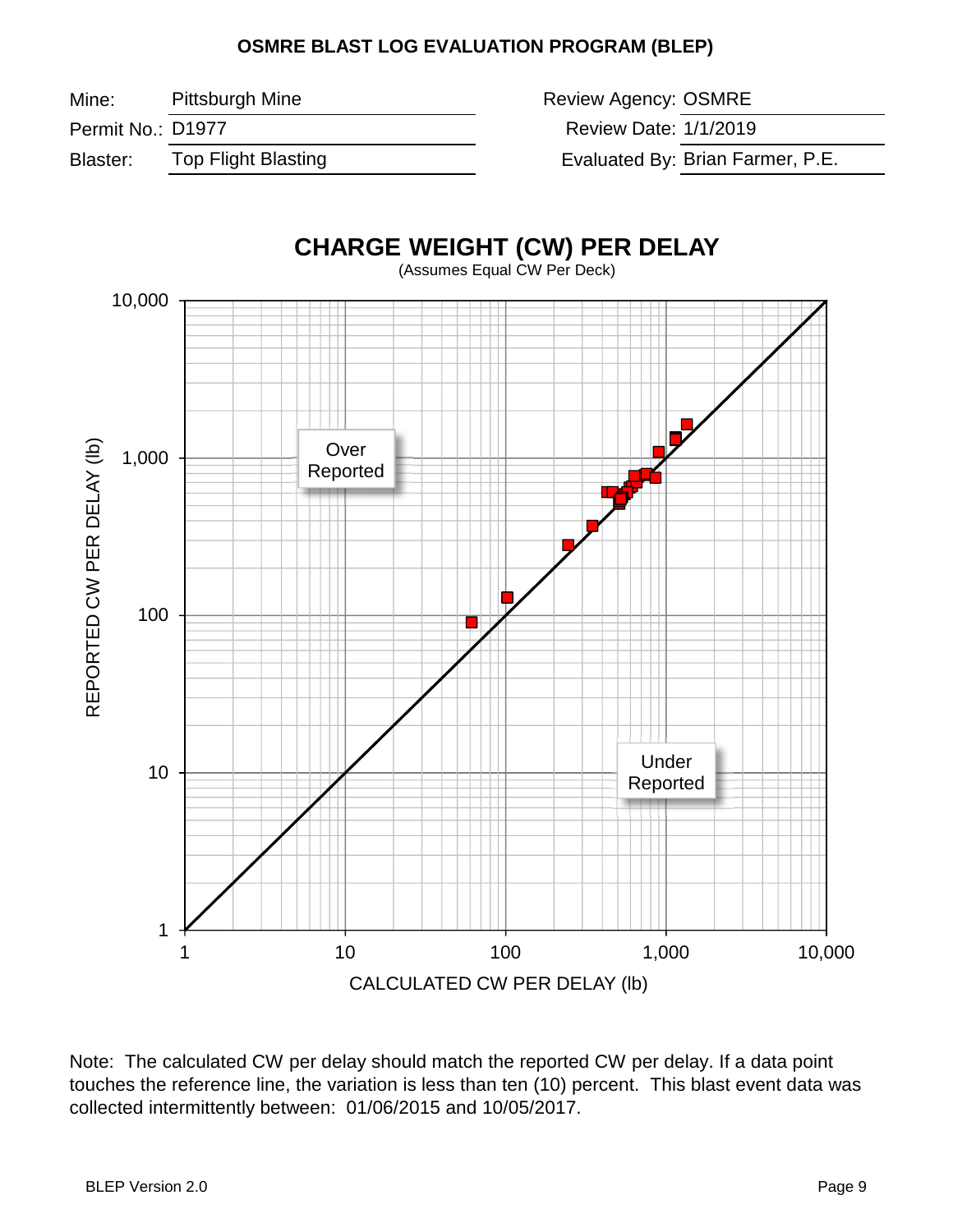Mine: Pittsburgh Mine Review Agency: OSMRE

Permit No.: D1977

Blaster: Top Flight Blasting The Controller Studies Evaluated By:

Review Date: 1/1/2019

Evaluated By: Brian Farmer, P.E.

# **DISTANCE COMPARISON**



Note: The distance measured should equal the distance reported on the blast log. If a data point touches the reference line, the variation is less than ten (10) percent. This blast event data was collected intermittently between: 01/06/2015 and 10/05/2017.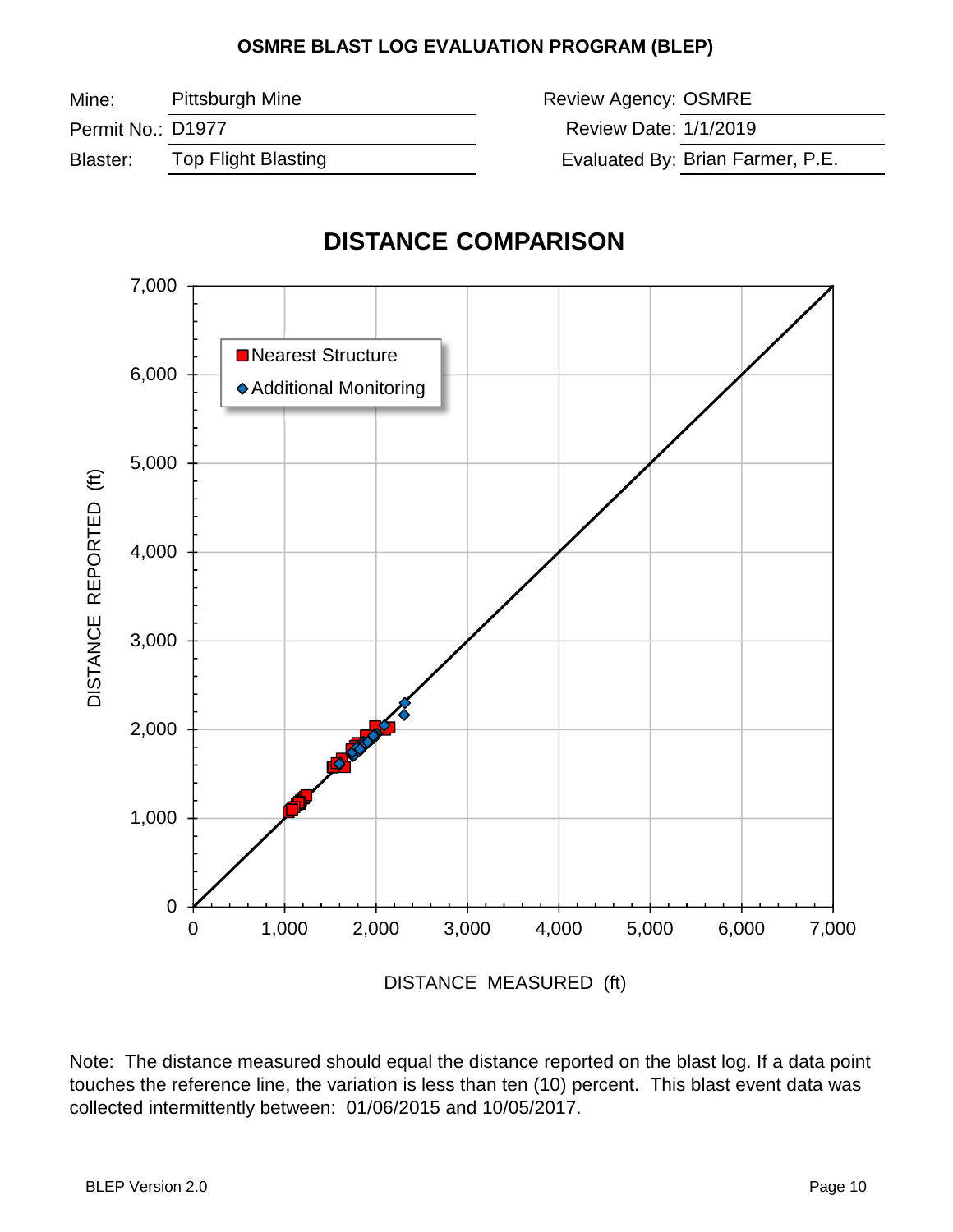Mine:

Permit No.: D1977

Blaster: Top Flight Blasting

Evaluated By: Brian Farmer, P.E. Pittsburgh Mine **Review Agency: OSMRE** Review Date: 1/1/2019

# **POWDER FACTOR BY ROCK TYPE**



Note: The lines represent reasonable powder factor ranges for different rock types. If the data points exceed the ranges, a potential for flyrock incidents exists. This blast event data was collected intermittently between: 01/06/2015 and 10/05/2017.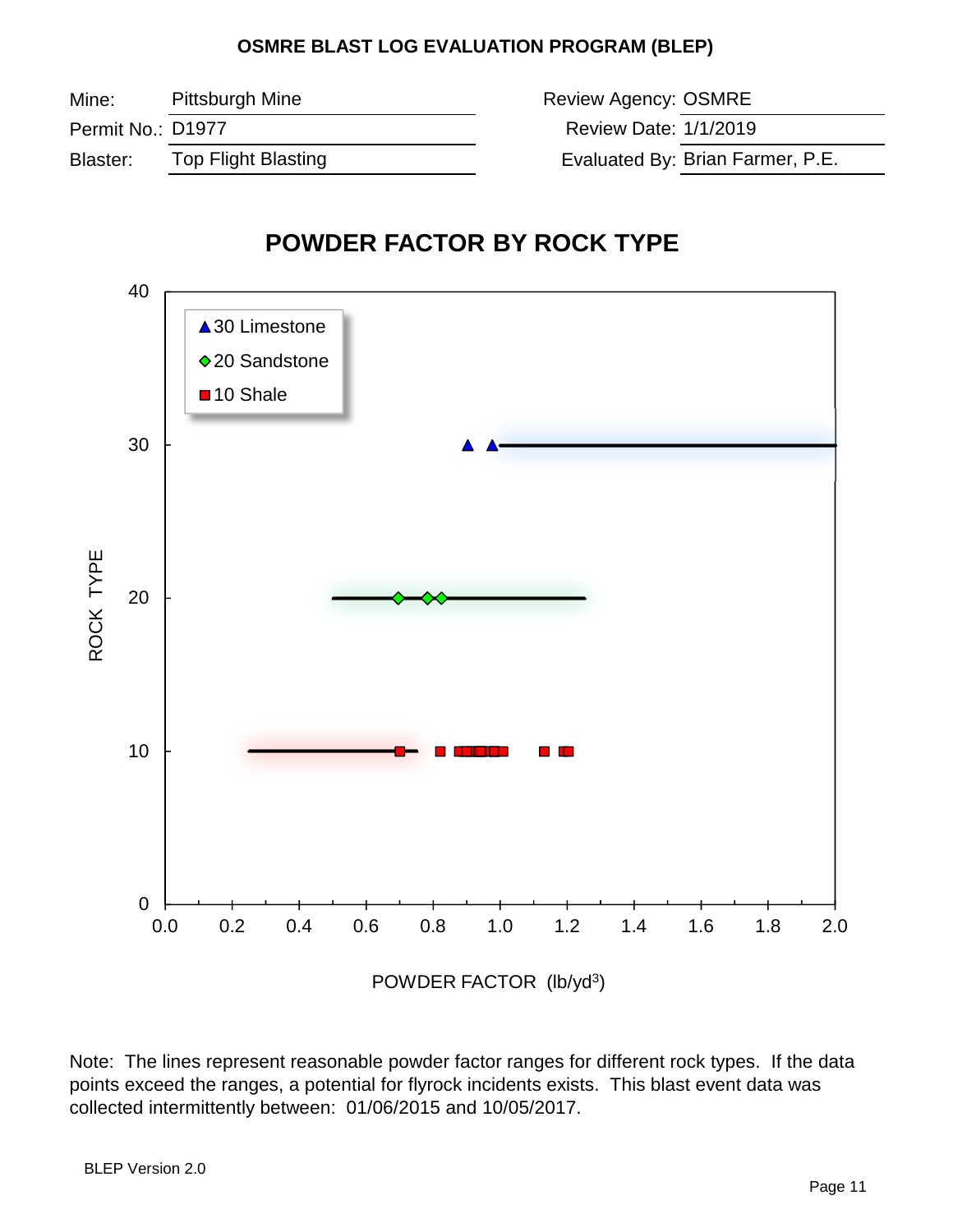Mine: Pittsburgh Mine **Mine State State Control** Review Agency: OSMRE Permit No.: D1977 **No.: 2018** 2018 12: Review Date: Blaster: Top Flight Blasting The Controller Studies Evaluated By: Pittsburgh Mine Review Date: 1/1/2019 Evaluated By: Brian Farmer, P.E.

# **COMPLIANCE WITH SQUARE ROOT SCALED DISTANCE (SD2)**



Note: OSMRE compliance lines are based on 30 CFR 816.67. If the reported values are accurate, the cross checked data points will hide the reported data points. This blast event data was collected intermittently between: 01/06/2015 and 10/05/2017.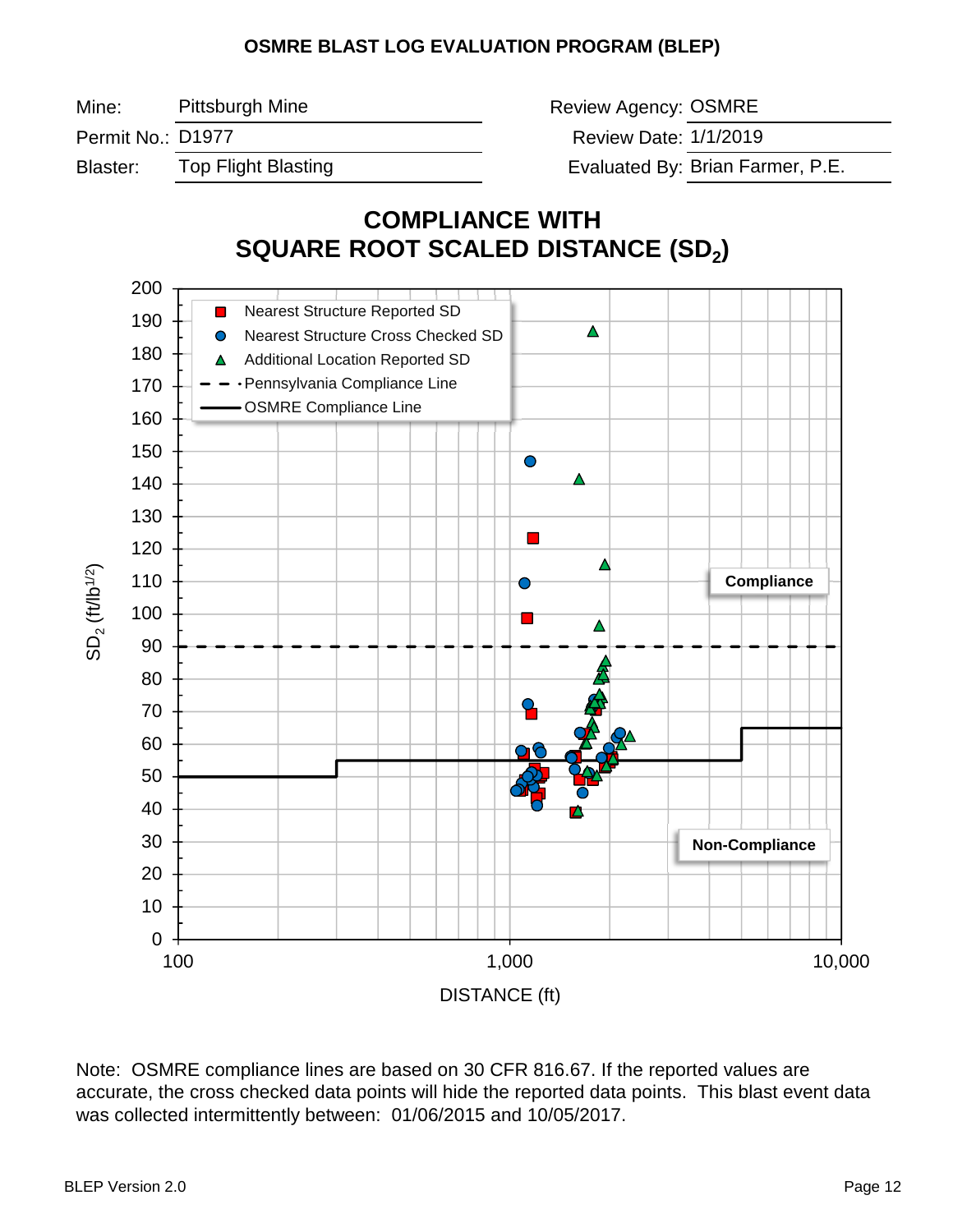| Mine:             | Pittsburgh Mine     | Review Agency: OSMRE  |                                  |
|-------------------|---------------------|-----------------------|----------------------------------|
| Permit No.: D1977 |                     | Review Date: 1/1/2019 |                                  |
| Blaster:          | Top Flight Blasting |                       | Evaluated By: Brian Farmer, P.E. |



Note: OSMRE compliance lines are based on 30 CFR 816.67. If the reported values are accurate, the cross checked data points will hide the reported data points. This blast event data was collected intermittently between: 01/06/2015 and 10/05/2017.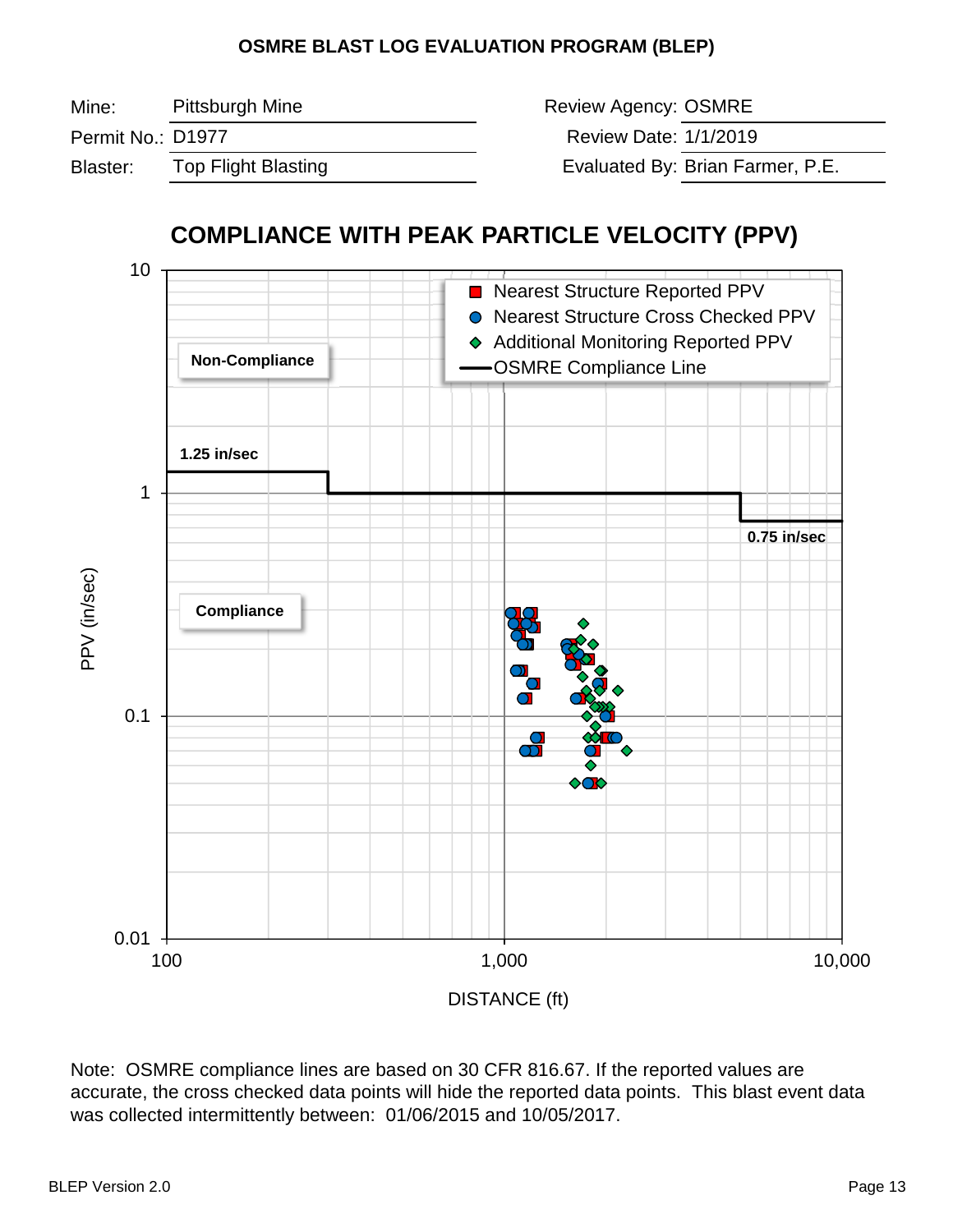Mine:

Pittsburgh Mine **Review Agency: OSMRE** 

Permit No.: D1977

Blaster: Top Flight Blasting The Controller Studies Evaluated By:

Review Date: 1/1/2019

Evaluated By: Brian Farmer, P.E.



Note: Data points that plot above the Upper Bound PPV line are problematic. If the reported values are accurate, the cross checked data points will hide the reported data points. This blast event data was collected intermittently between: 01/06/2015 and 10/05/2017.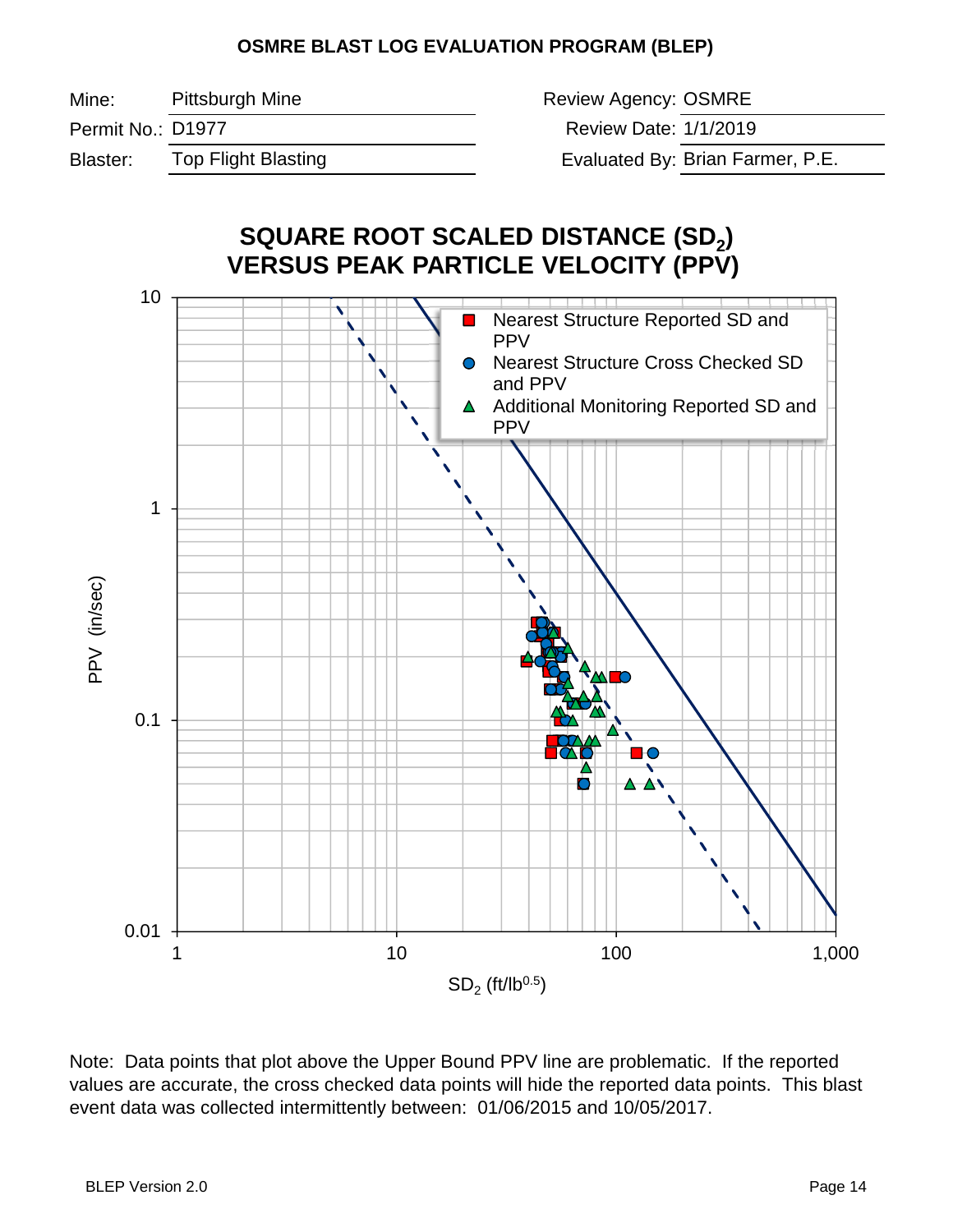Mine: Permit No.: D1977 Blaster: Top Flight Blasting The Controller Studies Evaluated By: Evaluated By: Brian Farmer, P.E. Pittsburgh Mine **Review Agency: OSMRE** Review Date: 1/1/2019

# **COMPLIANCE WITH BLASTING LEVEL CHART**



Note: Data points that plot above the compliance lines are problematic. This blast event data was collected intermittently between: 01/06/2015 and 10/05/2017.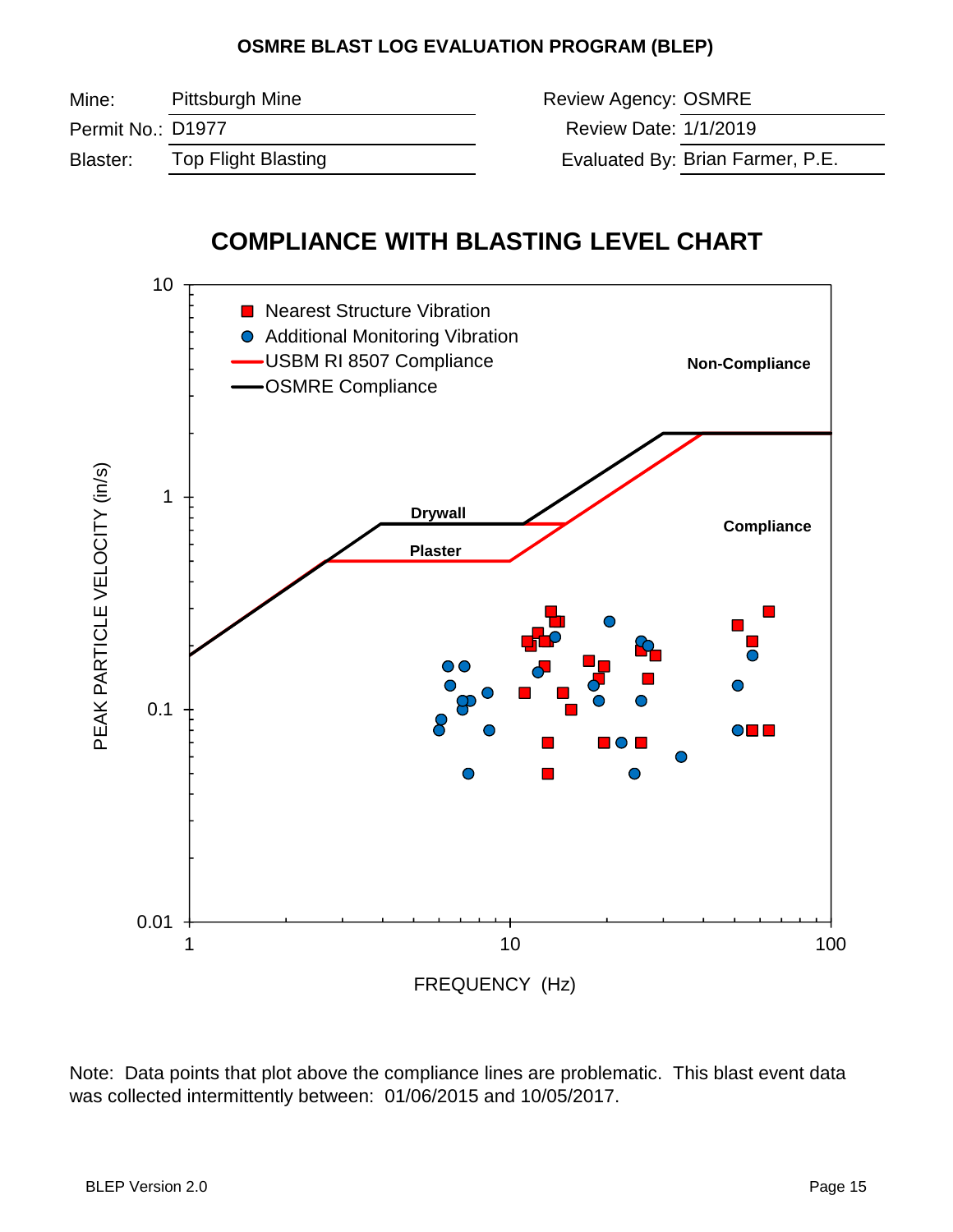Mine:

Pittsburgh Mine **Review Agency: OSMRE** 

Permit No.: D1977

Blaster: Top Flight Blasting

Review Date: 1/1/2019

Evaluated By: Brian Farmer, P.E.



CUBE ROOT SCALED DISTANCE (ft/lb<sup>1/3</sup>)

Note: Compliance is based on 30 CFR 816.67 and a 2 Hz microphone. Reference lines are based on USBM RI 8485. Cross checked data points will hide accurate reported data points. This blast event data was collected intermittently between: 01/06/2015 and 10/05/2017.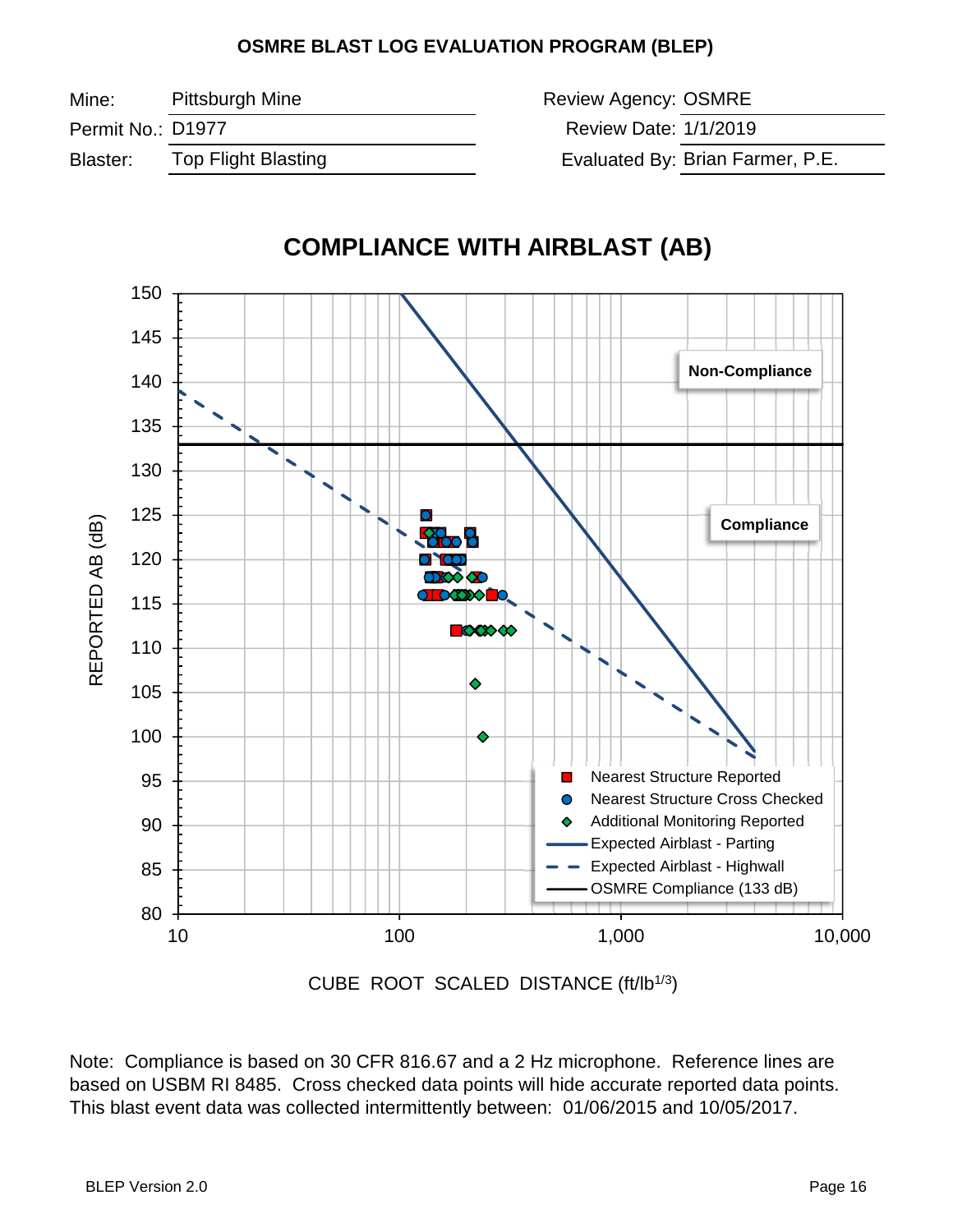| <b>BLEP ANALYSIS WORKSHEET</b>                                           | <b>Units</b>                |              | Mine: Pittsburgh Mine |                |                | Permit No.: D1977 |           |                | Review Date: 1/1/2019 |           |           |
|--------------------------------------------------------------------------|-----------------------------|--------------|-----------------------|----------------|----------------|-------------------|-----------|----------------|-----------------------|-----------|-----------|
| Blast Log                                                                | #                           | $\mathbf{1}$ | $\overline{2}$        | 3              | $\overline{4}$ | 5                 | 6         | $\overline{7}$ | 8                     | 9         | 10        |
| <b>Blast Date</b>                                                        | mm/dd/yy                    | 01/06/15     | 01/07/15              | 01/08/15       | 01/09/15       | 01/12/15          | 01/13/15  | 01/14/15       | 01/15/15              | 01/19/15  | 02/02/15  |
| <b>POWDER FACTOR</b>                                                     |                             |              |                       |                |                |                   |           |                |                       |           |           |
| Rock Volume                                                              | yd <sup>3</sup>             | 633          | 647                   | 681            | 809            | 824               | 366       | 366            | 366                   | 366       | 348       |
| Powder Column                                                            | feet                        | 29           | 30                    | 32             | 36             | 37                | 14        | 14             | 14                    | 14        | 14        |
| <b>Loading Density</b>                                                   | lb/ft                       | 20           | 20                    | 20             | 20             | 20                | 20        | 20             | 20                    | 20        | 20        |
| Powder Factor Calculated                                                 | $lb$ /yd <sup>3</sup>       | 0.94         | 0.95                  | 0.96           | 0.91           | 0.92              | 0.78      | 0.78           | 0.78                  | 0.78      | 0.82      |
| <b>CHARGE WEIGHT (CW) PER HOLE</b>                                       |                             |              |                       |                |                |                   |           |                |                       |           |           |
| Calculated CW per Hole                                                   | lb                          | 594          | 614                   | 655            | 737            | 758               | 287       | 287            | 287                   | 287       | 287       |
| Reported CW per Hole                                                     | Ib                          | 651          | 664                   | 703            | 782            | 797               | 339       | 326            | 339                   | 336       | 330       |
| Is calculated CW within 10% of the reported value?                       |                             | Within 10%   | Within 10%            | Within 10%     | Within 10%     | Within 10%        | Below 10% | Below 10%      | Below 10%             | Below 10% | Below 10% |
| <b>CHARGE WEIGHT (CW) PER DELAY</b>                                      |                             |              |                       |                |                |                   |           |                |                       |           |           |
| Calculated Charges per Delay                                             |                             |              |                       |                |                |                   |           |                |                       |           |           |
| Reported Charges per Delay                                               |                             |              | $\mathbf{1}$          | $\overline{1}$ | $\overline{1}$ |                   | 4         | $\overline{4}$ |                       |           |           |
| Calculated Charges > Reported Charges?                                   |                             | Less         | <b>Less</b>           | <b>Less</b>    | Less           | Less              | Less      | Less           | Less                  | Less      | Less      |
| Calculated Explosives per Charge                                         | lb                          | 594          | 614                   | 655            | 737            | 758               | 287       | 287            | 287                   | 287       | 287       |
| Calculated Explosives per Delay                                          | lb                          | 594          | 614                   | 655            | 737            | 758               | 1147      | 1147           | 1147                  | 1147      | 1147      |
| Reported Explosives per Delay                                            | $\mathsf{lb}$               | 651          | 664                   | 703            | 782            | 797               | 1354      | 1304           | 1357                  | 1342      | 1318      |
| Is calculated CW within 10% of the reported value?                       |                             | Within 10%   | Within 10%            | Within 10%     | Within 10%     | Within 10%        | Below 10% | Below 10%      | Below 10%             | Below 10% | Below 10% |
| SQUARE-ROOT SCALED DISTANCE (SD2)                                        |                             |              |                       |                |                |                   |           |                |                       |           |           |
| SD <sub>2</sub> Reported (Nearest Protected Structure)                   | $\mathsf{ft/lb}^{1/2}$      | 73           | 71                    | 63             | 56             | 56                | 54        | 56             | 55                    | 53        | 49        |
| SD <sub>2</sub> Calculated (Nearest Protected Structure)                 | $\text{ft/lb}^{1/2}$        | 74           | 71                    | 64             | 56             | 56                | 62        | 63             | 59                    | 56        | 51        |
| SD <sub>2</sub> Reported (Additional Monitoring)                         | $ft/lb^{1/2}$               | 74           | 73                    | 67             | 60             | 60                | 63        | 60             | 56                    | 53        | 50        |
| SD <sub>2</sub> vs PEAK PARTICLE VELOCITY (PPV)                          |                             |              |                       |                |                |                   |           |                |                       |           |           |
| $PPV_{\text{Best Fit}} = 119(SD_2)^{-1.52}$ (SD <sub>2</sub> Reported)   | in/sec                      | 0.18         | 0.18                  | 0.22           | 0.26           | 0.26              | 0.27      | 0.26           | 0.27                  | 0.29      | 0.32      |
| $PPV_{Upper Bound} = 438(SD2)-1.52 (SD2 Reported)$                       | in/sec                      | 0.65         | 0.68                  | 0.80           | 0.96           | 0.97              | 1.01      | 0.96           | 0.98                  | 1.05      | 1.18      |
| PPV Reported > $PPV_{Upper Bound}$ ? (SD <sub>2</sub> Reported)          |                             | Less         | Less                  | Less           | Less           | Less              | Less      | Less           | Less                  | Less      | Less      |
| $PPV_{\text{Best Fit}} = 119(SD_2)^{-1.52}$ (SD <sub>2</sub> Calculated) | in/sec                      | 0.17         | 0.18                  | 0.22           | 0.26           | 0.26              | 0.22      | 0.22           | 0.24                  | 0.26      | 0.30      |
| $PPV_{Upper Bound} = 438(SD2)-1.52 (SD2 Calculated)$                     | in/sec                      | 0.64         | 0.67                  | 0.80           | 0.96           | 0.97              | 0.83      | 0.80           | 0.90                  | 0.97      | 1.11      |
| PPV Reported > $PPV_{Upper Bound}$ ? (SD <sub>2</sub> Calculated)        |                             | Less         | <b>Less</b>           | <b>Less</b>    | Less           | Less              | Less      | Less           | Less                  | Less      | Less      |
| <b>CUBE ROOT SCALED DISTANCE (SD3)</b>                                   |                             |              |                       |                |                |                   |           |                |                       |           |           |
| SD <sub>3</sub> Reported (Nearest Protected Structure)                   | $ft/lb^{1/3}$               | 214          | 208                   | 188            | 171            | 170               | 181       | 185            | 184                   | 176       | 162       |
| SD <sub>3</sub> Calculated (Nearest Protected Structure)                 | $\textsf{ft/lb}^\text{1/3}$ | 214          | 208                   | 187            | 169            | 168               | 201       | 205            | 190                   | 181       | 166       |
| SD <sub>3</sub> Reported (Additional Monitoring)                         | $ft/lb^{1/3}$               | 219          | 215                   | 199            | 183            | 184               | 208       | 198            | 185                   | 177       | 167       |
| SD <sub>3</sub> vs AIRBLAST (AB)                                         |                             |              |                       |                |                |                   |           |                |                       |           |           |
| $AB_{\text{Hichwall}} = 0.162(SD_3)^{-0.79}$ (SD <sub>3</sub> Reported)  | dB                          | 118          | 118                   | 119            | 120            | 120               | 119       | 119            | 119                   | 119       | 120       |
| $ABParting = 169(SD3)-1.62 (SD3 Reported)$                               | dB                          | 140          | 140                   | 142            | 143            | 143               | 142       | 142            | 142                   | 143       | 144       |
| $AB_{\text{Parting}} = 169(SD_3)^{-1.62}$ (SD <sub>3</sub> Calculated)   | dB                          | 140          | 140                   | 142            | 143            | 143               | 141       | 140            | 141                   | 142       | 143       |
| AB Reported > $AB_{Parting}$ (SD <sub>3</sub> Reported)?                 |                             | Less         | Less                  | Less           | Less           | Less              | Less      | Less           | Less                  | Less      | Less      |
| AB Reported > $AB_{\text{Parting}}$ (SD <sub>3</sub> Calculated)?        |                             | Less         | Less                  | Less           | Less           | Less              | Less      | Less           | Less                  | Less      | Less      |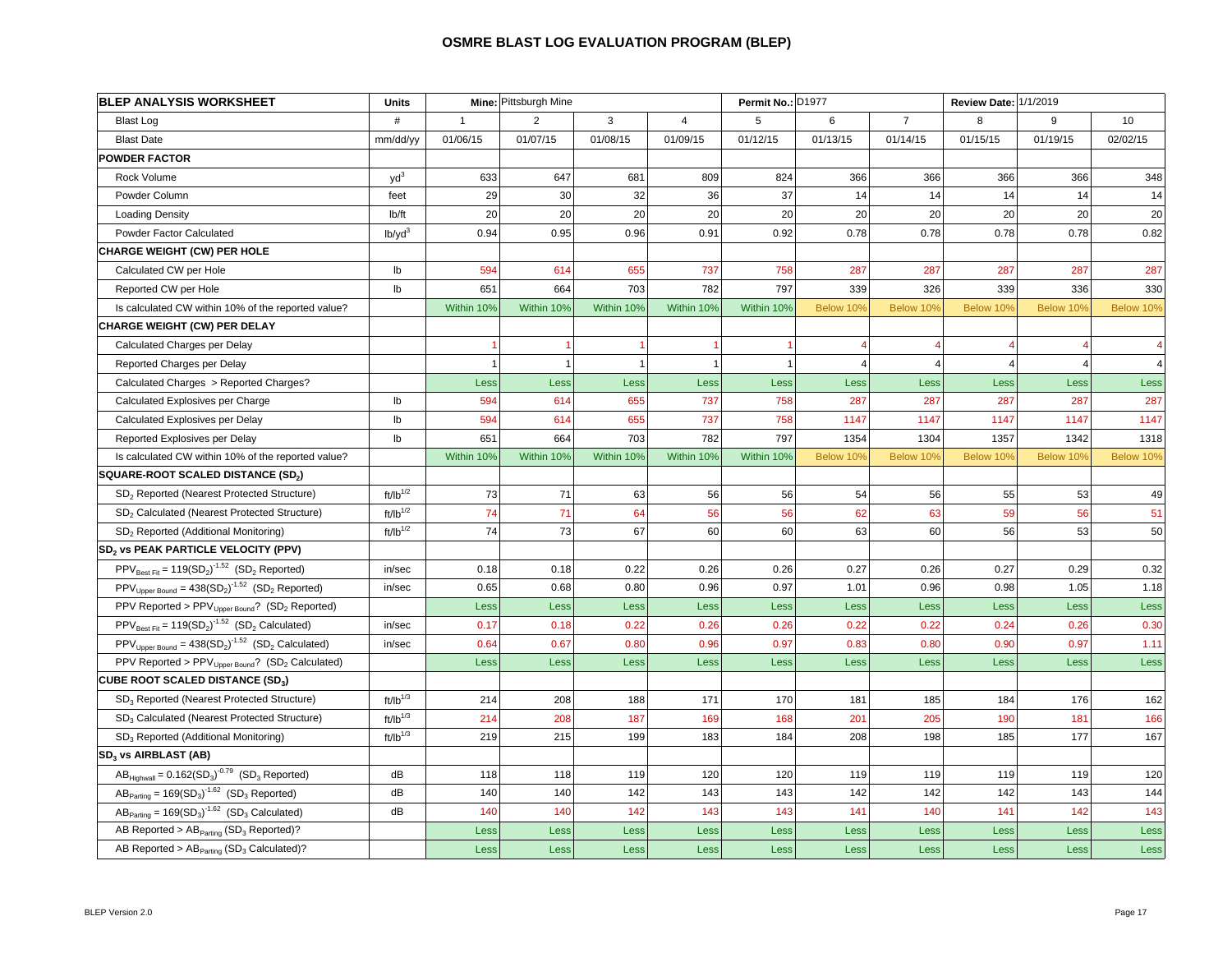| <b>BLEP ANALYSIS WORKSHEET</b>                                                                    | <b>Units</b>       |           | Mine: Pittsburgh Mine |            |           | Permit No.: D1977 |            |                | Review Date: 1/1/2019 |              |             |  |
|---------------------------------------------------------------------------------------------------|--------------------|-----------|-----------------------|------------|-----------|-------------------|------------|----------------|-----------------------|--------------|-------------|--|
| <b>Blast Log</b>                                                                                  | $\#$               | 11        | 12                    | 13         | 14        | 15                | 16         | 17             | 18                    | 19           | 20          |  |
| <b>Blast Date</b>                                                                                 | mm/dd/yy           | 02/19/15  | 02/20/15              | 06/19/17   | 06/20/17  | 07/10/17          | 07/10/17   | 07/11/17       | 07/12/17              | 08/14/17     | 08/16/17    |  |
| <b>POWDER FACTOR</b>                                                                              |                    |           |                       |            |           |                   |            |                |                       |              |             |  |
| Rock Volume                                                                                       | yd <sup>3</sup>    | 324       | 324                   | 760        | 773       | 465               | 476        | 476            | 476                   | 1041         | 1041        |  |
| Powder Column                                                                                     | feet               | 11        | 11                    | 42         | 44        | 27                | 28         | 28             | 28                    | 50           | 50          |  |
| <b>Loading Density</b>                                                                            | lb/ft              | 20        | 20                    | 20         | 14        | 20                | 20         | 15             | 17                    | 20           | 20          |  |
| Powder Factor Calculated                                                                          | lb/vd <sup>3</sup> | 0.70      | 0.70                  | 1.13       | 0.82      | 1.19              | 1.20       | 0.90           | 0.98                  | 0.98         | 0.98        |  |
| <b>CHARGE WEIGHT (CW) PER HOLE</b>                                                                |                    |           |                       |            |           |                   |            |                |                       |              |             |  |
| Calculated CW per Hole                                                                            | lb                 | 225       | 225                   | 860        | 635       | 553               | 573        | 430            | 465                   | 1024         | 1024        |  |
| Reported CW per Hole                                                                              | $\mathsf{lb}$      | 274       | 274                   | 753        | 770       | 591               | 608        | 610            | 610                   | 1028         | 1031        |  |
| Is calculated CW within 10% of the reported value?                                                |                    | Below 10% | Below 10%             | Exceed 10% | Below 10% | Within 10%        | Within 10% | Below 10%      | Below 10%             | Within 10%   | Within 10%  |  |
| <b>CHARGE WEIGHT (CW) PER DELAY</b>                                                               |                    |           |                       |            |           |                   |            |                |                       |              |             |  |
| Calculated Charges per Delay                                                                      |                    |           | 6                     |            |           |                   |            |                |                       |              |             |  |
| Reported Charges per Delay                                                                        |                    |           | $6 \overline{6}$      |            | -1        | $\overline{1}$    | -1         | $\overline{1}$ |                       | $\mathbf{1}$ |             |  |
| Calculated Charges > Reported Charges?                                                            |                    | Less      | Less                  | Less       | Less      | Less              | Less       | Less           | Less                  | <b>Less</b>  | <b>Less</b> |  |
| Calculated Explosives per Charge                                                                  | Ib                 | 225       | 225                   | 860        | 635       | 553               | 573        | 430            | 465                   | 512          | 512         |  |
| Calculated Explosives per Delay                                                                   | Ib                 | 901       | 1352                  | 860        | 635       | 553               | 573        | 430            | 465                   | 512          | 512         |  |
| Reported Explosives per Delay                                                                     | lb                 | 1096      | 1644                  | 753        | 770       | 591               | 608        | 610            | 610                   | 514          | 516         |  |
| Is calculated CW within 10% of the reported value?                                                |                    | Below 10% | Below 10%             | Exceed 10% | Below 10% | Within 10%        | Within 10% | Below 10%      | Below 10%             | Within 10%   | Within 10%  |  |
| <b>SQUARE-ROOT SCALED DISTANCE (SD2)</b>                                                          |                    |           |                       |            |           |                   |            |                |                       |              |             |  |
| SD <sub>2</sub> Reported (Nearest Protected Structure)                                            | $ft/lb^{1/2}$      | 49        | 39                    | 45         | 43        | 48                | 50         | 50             | 51                    | 52           | 49          |  |
| SD <sub>2</sub> Calculated (Nearest Protected Structure)                                          | $ft/lb^{1/2}$      | 52        | 45                    | 41         | 47        | 49                | 50         | 59             | 57                    | 51           | 48          |  |
| SD <sub>2</sub> Reported (Additional Monitoring)                                                  | $ft/lb^{1/2}$      | 52        | 40                    | 65         | 63        | 72                | 71         | 73             | 75                    | 84           | 86          |  |
| SD <sub>2</sub> vs PEAK PARTICLE VELOCITY (PPV)                                                   |                    |           |                       |            |           |                   |            |                |                       |              |             |  |
| $PPV_{\text{Best Fit}} = 119(SD_2)^{-1.52}$ (SD <sub>2</sub> Reported)                            | in/sec             | 0.32      | 0.45                  | 0.37       | 0.39      | 0.33              | 0.31       | 0.31           | 0.30                  | 0.29         | 0.32        |  |
| $PPV_{Upper Bound} = 438(SD2)-1.52 (SD2 Reported)$                                                | in/sec             | 1.18      | 1.67                  | 1.35       | 1.42      | 1.21              | 1.15       | 1.13           | 1.11                  | 1.07         | 1.18        |  |
| $\overline{\text{PPV}}$ Reported > $\text{PPV}_{\text{Upper Bound}}$ ? (SD <sub>2</sub> Reported) |                    | Less      | Less                  | Less       | Less      | Less              | Less       | Less           | Less                  | Less         | Less        |  |
| $PPV_{\text{Best Fit}} = 119(SD_2)^{-1.52}$ (SD <sub>2</sub> Calculated)                          | in/sec             | 0.29      | 0.36                  | 0.42       | 0.34      | 0.32              | 0.31       | 0.24           | 0.25                  | 0.30         | 0.33        |  |
| $PPV_{Upper Bound} = 438(SD2)-1.52 (SD2 Calculated)$                                              | in/sec             | 1.07      | 1.34                  | 1.54       | 1.27      | 1.18              | 1.13       | 0.89           | 0.93                  | 1.10         | 1.22        |  |
| PPV Reported > PPV <sub>Upper Bound</sub> ? (SD <sub>2</sub> Calculated)                          |                    | Less      | Less                  | Less       | Less      | Less              | Less       | Less           | Less                  | Less         | Less        |  |
| <b>CUBE ROOT SCALED DISTANCE (SD3)</b>                                                            |                    |           |                       |            |           |                   |            |                |                       |              |             |  |
| SD <sub>3</sub> Reported (Nearest Protected Structure)                                            | $ft/lb^{1/3}$      | 158       | 134                   | 135        | 131       | 140               | 145        | 147            | 149                   | 148          | 139         |  |
| SD <sub>3</sub> Calculated (Nearest Protected Structure)                                          | $ft/lb^{1/3}$      | 163       | 150                   | 127        | 137       | 141               | 145        | 162            | 160                   | 145          | 136         |  |
| SD <sub>3</sub> Reported (Additional Monitoring)                                                  | $ft/lb^{1/3}$      | 166       | 136                   | 197        | 192       | 208               | 206        | 212            | 220                   | 238          | 243         |  |
| SD <sub>3</sub> vs AIRBLAST (AB)                                                                  |                    |           |                       |            |           |                   |            |                |                       |              |             |  |
| $\text{AB}_{\text{Highwall}} = 0.162(\text{SD}_3)^{-0.79} \text{ (SD}_3 \text{ Reported)}$        | dB                 | 120       | 121                   | 121        | 121       | 121               | 121        | 121            | 121                   | 121          | 121         |  |
| $ABPating = 169(SD3)-1.62 (SD3 Reported)$                                                         | dB                 | 144       | 146                   | 146        | 147       | 146               | 145        | 145            | 145                   | 145          | 146         |  |
| $AB_{\text{Parting}} = 169(SD_3)^{-1.62}$ (SD <sub>3</sub> Calculated)                            | dB                 | 144       | 145                   | 147        | 146       | 146               | 145        | 144            | 144                   | 145          | 146         |  |
| AB Reported > $AB_{\text{Parting}}$ (SD <sub>3</sub> Reported)?                                   |                    | Less      | Less                  | Less       | Less      | Less              | Less       | Less           | Less                  | Less         | Less        |  |
| AB Reported > AB <sub>Parting</sub> (SD <sub>3</sub> Calculated)?                                 |                    | Less      | Less                  | Less       | Less      | Less              | Less       | Less           | Less                  | <b>Less</b>  | Less        |  |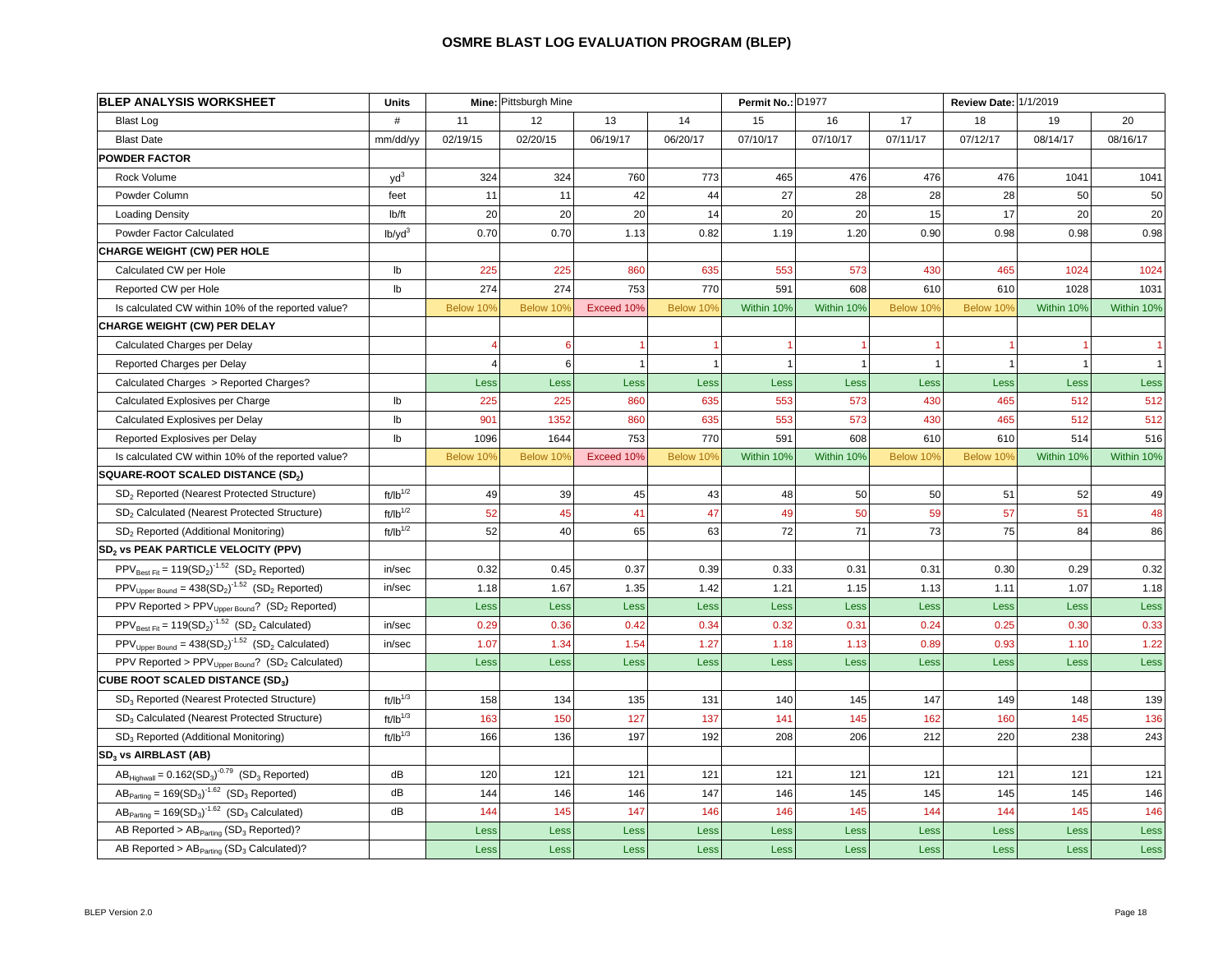| <b>BLEP ANALYSIS WORKSHEET</b>                                                                           | <b>Units</b>         |            | Mine: Pittsburgh Mine |            |                | Permit No.: D1977    |           |                | Review Date: 1/1/2019 |          |          |
|----------------------------------------------------------------------------------------------------------|----------------------|------------|-----------------------|------------|----------------|----------------------|-----------|----------------|-----------------------|----------|----------|
| <b>Blast Log</b>                                                                                         | $\#$                 | 21         | 22                    | 23         | 24             | 25                   | 26        | 27             | 28                    | 29       | 30       |
| <b>Blast Date</b>                                                                                        | mm/dd/yy             | 08/17/17   | 08/18/17              | 08/21/17   | 08/22/17       | 08/22/17             | 09/26/17  | 09/27/17       | 10/05/17              | 01/00/00 | 01/00/00 |
| <b>POWDER FACTOR</b>                                                                                     |                      |            |                       |            |                |                      |           |                |                       |          |          |
| Rock Volume                                                                                              | $yd^3$               | 1041       | 1056                  | 1094       | 1108           | 552                  | 88        | 117            | 773                   |          |          |
| Powder Column                                                                                            | feet                 | 50         | 52                    | 50         | 51             | 24                   | 3         | 5              | 34                    |          |          |
| <b>Loading Density</b>                                                                                   | lb/ft                | 20         | 20                    | 20         | 20             | 20                   | 20        | 20             | 20                    |          |          |
| Powder Factor Calculated                                                                                 | lb/vd <sup>3</sup>   | 0.98       | 1.01                  | 0.94       | 0.94           | 0.89                 | 0.70      | 0.88           | 0.90                  |          |          |
| <b>CHARGE WEIGHT (CW) PER HOLE</b>                                                                       |                      |            |                       |            |                |                      |           |                |                       |          |          |
| Calculated CW per Hole                                                                                   | lb                   | 1024       | 1065                  | 1024       | 1044           | 491                  | 61        | 102            | 696                   |          |          |
| Reported CW per Hole                                                                                     | $\mathsf{lb}$        | 1072       | 1129                  | 1071       | 1102           | 562                  | 91        | 131            | 744                   |          |          |
| Is calculated CW within 10% of the reported value?                                                       |                      | Within 10% | Within 10%            | Within 10% | Within 10%     | Below 10%            | Below 10% | Below 10%      | Within 10%            |          |          |
| CHARGE WEIGHT (CW) PER DELAY                                                                             |                      |            |                       |            |                |                      |           |                |                       |          |          |
| Calculated Charges per Delay                                                                             |                      |            |                       |            |                | $\blacktriangleleft$ |           |                |                       |          |          |
| Reported Charges per Delay                                                                               |                      |            | $\mathbf{1}$          |            | $\overline{1}$ | $\mathbf{1}$         | -1        | $\overline{1}$ |                       |          |          |
| Calculated Charges > Reported Charges?                                                                   |                      | Less       | Less                  | Less       | Less           | Less                 | Less      | Less           | Less                  |          |          |
| Calculated Explosives per Charge                                                                         | Ib                   | 512        | 532                   | 512        | 522            | 246                  | 61        | 102            | 348                   |          |          |
| Calculated Explosives per Delay                                                                          | Ib                   | 512        | 532                   | 512        | 522            | 246                  | 61        | 102            | 348                   |          |          |
| Reported Explosives per Delay                                                                            | lb                   | 536        | 565                   | 535        | 551            | 281                  | 91        | 131            | 372                   |          |          |
| Is calculated CW within 10% of the reported value?                                                       |                      | Within 10% | Within 10%            | Within 10% | Within 10%     | Below 10%            | Below 10% | Below 10%      | Within 10%            |          |          |
| <b>SQUARE-ROOT SCALED DISTANCE (SD2)</b>                                                                 |                      |            |                       |            |                |                      |           |                |                       |          |          |
| SD <sub>2</sub> Reported (Nearest Protected Structure)                                                   | $\text{ft/lb}^{1/2}$ | 50         | 46                    | 50         | 46             | 69                   | 123       | 99             | 57                    |          |          |
| SD <sub>2</sub> Calculated (Nearest Protected Structure)                                                 | $ft/lb^{1/2}$        | 51         | 46                    | 50         | 46             | 72                   | 147       | 109            | 58                    |          |          |
| SD <sub>2</sub> Reported (Additional Monitoring)                                                         | $ft/lb^{1/2}$        | 80         | 81                    | 80         | 81             | 115                  | 187       | 142            | 96                    |          |          |
| SD <sub>2</sub> vs PEAK PARTICLE VELOCITY (PPV)                                                          |                      |            |                       |            |                |                      |           |                |                       |          |          |
| $PPV_{\text{Best Fit}} = 119(SD_2)^{-1.52}$ (SD <sub>2</sub> Reported)                                   | in/sec               | 0.31       | 0.35                  | 0.31       | 0.36           | 0.19                 | 0.08      | 0.11           | 0.25                  |          |          |
| $PPV_{Upper Bound} = 438(SD2)-1.52 (SD2 Reported)$                                                       | in/sec               | 1.14       | 1.30                  | 1.15       | 1.31           | 0.70                 | 0.29      | 0.41           | 0.94                  |          |          |
| $\overline{\text{PPV}}$ Reported > $\text{PPV}_{\text{Upper Bound}}$ ? (SD <sub>2</sub> Reported)        |                      | Less       | Less                  | Less       | Less           | Less                 | Less      | Less           | Less                  |          |          |
| $PPV_{\text{Best Fit}} = 119(SD_2)^{-1.52}$ (SD <sub>2</sub> Calculated)                                 | in/sec               | 0.30       | 0.35                  | 0.31       | 0.36           | 0.18                 | 0.06      | 0.09           | 0.25                  |          |          |
| $PPV_{Upper Bound} = 438(SD2)-1.52 (SD2 Calculated)$                                                     | in/sec               | 1.10       | 1.30                  | 1.14       | 1.31           | 0.65                 | 0.22      | 0.35           | 0.91                  |          |          |
| PPV Reported > PPV <sub>Upper Bound</sub> ? (SD <sub>2</sub> Calculated)                                 |                      | Less       | Less                  | Less       | Less           | Less                 | Less      | Less           | Less                  |          |          |
| <b>CUBE ROOT SCALED DISTANCE (SD3)</b>                                                                   |                      |            |                       |            |                |                      |           |                |                       |          |          |
| SD <sub>3</sub> Reported (Nearest Protected Structure)                                                   | $ft/lb^{1/3}$        | 143        | 132                   | 142        | 131            | 177                  | 261       | 222            | 153                   |          |          |
| SD <sub>3</sub> Calculated (Nearest Protected Structure)                                                 | $ft/lb^{1/3}$        | 145        | 131                   | 142        | 130            | 181                  | 292       | 237            | 154                   |          |          |
| SD <sub>3</sub> Reported (Additional Monitoring)                                                         | $ft/lb^{1/3}$        | 229        | 232                   | 228        | 233            | 295                  | 396       | 319            | 259                   |          |          |
| SD <sub>3</sub> vs AIRBLAST (AB)                                                                         |                      |            |                       |            |                |                      |           |                |                       |          |          |
| $\overline{\text{AB}_{\text{Highwall}}}=0.162(\text{SD}_3)^{\cdot 0.79} \text{ (SD}_3 \text{ Reported)}$ | dB                   | 121        | 121                   | 121        | 121            | 119                  | 117       | 118            | 120                   |          |          |
| $ABPating = 169(SD3)-1.62 (SD3 Reported)$                                                                | dB                   | 145        | 147                   | 146        | 147            | 142                  | 137       | 139            | 145                   |          |          |
| $AB_{\text{Parting}} = 169(SD_3)^{-1.62}$ (SD <sub>3</sub> Calculated)                                   | dB                   | 145        | 147                   | 146        | 147            | 142                  | 135       | 138            | 144                   |          |          |
| AB Reported > $AB_{\text{Parting}}$ (SD <sub>3</sub> Reported)?                                          |                      | Less       | Less                  | Less       | Less           | Less                 | Less      | Less           | Less                  |          |          |
| AB Reported > AB <sub>Parting</sub> (SD <sub>3</sub> Calculated)?                                        |                      | Less       | Less                  | Less       | Less           | Less                 | Less      | Less           | Less                  |          |          |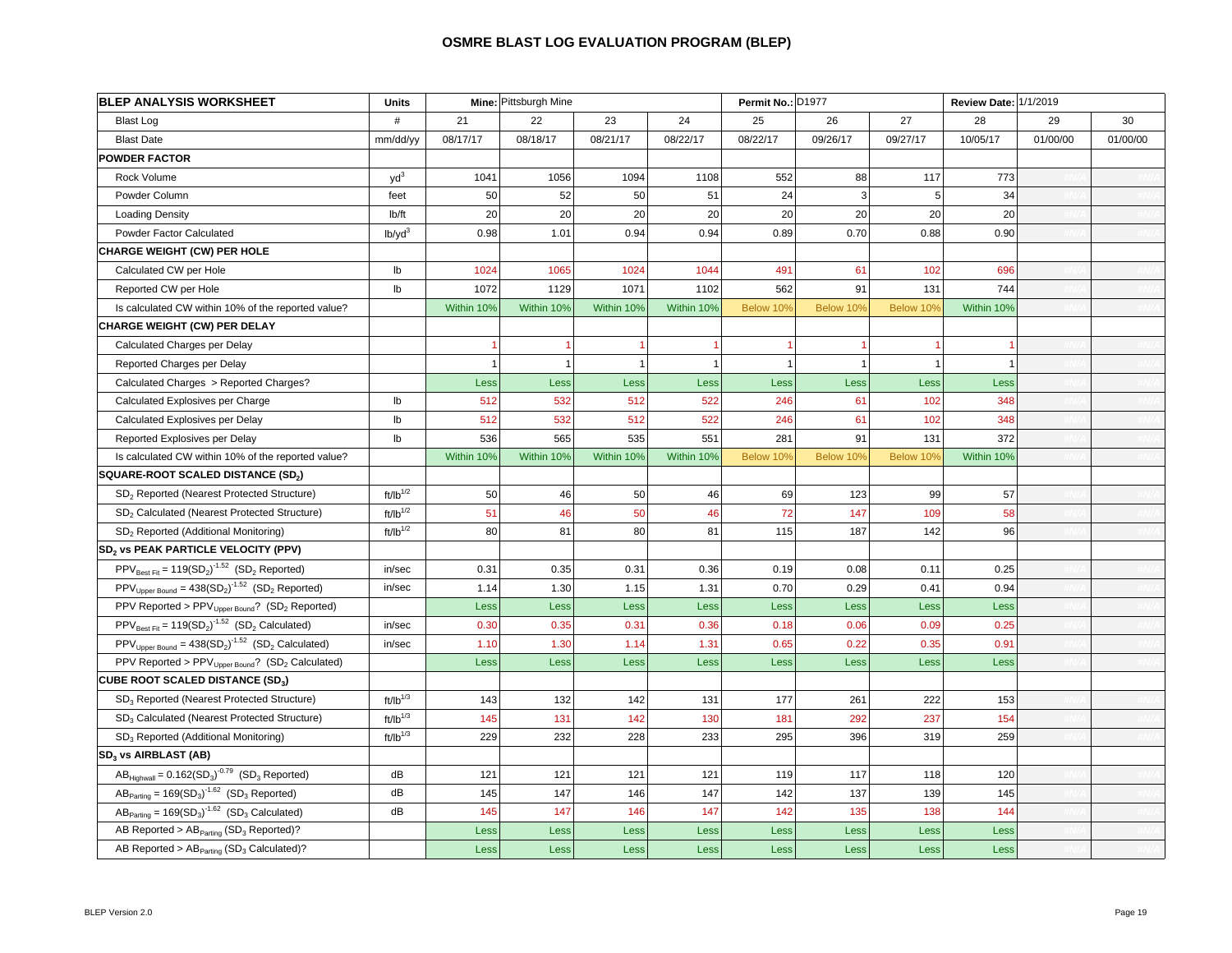| <b>BLEP ANALYSIS WORKSHEET</b>                                                                                         | <b>Units</b>                | Mine: Pittsburgh Mine |          |          |          | Permit No.: D1977 |          |          | Review Date: 1/1/2019 |          |          |
|------------------------------------------------------------------------------------------------------------------------|-----------------------------|-----------------------|----------|----------|----------|-------------------|----------|----------|-----------------------|----------|----------|
| <b>Blast Log</b>                                                                                                       | $\#$                        | 31                    | 32       | 33       | 34       | 35                | 36       | 37       | 38                    | 39       | 40       |
| <b>Blast Date</b>                                                                                                      | mm/dd/yy                    | 01/00/00              | 01/00/00 | 01/00/00 | 01/00/00 | 01/00/00          | 01/00/00 | 01/00/00 | 01/00/00              | 01/00/00 | 01/00/00 |
| <b>POWDER FACTOR</b>                                                                                                   |                             |                       |          |          |          |                   |          |          |                       |          |          |
| Rock Volume                                                                                                            | yd <sup>3</sup>             |                       |          |          |          |                   |          |          |                       |          |          |
| Powder Column                                                                                                          | feet                        |                       |          |          |          |                   |          |          |                       |          |          |
| <b>Loading Density</b>                                                                                                 | lb/ft                       |                       |          |          |          |                   |          |          |                       |          |          |
| Powder Factor Calculated                                                                                               | $lb$ /yd $3$                |                       |          |          |          |                   |          |          |                       |          |          |
| <b>CHARGE WEIGHT (CW) PER HOLE</b>                                                                                     |                             |                       |          |          |          |                   |          |          |                       |          |          |
| Calculated CW per Hole                                                                                                 | lb                          |                       |          |          |          |                   |          |          |                       |          |          |
| Reported CW per Hole                                                                                                   | $\mathsf{lb}$               |                       |          |          |          |                   |          |          |                       |          |          |
| Is calculated CW within 10% of the reported value?                                                                     |                             |                       |          |          |          |                   |          |          |                       |          |          |
| <b>CHARGE WEIGHT (CW) PER DELAY</b>                                                                                    |                             |                       |          |          |          |                   |          |          |                       |          |          |
| Calculated Charges per Delay                                                                                           |                             |                       |          |          |          |                   |          |          |                       |          |          |
| Reported Charges per Delay                                                                                             |                             |                       |          |          |          |                   |          |          |                       |          |          |
| Calculated Charges > Reported Charges?                                                                                 |                             |                       |          |          |          |                   |          |          |                       |          |          |
| Calculated Explosives per Charge                                                                                       | lb                          |                       |          |          |          |                   |          |          |                       |          |          |
| Calculated Explosives per Delay                                                                                        | $\mathsf{lb}$               |                       |          |          |          |                   |          |          |                       |          |          |
| Reported Explosives per Delay                                                                                          | $\mathsf{lb}$               |                       |          |          |          |                   |          |          |                       |          |          |
| Is calculated CW within 10% of the reported value?                                                                     |                             |                       |          |          |          |                   |          |          |                       |          |          |
| SQUARE-ROOT SCALED DISTANCE (SD2)                                                                                      |                             |                       |          |          |          |                   |          |          |                       |          |          |
| SD <sub>2</sub> Reported (Nearest Protected Structure)                                                                 | $ft/lb^{1/2}$               |                       |          |          |          |                   |          |          |                       |          |          |
| SD <sub>2</sub> Calculated (Nearest Protected Structure)                                                               | $\text{ft/lb}^{\text{1/2}}$ |                       |          |          |          |                   |          |          |                       |          |          |
| SD <sub>2</sub> Reported (Additional Monitoring)                                                                       | $ft/lb^{1/2}$               |                       |          |          |          |                   |          |          |                       |          |          |
| SD <sub>2</sub> vs PEAK PARTICLE VELOCITY (PPV)                                                                        |                             |                       |          |          |          |                   |          |          |                       |          |          |
| $PPV_{\text{Best Fit}} = 119(SD_2)^{-1.52}$ (SD <sub>2</sub> Reported)                                                 | in/sec                      |                       |          |          |          |                   |          |          |                       |          |          |
| $PPV_{\text{Upper Bound}} = 438(SD_2)^{-1.52}$ (SD <sub>2</sub> Reported)                                              | in/sec                      |                       |          |          |          |                   |          |          |                       |          |          |
| PPV Reported > $PPV_{Upper Bound}$ ? (SD <sub>2</sub> Reported)                                                        |                             |                       |          |          |          |                   |          |          |                       |          |          |
| $PPV_{\text{Best Fit}} = 119(SD_2)^{-1.52}$ (SD <sub>2</sub> Calculated)                                               | in/sec                      |                       |          |          |          |                   |          |          |                       |          |          |
| $PPV_{Upper Bound} = 438(SD2)-1.52 (SD2 Calculated)$                                                                   | in/sec                      |                       |          |          |          |                   |          |          |                       |          |          |
| PPV Reported > $PPV_{Upper Bound}$ ? (SD <sub>2</sub> Calculated)                                                      |                             |                       |          |          |          |                   |          |          |                       |          |          |
| <b>CUBE ROOT SCALED DISTANCE (SD3)</b>                                                                                 |                             |                       |          |          |          |                   |          |          |                       |          |          |
| SD <sub>3</sub> Reported (Nearest Protected Structure)                                                                 | $\text{ft/lb}^{1/3}$        |                       |          |          |          |                   |          |          |                       |          |          |
| SD <sub>3</sub> Calculated (Nearest Protected Structure)                                                               | $ft/lb^{1/3}$               |                       |          |          |          |                   |          |          |                       |          |          |
| SD <sub>3</sub> Reported (Additional Monitoring)                                                                       | $ft/lb^{1/3}$               |                       |          |          |          |                   |          |          |                       |          |          |
| SD <sub>3</sub> vs AIRBLAST (AB)                                                                                       |                             |                       |          |          |          |                   |          |          |                       |          |          |
| $\overline{\mathsf{AB}_{\mathsf{Hiquwall}}}=0.162(\mathsf{SD}_3)^{\cdot 0.79} \ \ (\mathsf{SD}_3 \ \mathsf{Reported})$ | dB                          |                       |          |          |          |                   |          |          |                       |          |          |
| $ABParting = 169(SD3)-1.62 (SD3 Reported)$                                                                             | dB                          |                       |          |          |          |                   |          |          |                       |          |          |
| $\overline{AB_{\text{Parting}}}$ = 169(SD <sub>3</sub> ) <sup>-1.62</sup> (SD <sub>3</sub> Calculated)                 | dB                          |                       |          |          |          |                   |          |          |                       |          |          |
| AB Reported > $AB_{\text{Parting}}$ (SD <sub>3</sub> Reported)?                                                        |                             |                       |          |          |          |                   |          |          |                       |          |          |
| AB Reported > $AB_{\text{Parting}}$ (SD <sub>3</sub> Calculated)?                                                      |                             |                       |          |          |          |                   |          |          |                       |          |          |